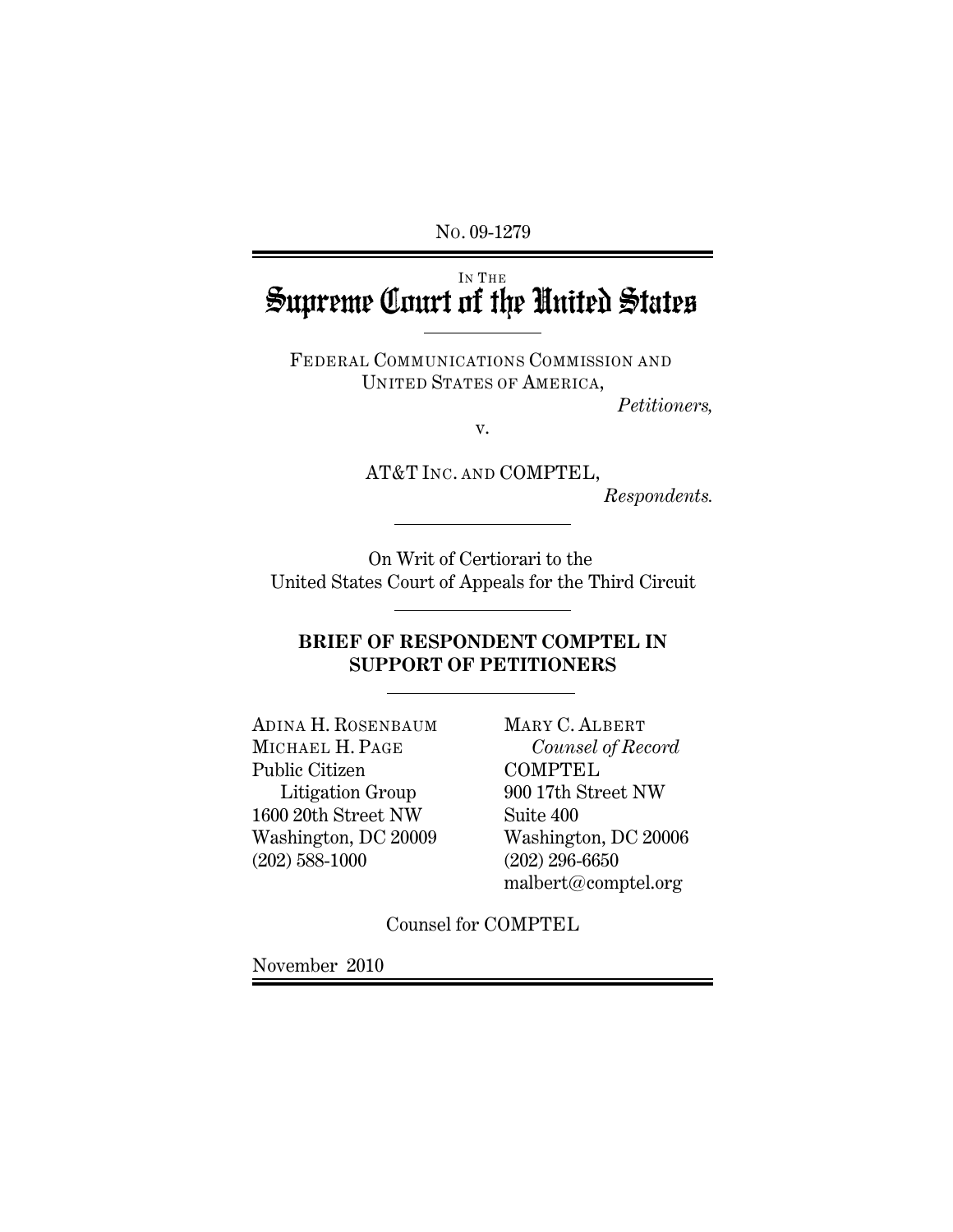#### **QUESTION PRESENTED**

Exemption 7(C) of the Freedom of Information Act, 5 U.S.C. § 552(b)(7)(C), exempts from mandatory disclosure records or information compiled for law enforcement purposes but only to the extent that such disclosure could reasonably be expected to constitute an unwarranted invasion of "personal privacy." The question presented is:

Whether Exemption 7(C)'s protection for "personal privacy" protects the "privacy" of corporate entities.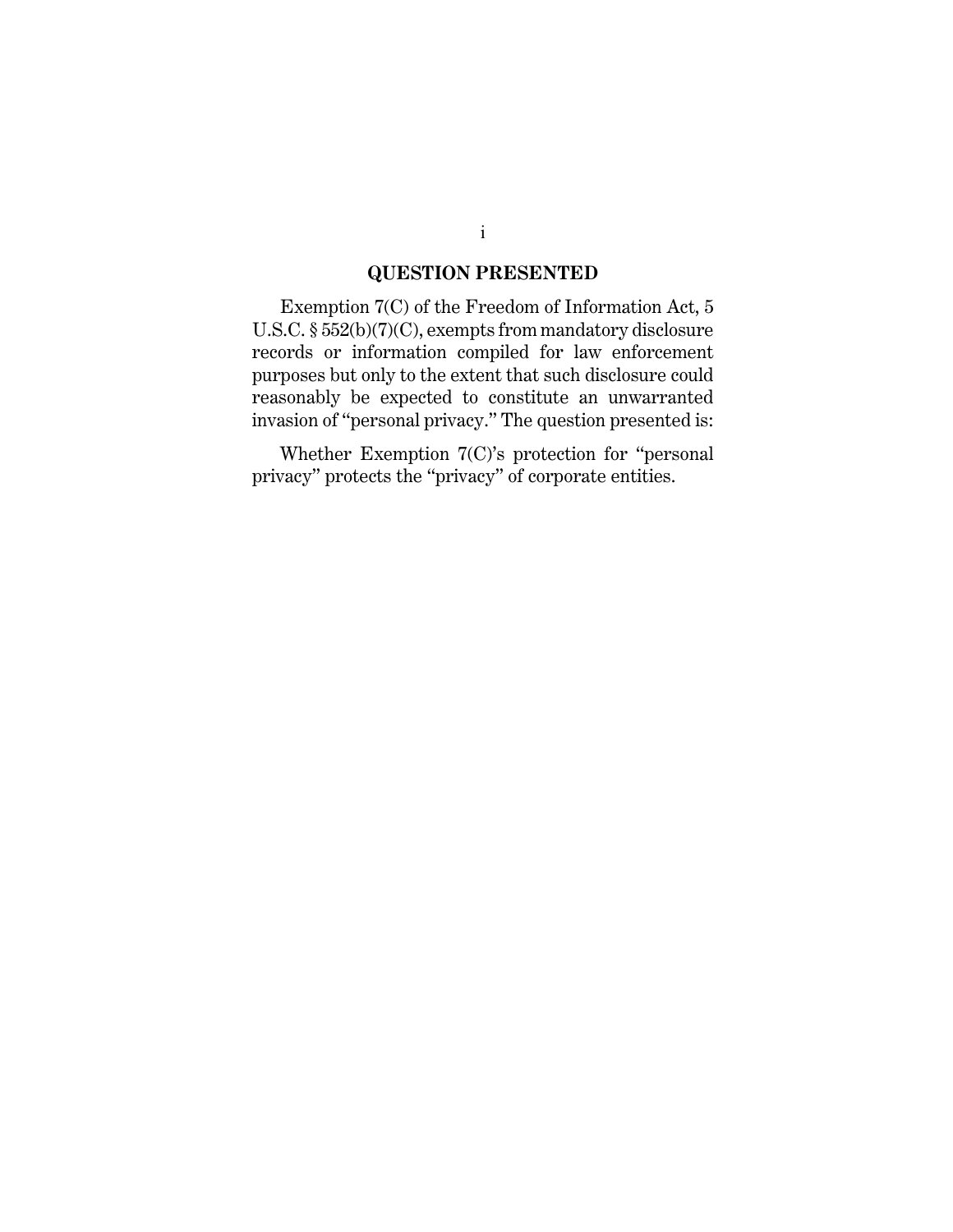#### **PARTIES TO THE PROCEEDINGS**

The Federal Communications Commission and United States of America were Respondents in the court below and are Petitioners in this Court. AT&T Inc. was Petitioner in the court below and is a Respondent in this Court. COMPTEL was an Intervenor in the court below and is a Respondent supporting the Petitioners in this Court. COMPTEL is a non-profit corporation and has not issued shares or debt securities to the public. It does not have any parent companies, subsidiaries, or affiliates that have issued shares or debt securities to the public.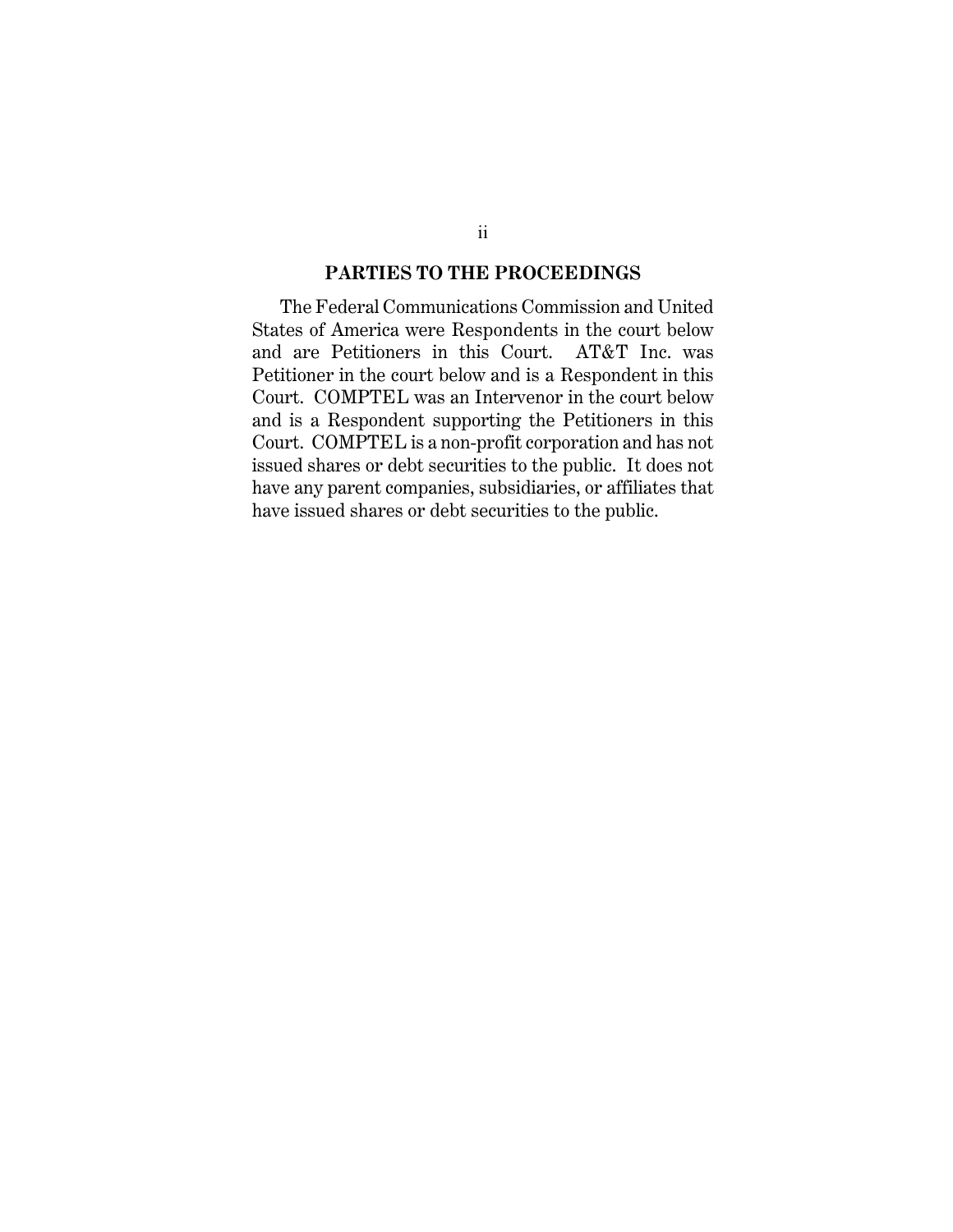# **TABLE OF CONTENTS**

|                | PARTIES TO THE PROCEEDINGS ii                                              |
|----------------|----------------------------------------------------------------------------|
|                | TABLE OF AUTHORITIES.  v                                                   |
|                |                                                                            |
|                |                                                                            |
|                | STATUTORY PROVISIONS INVOLVED.  1                                          |
|                |                                                                            |
| A <sub>1</sub> | The Freedom of Information Act and Its<br>Personal Privacy Exemptions. 2   |
| <b>B.</b>      | <b>COMPTEL's FOIA Request and Proceedings</b>                              |
|                | SUMMARY OF ARGUMENT.  7                                                    |
|                |                                                                            |
| I.             | "Personal Privacy" Refers to the Privacy of                                |
|                | The Plain Meaning of "Personal<br>A.<br>Privacy" Is Limited to the Privacy |

iii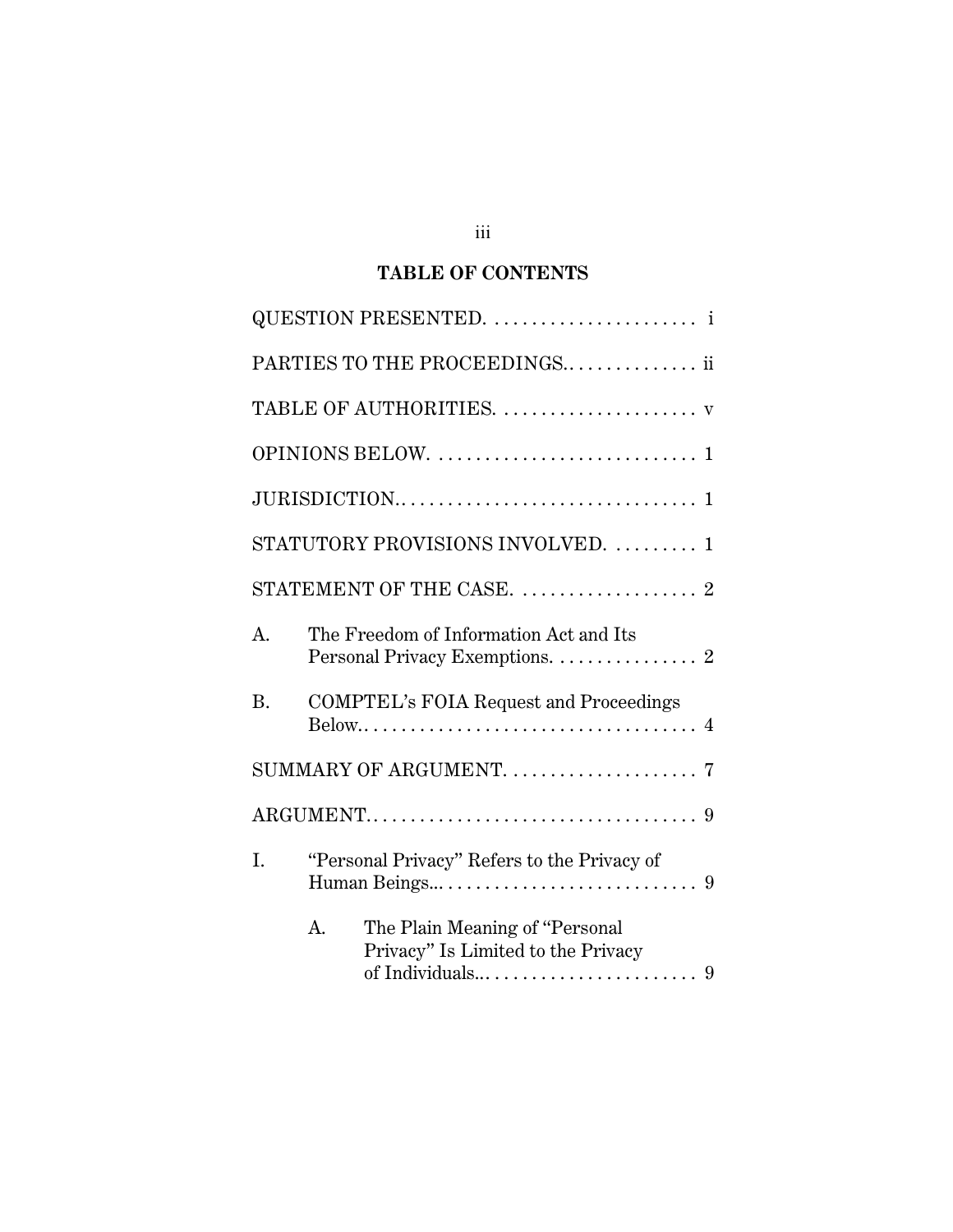|    | <b>B.</b> | The APA's Definition of "Person" Does<br>Not Alter the Meaning of "Personal"<br>Privacy.". $\dots \dots \dots \dots \dots \dots \dots \dots \dots \dots \dots 14$ |  |
|----|-----------|-------------------------------------------------------------------------------------------------------------------------------------------------------------------|--|
| Η. |           | In FOIA, "Personal Privacy" Carries Its<br>Ordinary Meaning, Referring Solely to Human                                                                            |  |
|    | A.        | Exemption 6 and FOIA's Legislative<br><b>History Demonstrate that Congress</b><br>Intended "Personal Privacy" to Refer<br>Solely to the Privacy of Individuals 20 |  |
|    | B.        | <b>Exemption 4 Supports Reading</b><br>Exemption $7(C)$ to Apply Only to                                                                                          |  |
|    | C.        | Expanding the Scope of Exemption $7(C)$<br>Would Undermine FOIA's Purposes and<br>Would Not Further the Purposes of                                               |  |
|    |           |                                                                                                                                                                   |  |

## iv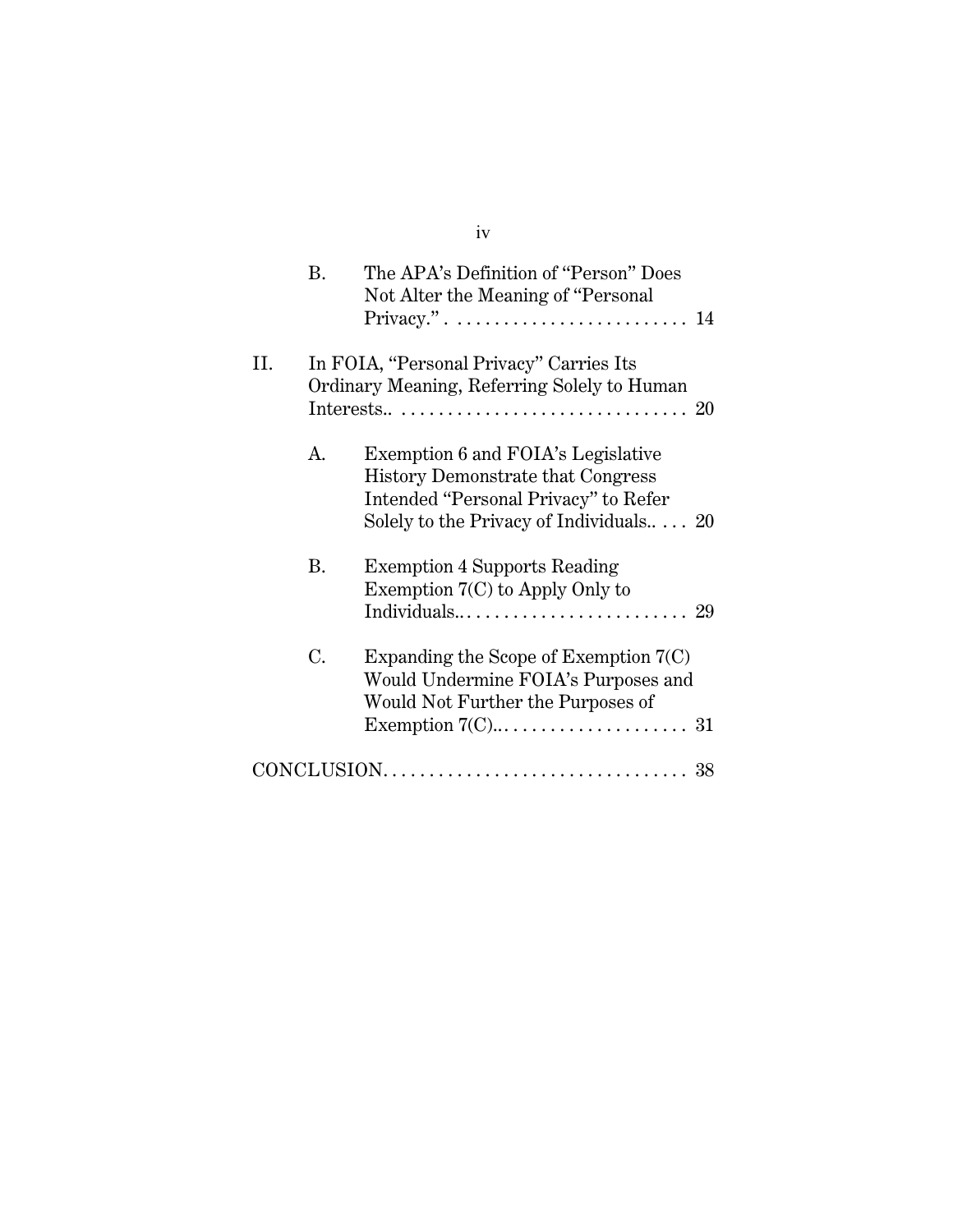## **TABLE OF AUTHORITIES**

## **CASES**

| Barnhart v. Peabody Coal Co.,               |
|---------------------------------------------|
| Burgess v. United States,                   |
| Carey v. Population Services International, |
| Cohen v. EPA,                               |
| Department of Air Force v. Rose,            |
| Ditlow v. Brinegar,                         |
| $EPA$ v. Mink,                              |
| FBI v. Abramson,                            |
| The Florida Star v. B.J.F.,                 |
| G.M. Leasing Corp. v. United States,        |

#### v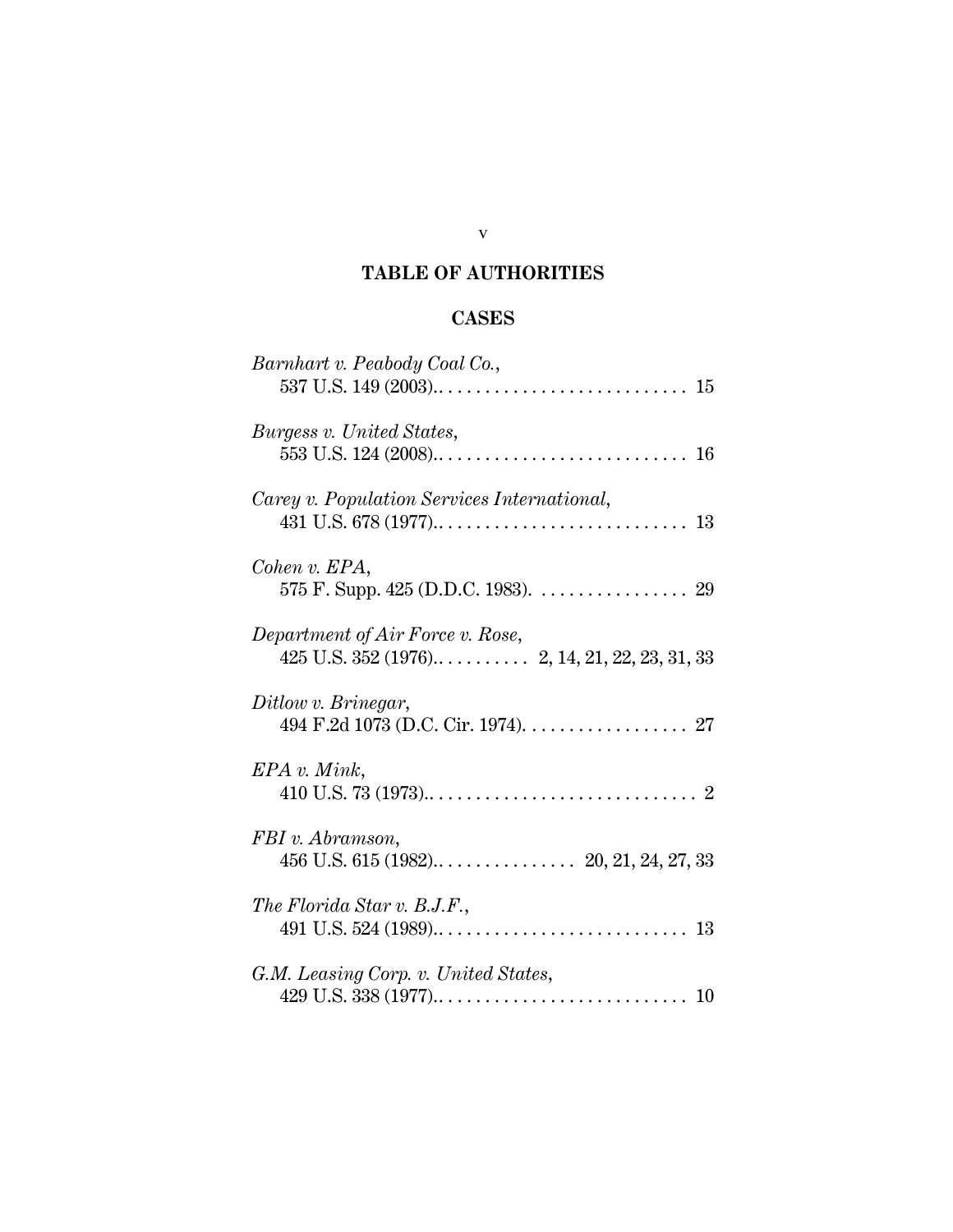| Getman v. NLRB,                                                                                                 |
|-----------------------------------------------------------------------------------------------------------------|
| Hamilton v. Lanning,                                                                                            |
| IBP, Inc. v. Alvarez,                                                                                           |
| John Doe Agency v. John Doe Corp.,                                                                              |
| NLRB v. Robbins Tire & Rubber Co.,                                                                              |
| <i>National Archives &amp; Records Administration</i><br>v. Favish, 541 U.S. 157 (2004). 10, 14, 31, 32, 35, 37 |
| National Parks & Conservation Association v. Morton,<br>498 F.2d 765 (D.C. Cir. 1974). $\dots$ . 30             |
| Perrin v. United States,                                                                                        |
| Public Citizen Health Research Group v. FDA,<br>704 F.2d 1280 (D.C. Cir. 1983). 30                              |
| SafeCard Services, Inc. v. SEC,<br>926 F.2d 1197 (D.C. Cir. 1991). 35                                           |
| United States Department of Justice v. Reporters<br>Committee for Freedom of the Press,                         |

vi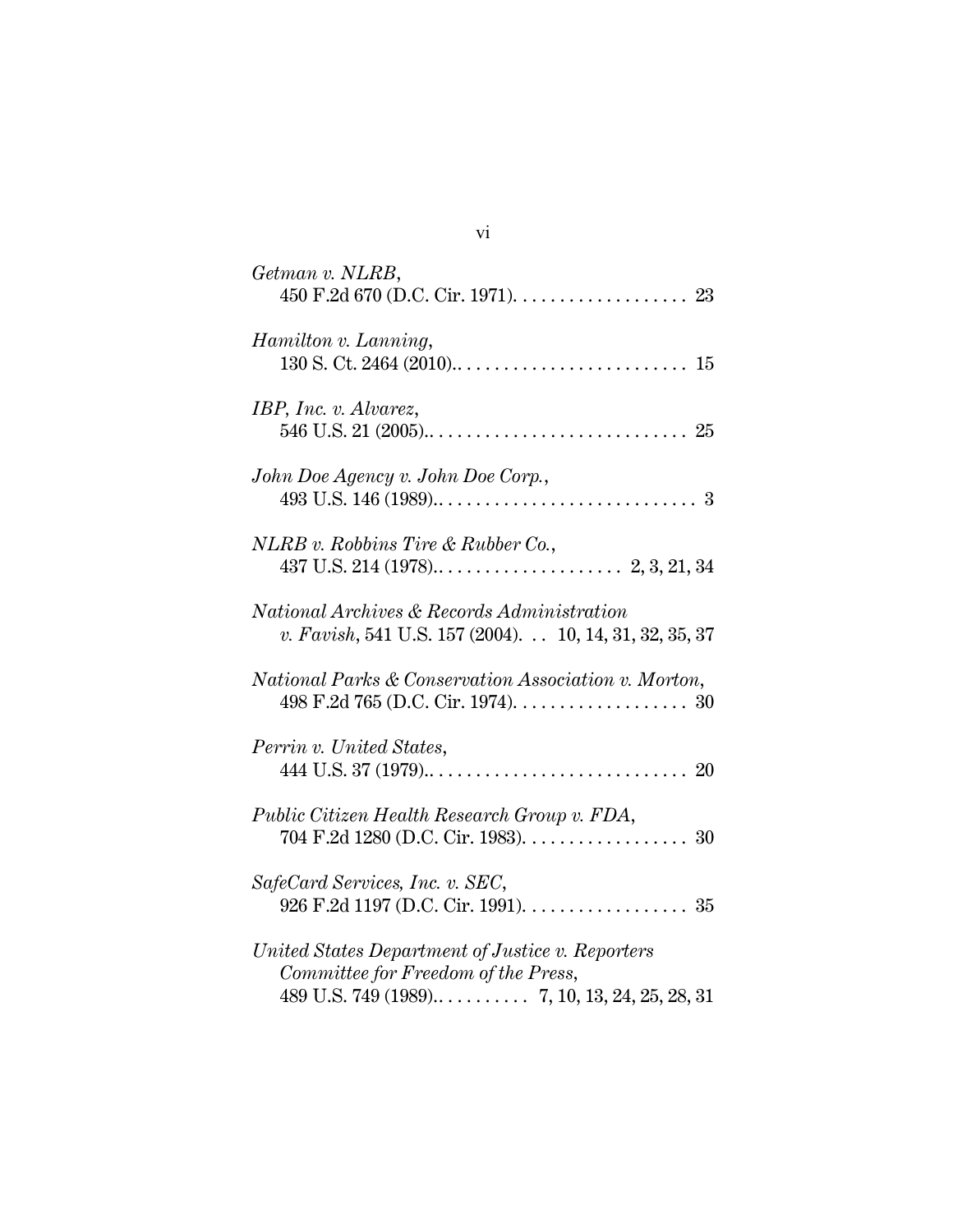| United States Department of State v. Ray,                                                                                   |
|-----------------------------------------------------------------------------------------------------------------------------|
| United States Department of State v. Washington                                                                             |
| United States Department of Defense v. Federal Labor<br>Relations Authority,                                                |
| United States v. Morton Salt Co.,                                                                                           |
| United States v. Santos,                                                                                                    |
| United States v. White,                                                                                                     |
| United Technologies Corp. v. United States Department<br>of Defense, 601 F.3d 557 (D.C. Cir. 2010). 30                      |
| Washington Research Project v. Department of Health,<br><i>Education, and Welfare,</i><br>366 F. Supp. 929 (D.D.C. 1973) 28 |
| Wine Hobby USA, Inc. v. United States Internal                                                                              |
| Revenue Service,                                                                                                            |

#### vii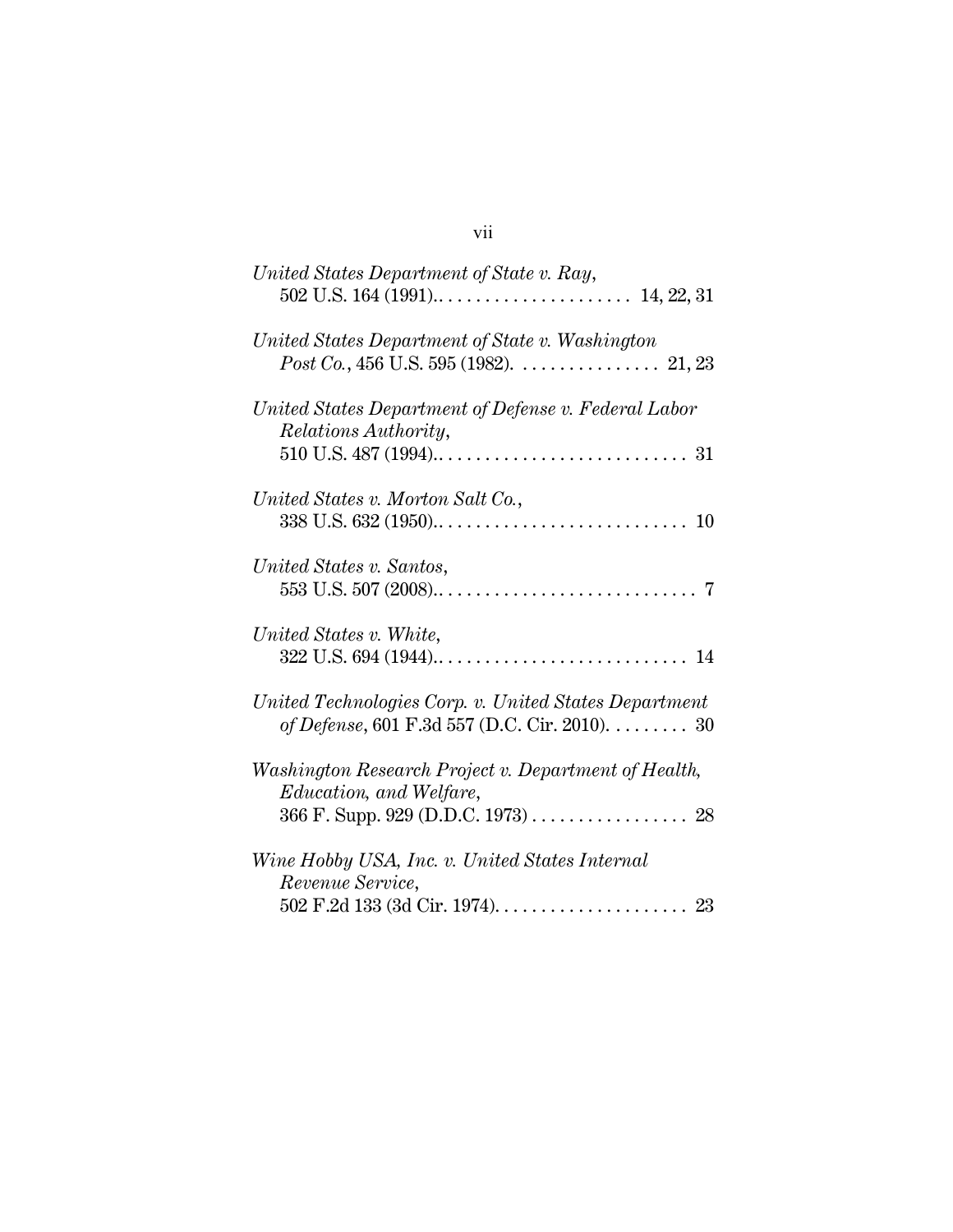## viii

# **STATUTES, LAWS, AND REGULATIONS**

| Administrative Procedure Act,                                                                       |
|-----------------------------------------------------------------------------------------------------|
|                                                                                                     |
| Freedom of Information Act,                                                                         |
| Pub. L. No. 89-487, 80 Stat. 250 (1966). 3                                                          |
|                                                                                                     |
|                                                                                                     |
|                                                                                                     |
|                                                                                                     |
|                                                                                                     |
|                                                                                                     |
| Freedom of Information Act Amendments of 1974,                                                      |
| Pub. L. No. 93-502, 33 Stat. 1561(1974). 3                                                          |
| Freedom of Information Reform Act,                                                                  |
| Pub. L. No. 99-570, § 1802, 100 Stat. 3207 (1986) 28                                                |
| Privacy Act of 1974,                                                                                |
| Pub. L. No. 93-579, 88 Stat. 1896 (1974). $\dots$ 12, 13                                            |
| $5 \text{ U.S.C. } \S 552a(a)(2), \ldots, \ldots, \ldots, \ldots, \ldots, 12$                       |
| 7 U.S.C.                                                                                            |
|                                                                                                     |
|                                                                                                     |
| 8 U.S.C.                                                                                            |
| $§ 1101(a)(13)(A). \ldots \ldots \ldots \ldots \ldots \ldots \ldots \ldots \ldots \ldots \ldots 16$ |
|                                                                                                     |
|                                                                                                     |
|                                                                                                     |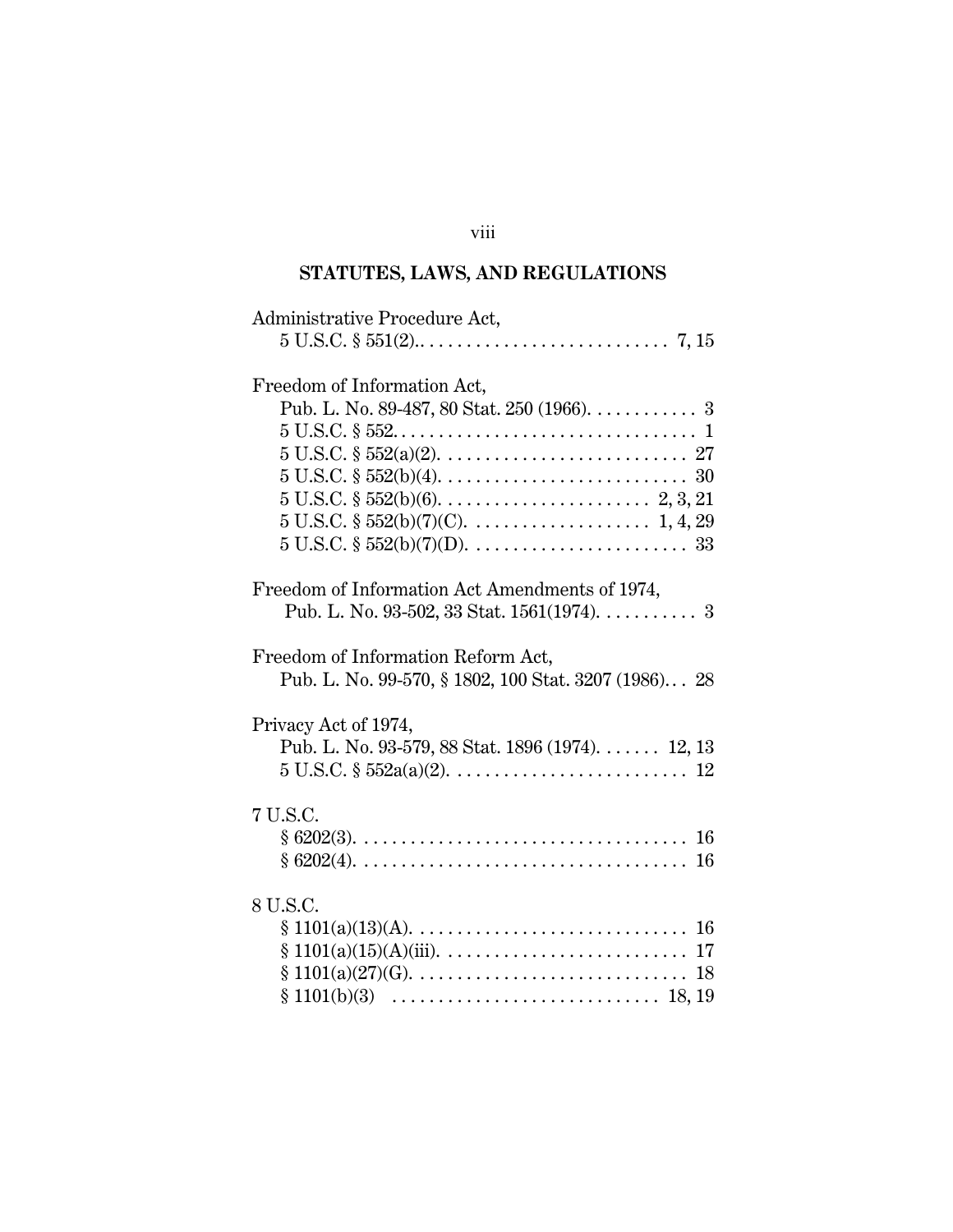| 15 U.S.C.                                                                                                |
|----------------------------------------------------------------------------------------------------------|
|                                                                                                          |
|                                                                                                          |
|                                                                                                          |
| 18<br>$\S 1229(a)(1)$                                                                                    |
| 18                                                                                                       |
|                                                                                                          |
| 18<br>$§ 1261(f)(1)(A)$                                                                                  |
| 28 U.S.C.<br>$§ 1254(1). \ldots \ldots \ldots \ldots \ldots \ldots \ldots \ldots \ldots \ldots \ldots 1$ |
| 33 U.S.C.                                                                                                |
|                                                                                                          |
|                                                                                                          |
|                                                                                                          |
|                                                                                                          |
| 39 U.S.C.                                                                                                |
|                                                                                                          |
| 42 U.S.C.                                                                                                |
|                                                                                                          |
|                                                                                                          |

## $ix$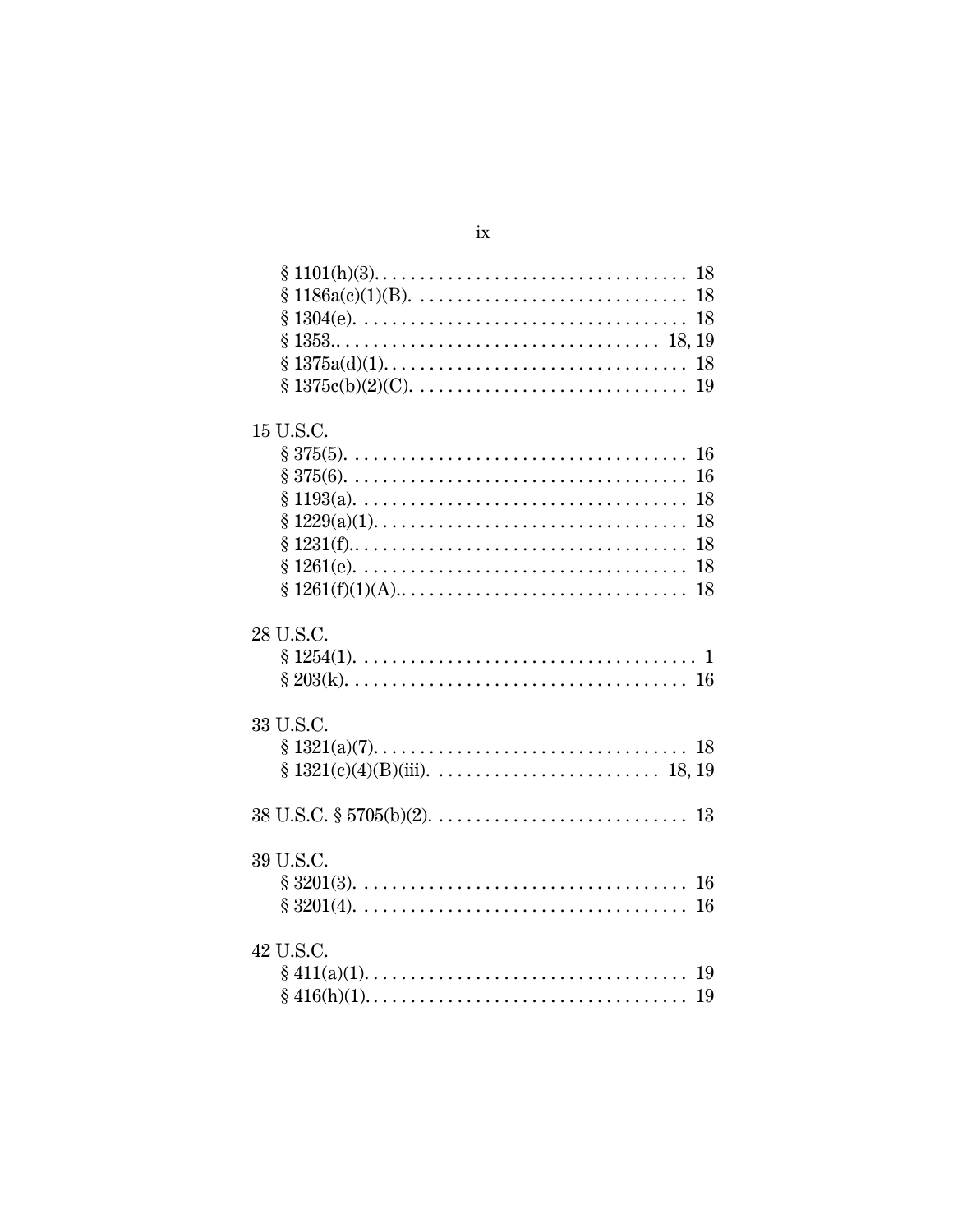| $§ 1396p(4) (A). \ldots \ldots \ldots \ldots \ldots \ldots \ldots \ldots \ldots \ldots \ldots 19$ |  |
|---------------------------------------------------------------------------------------------------|--|
|                                                                                                   |  |
|                                                                                                   |  |
|                                                                                                   |  |
|                                                                                                   |  |
|                                                                                                   |  |

## 47 C.F.R.

## **OTHER AUTHORITIES**

## 120 Cong. Rec.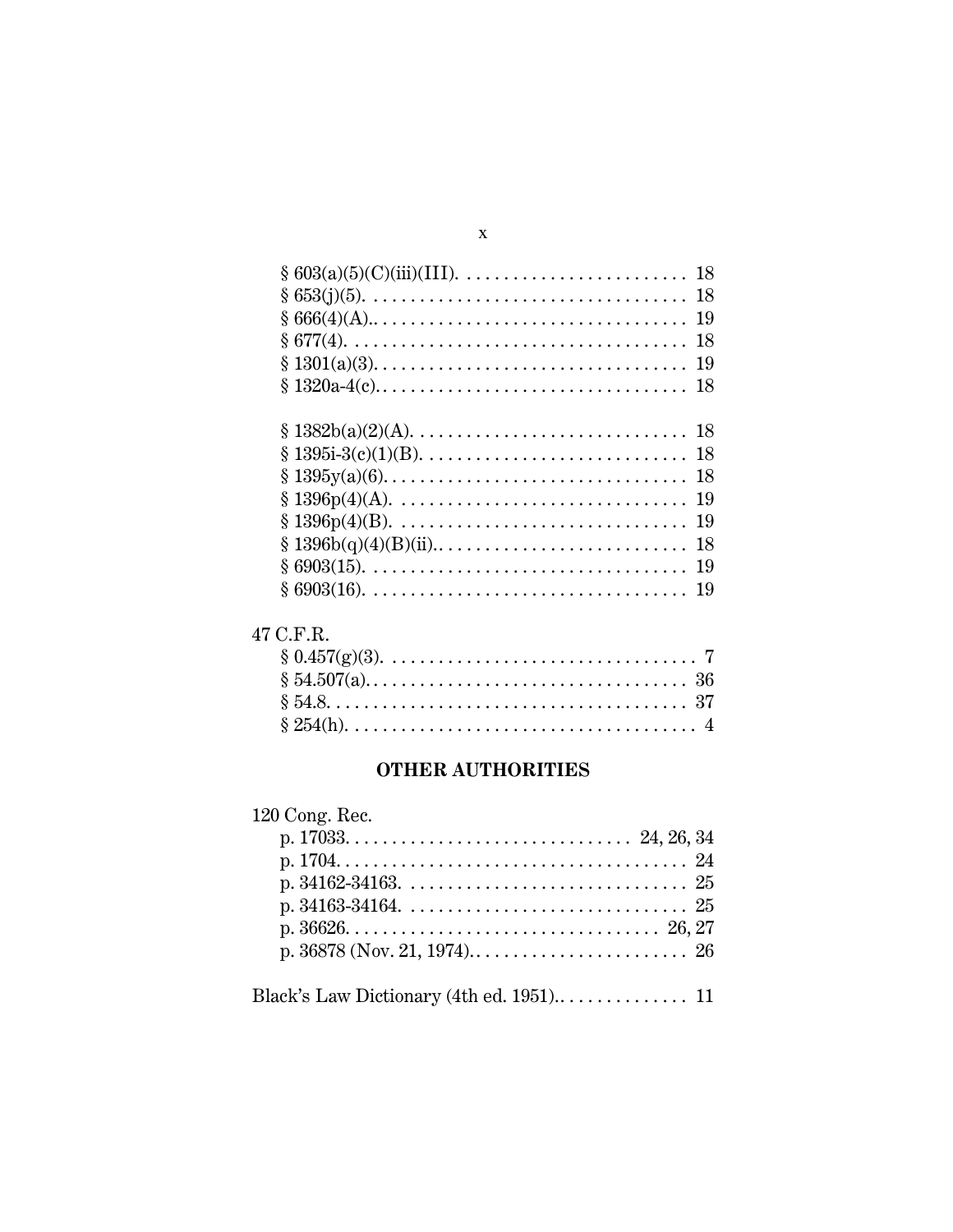| Kenneth Culp Davis, Administrative Law Treatise,                                  |
|-----------------------------------------------------------------------------------|
| FCC Office of Inspector General Semiannual Report<br>to Congress, October 1, 2009 |
| FCC Office of Inspector General Semiannual Report<br>to Congress, October 1, 2008 |
| H.R. Rep. No. 1497, 89th Cong.,                                                   |
| Matter of SBC Communications, Inc.,<br>File No. EB-04-IH-0342, 19 F.C.C.R. 24014  |
| Oxford English Dictionary (1st ed. 1933). 11                                      |
|                                                                                   |
| William L. Prosser, Privacy,                                                      |
|                                                                                   |
| S. Rep. No. 813, 89th Cong.,                                                      |

xi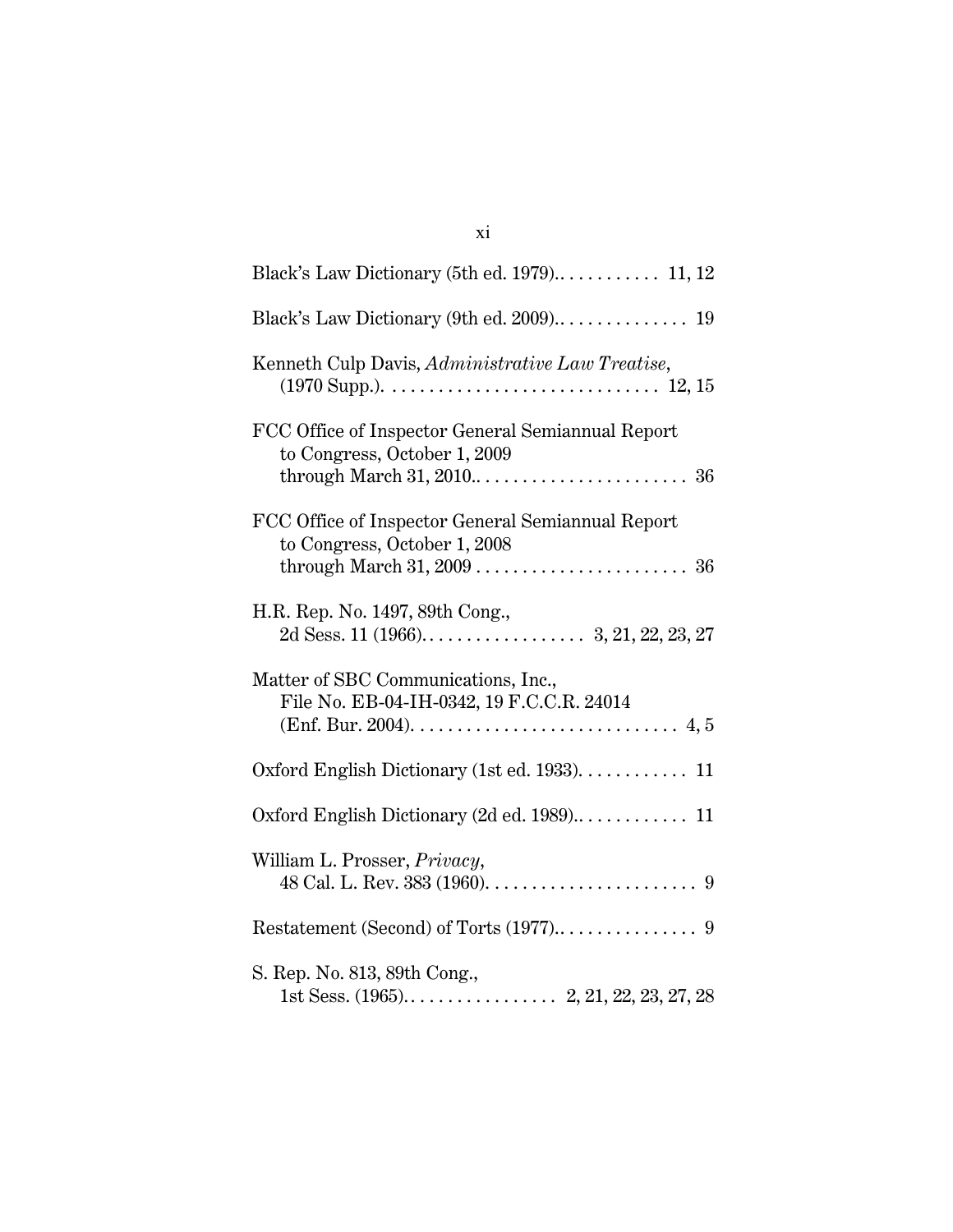| N. Singer & J. Singer, Sutherland on Statutory                                                                                                                                                                     |
|--------------------------------------------------------------------------------------------------------------------------------------------------------------------------------------------------------------------|
| United States Congress, House, Committee on Energy<br>and Commerce, Waste, Fraud, and Abuse Concerns<br>in the E-Rate Program, 109th Cong., 1st Sess.,                                                             |
| United States Department of Justice, Attorney<br>General's Memorandum on the 1974<br>Amendments to the Freedom of Information Act<br>29                                                                            |
| United States Department of Justice, FOIA Update,<br>29                                                                                                                                                            |
| United States Government Accountability Office,<br>Concerns Regarding the Structure and FCC's<br>Management of the E-Rate Program, Statement of<br>Mark L. Goldstein, Director, Physical<br>Infrastructure Issues, |
| Samuel D. Warren and Louis D. Brandeis,<br>The Right to Privacy, 4 Harv. L. Rev. 193 (1890) $9$                                                                                                                    |
| Webster's Third New<br>International Dictionary (1961). 11                                                                                                                                                         |
| Webster's Third New<br>International Dictionary (1976).  11, 12                                                                                                                                                    |

## xii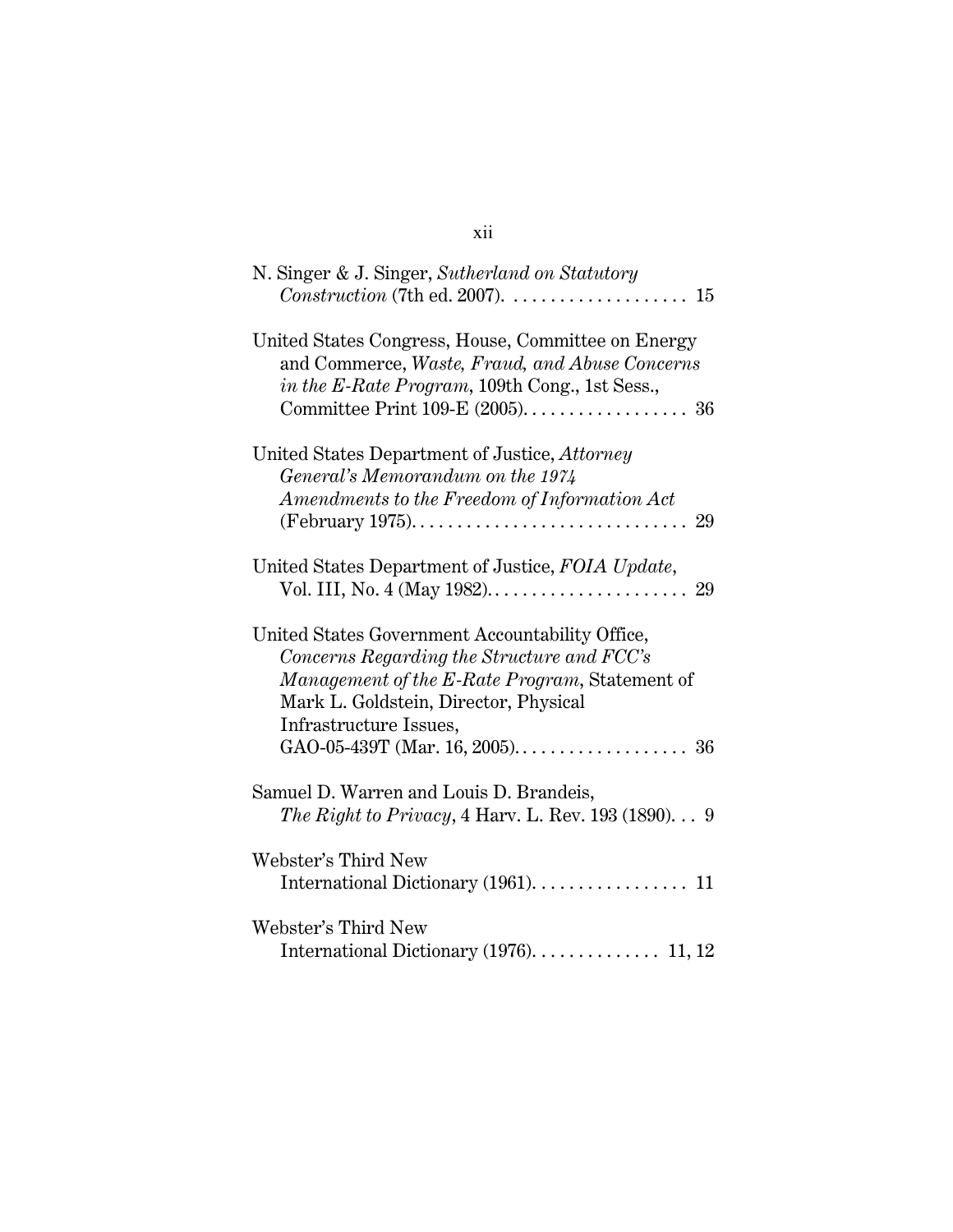#### **OPINIONS BELOW**

The decision of the United States Court of Appeals for the Third Circuit is reported at 582 F.3d 490 and is reproduced in Appendix A to the petition for a writ of certiorari starting at 1a. The Federal Communication Commission's order is reported at 23 F.C.C.R. 13,704 and is reproduced in Appendix B to the petition for a writ of certiorari starting at 19a.

#### **JURISDICTION**

The judgment of the United States Court of Appeals for the Third Circuit was entered on September 22, 2009. The Third Circuit denied a petition for rehearing on November 23, 2009. Pet. App. D at 45a-46a. On February 12, 2010, Justice Alito extended the time within which to file a petition for a writ of certiorari until March 23, 2010. On March 15, 2010, Justice Alito further extended the time within which to file a petition for a writ of certiorari until April 22, 2010. The petition for a writ of certiorari was filed on April 22, 2010, and was granted on September 28, 2010. This Court has jurisdiction under 28 U.S.C. § 1254(1).

#### **STATUTORY PROVISIONS INVOLVED**

The Freedom of Information Act (FOIA), 5 U.S.C. § 552 provides in pertinent part:

(b) This section does not apply to matters that are . . .

(6) personnel and medical files and similar files the disclosure of which would constitute a clearly unwarranted invasion of personal privacy;

(7) records or information compiled for law enforcement purposes, but only to the extent that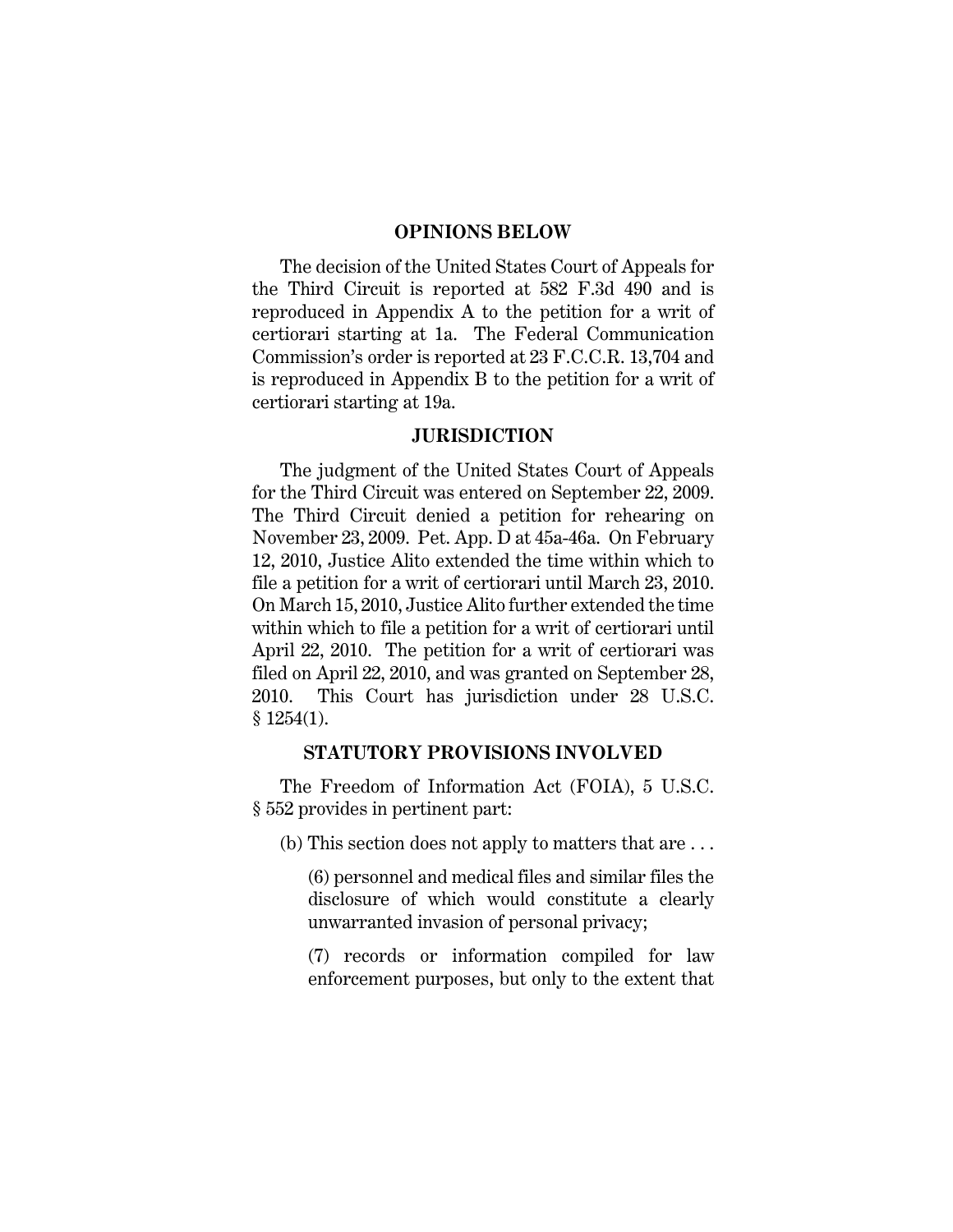the production of such law enforcement records or information . . .

(C) could reasonably be expected to constitute an unwarranted invasion of personal privacy[.]

#### **STATEMENT OF THE CASE**

This case presents the question whether corporations have protected "personal privacy" interests within the meaning of FOIA Exemption 7(C).

#### **A. The Freedom of Information Act and Its Personal Privacy Exemptions**

Congress enacted FOIA in 1966 "to permit access to official information long shielded unnecessarily from public view." *EPA v. Mink*, 410 U.S. 73, 80 (1973). FOIA's "basic purpose reflected 'a general philosophy of full agency disclosure unless information is exempted under clearly delineated statutory language.'" *Dep't of Air Force v. Rose*, 425 U.S. 352, 360-61 (1976) (quoting S. Rep. No. 813, 89th Cong., 1st Sess. 3 (1965)). "Congress carefully structured nine exemptions from the otherwise mandatory disclosure requirements in order to protect specified confidentiality and privacy interests." *NLRB v. Robbins Tire & Rubber Co.*, 437 U.S. 214, 220-21 (1978). "[T]hese limited exemptions do not obscure the basic policy that disclosure, not secrecy, is the dominant objective of the Act," and they must be "narrowly construed." *Rose*, 425 U.S. at 361.

At the time of FOIA's enactment, the only exemption to mention "personal privacy" was Exemption 6, which exempts from mandatory disclosure "personnel and medical files and similar files the disclosure of which would constitute a clearly unwarranted invasion of personal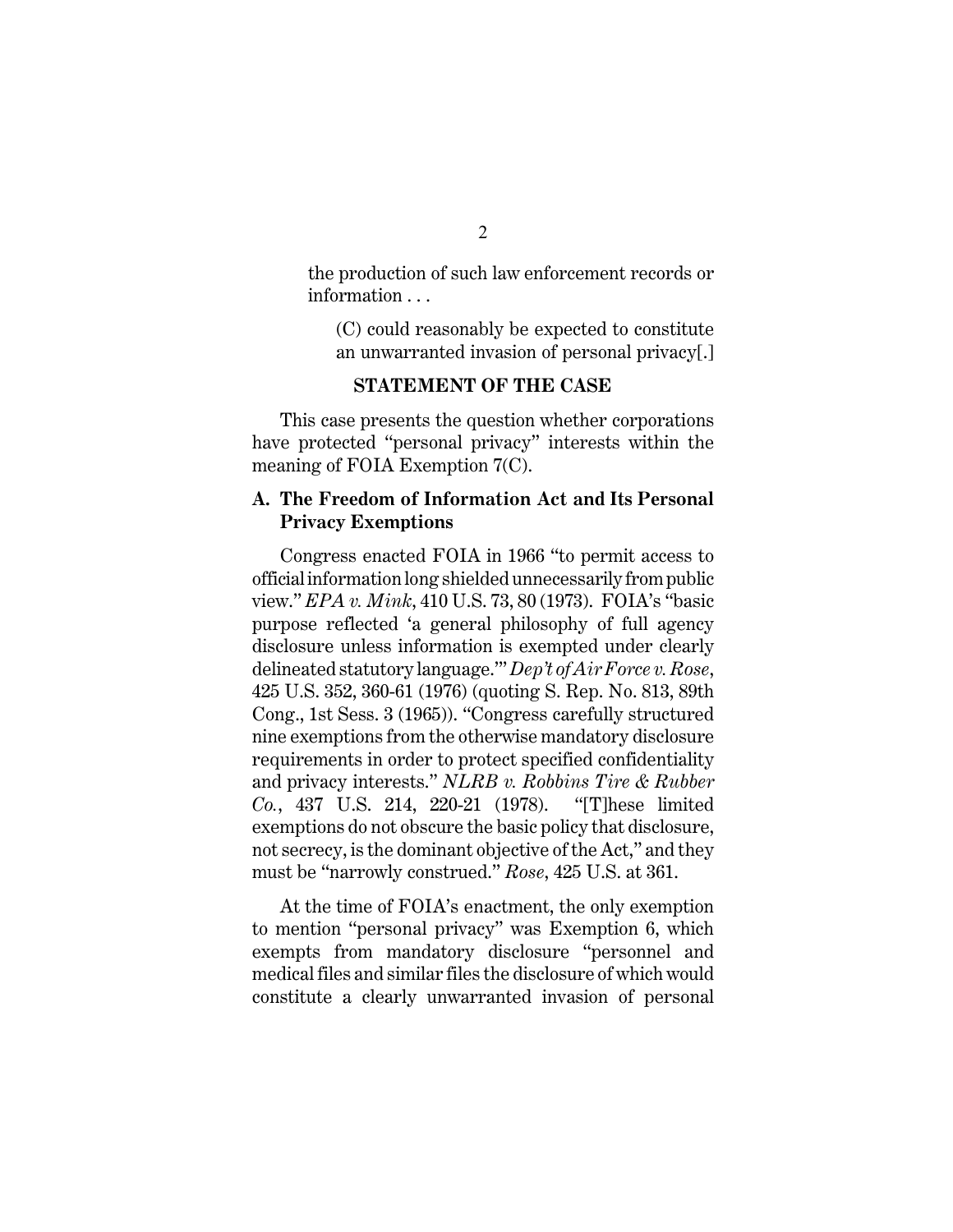privacy." 5 U.S.C. § 552(b)(6). As the House Report on FOIA explains, Exemption 6's purpose is to provide "a proper balance between the protection of an individual's right of privacy and the preservation of the public's right to Government information by excluding those kinds of files the disclosure of which might harm the individual." H.R. Rep. No. 1497, 89th Cong., 2d Sess. 11 (1966).

As originally enacted, Exemption 7 applied to all "investigatory files compiled for law enforcement purposes except to the extent available by law to a private party." Freedom of Information Act, Pub. L. No. 89-487, 80 Stat. 250 (1966). In 1974, in response to certain D.C. Circuit decisions that it believed had construed the exemption too broadly, and out of concern that agencies could commingle nonexempt materials with exempt materials in law enforcement files to avoid disclosure, Congress amended Exemption 7 to remove from its scope investigatory records the release of which would not cause any harm. *See NLRB v. Robbins Tire & Rubber Co.*, 437 U.S. at 227-30. As amended, Exemption 7 permitted agencies to withhold investigatory records only where disclosure would cause one of six enumerated harms. *See John Doe Agency v. John Doe Corp.*, 493 U.S. 146, 156 (1989) ("As amended, Exemption 7 requires the Government to demonstrate that a record is 'compiled for law enforcement purposes' *and* that disclosure would effectuate one or more of the six specified harms." (emphasis in original)). The provision at issue here, Exemption 7(C), covered investigatory records the release of which would "constitute an unwarranted invasion of personal privacy." Freedom of Information Act Amendments of 1974, Pub. L. No. 93-502, § 2(B), 33 Stat. 1561 (1974). In 1986, Exemption 7(C) was amended again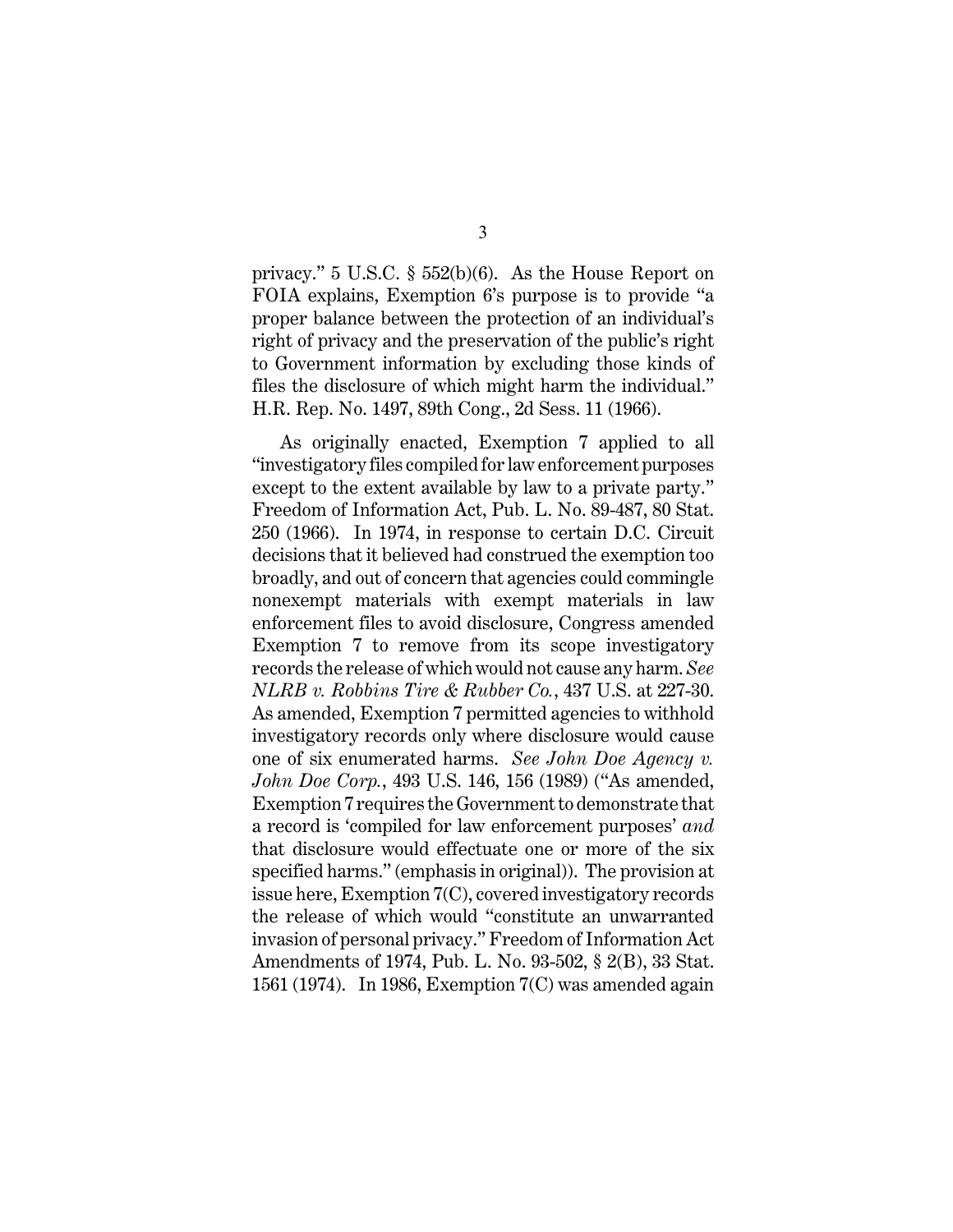and, in its current form, applies to law enforcement records the release of which "could reasonably be expected to constitute an unwarranted invasion of personal privacy." 5 U.S.C.  $\S$  552(b)(7)(C).

#### **B. COMPTEL's FOIA Request and Proceedings Below**

Effective December 16, 2004, Respondent  $AT\&T<sup>1</sup>$  and the FCC's Enforcement Bureau entered into a Consent Decree that terminated an investigation into possible violations of Section 254 of the Communications Act, 47 U.S.C. § 254, and FCC rules by AT&T in relation to its receipt and use of E-Rate universal service funds.<sup>2</sup> The E-Rate program assists schools and libraries in obtaining affordable access to telecommunications and Internet access services by funding discounts for those services. *See* 47 U.S.C. § 254(h). Service providers such as AT&T are reimbursed for the discounts on the services they provide to eligible schools and libraries with federal universal service funds administered by the Universal Service Administrative Company ("USAC") under the supervision and direction of the FCC. According to the Consent Decree, AT&T informed the FCC that it had invoiced USAC for services not eligible for E-Rate

<sup>&</sup>lt;sup>1</sup>The FCC's Memorandum Opinion and Order and the pleadings filed at the FCC refer to Respondent AT&T as SBC Communications, Inc. SBC acquired AT&T in November 2005 and changed its name to AT&T. For convenience, AT&T is used throughout to refer to Respondent AT&T.

 ${}^{2}$ In the Matter of SBC Communications, Inc., File No. EB-04-IH-0342, 19 F.C.C.R. 24014 (Enf. Bur. 2004) ("Consent Decree").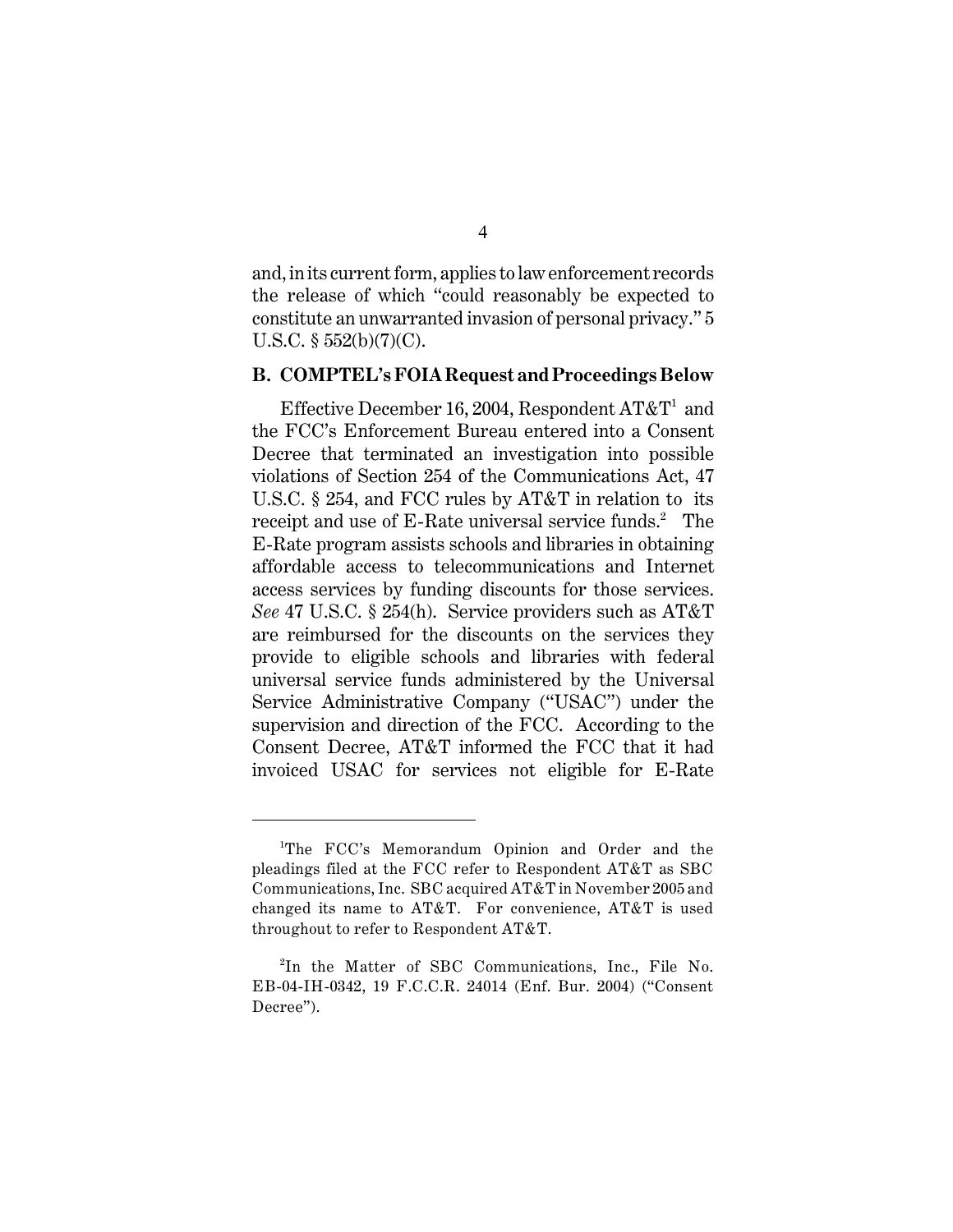support, for services for which it had not sought or received authorization, and for services in one funding year that were provided in another. Consent Decree ¶ 3. To resolve the matter, AT&T reimbursed USAC and agreed to make a "voluntary contribution" of \$500,000 to the U.S. Treasury. *Id*. ¶ 5.

COMPTEL is a national trade association that represents communications service providers and their supplier partners. On April 4, 2005, COMPTEL filed a FOIA request with the FCC seeking a copy of the Enforcement Bureau's file on the investigation into AT&T. AT&T objected to the release of any documents to COMPTEL arguing, *inter alia*, that the entire file was exempt from disclosure pursuant to FOIA Exemption 7(C). COMPTEL responded that corporations do not have "personal privacy" interests protected by Exemption 7(C), but noted that it did not object to the redaction of personally identifiable information relating to any AT&T employees that might be in the file. *See* Pet. App. C at 36a-37a.

The Enforcement Bureau agreed with COMPTEL and rejected AT&T's argument that Exemption 7(C) protected all of the records from disclosure, explaining that "businesses do not possess 'personal privacy' interests as required for application of FOIA Exemption 7(C)." *Id*. at 42a-43a. The Enforcement Bureau stated that it would make certain documents available, with AT&T employees' personal information redacted, unless AT&T filed a timely application for review. *Id*. at 43a. AT&T filed an application for review on August 19, 2005, arguing that FOIA Exemption 7(C) protected all documents in the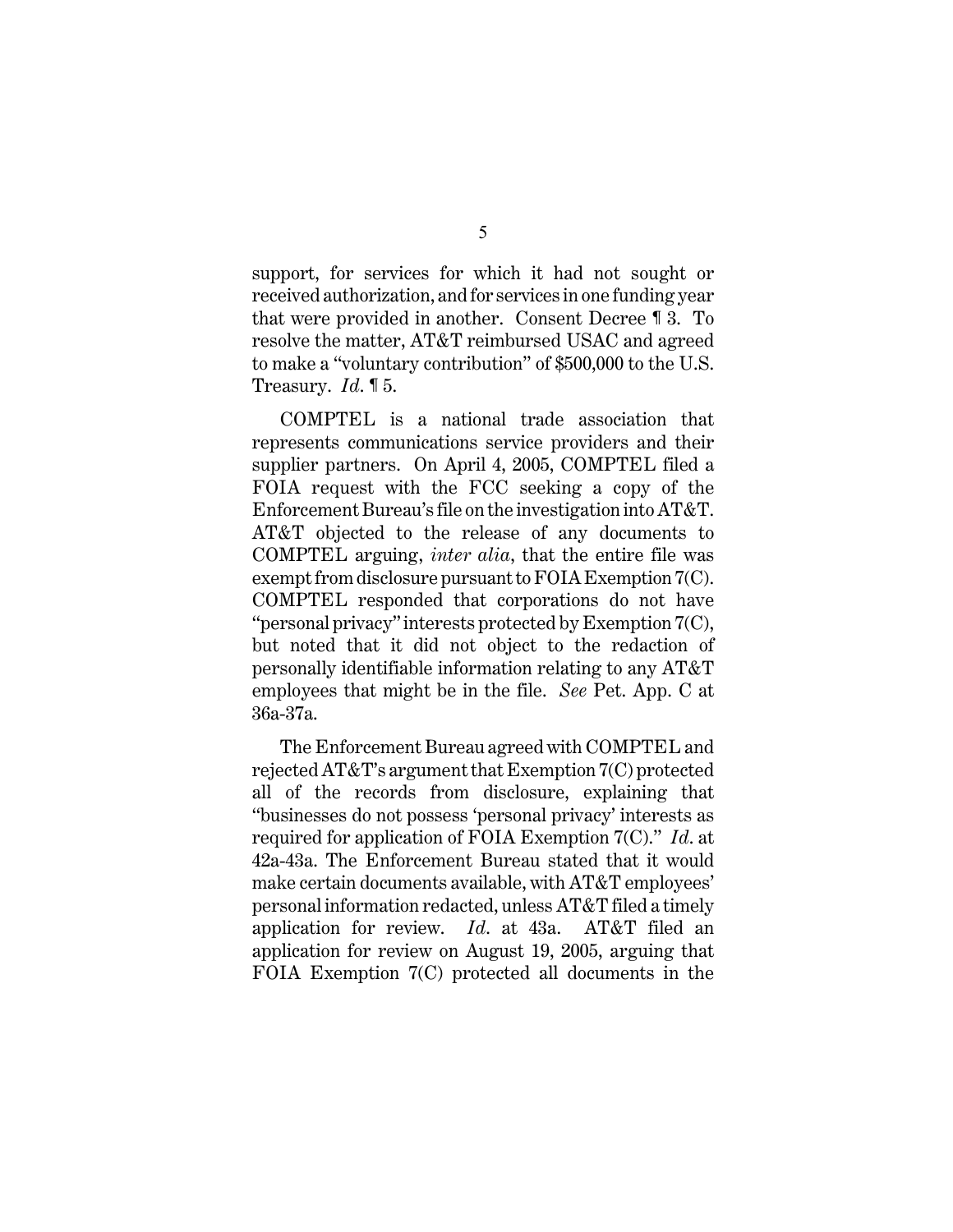Enforcement Bureau file from disclosure. Pet App. B at 22a, 26a.

On September 12, 2008, the FCC denied AT&T's application for review. The FCC explained that AT&T's "position that a corporation has 'personal privacy' interests within the meaning of Exemption 7(C) is at odds with established Commission and judicial precedent," *id*. at 26a, and rejected AT&T's contention that "protecting a corporation from 'embarrassment' falls within the purposes of Exemption 7(C)." *Id*.

AT&T filed a Petition for Review of the FCC's decision in the United States Court of Appeals for the Third Circuit, and COMPTEL intervened. The Third Circuit granted AT&T's petition. Pet. App. A at 2a. Although the Third Circuit acknowledged that this Court's decisions may "suggest that Exemptions 7(C) and 6 frequently and primarily protect—and that Congress may have intended them to protect—the privacy of individuals," it held that "FOIA's text unambiguously indicates that a corporation may have a 'personal privacy' interest within the meaning of Exemption 7(C)." *Id*. at 11a. According to the Third Circuit, because "person" is defined in the Administrative Procedure Act (APA), which includes FOIA, to include corporations, "personal privacy" must also include corporate privacy. The court stated that "[i]t would be very odd indeed for an adjectival form of a defined term *not* to refer back to that defined term." *Id*. (emphasis in original). In addition, the Third Circuit noted that Congress used the term "individual" elsewhere in FOIA and could have used it in Exemption 7(C) if it intended to limit its application solely to the privacy of human beings. *Id*. at 12a. In reaching its decision, the Third Circuit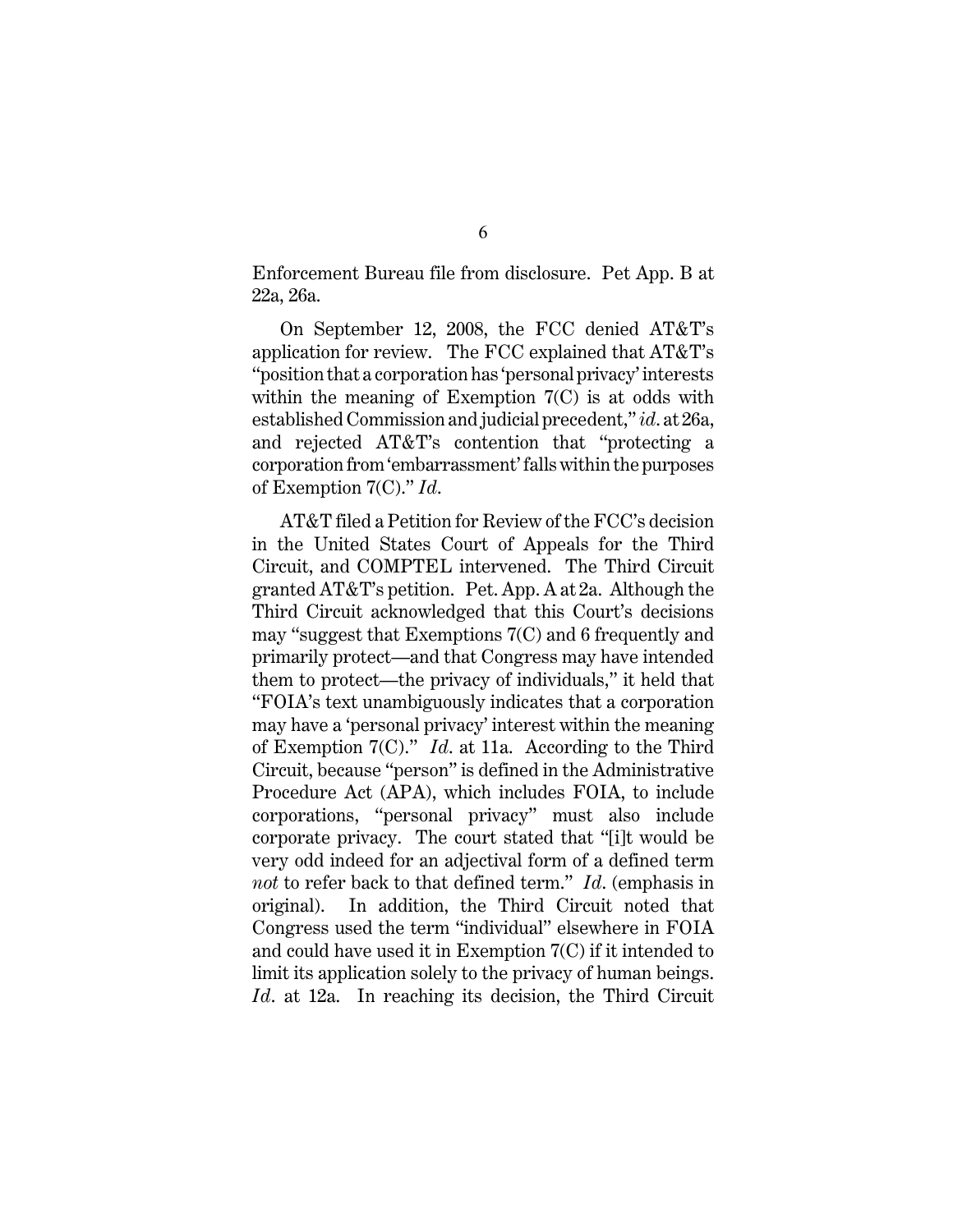declined to consider the "statutory purpose, relevant (but non-binding) case law, and legislative history" of FOIA. *Id*. at 14a. Stating that disclosure of information covered by Exemption 7(C) would violate 47 C.F.R.  $\S 0.457(g)(3)$ , the court remanded the case to the FCC to determine whether disclosure of any of the documents could reasonably be expected to constitute an unwarranted invasion of AT&T's "personal privacy." Pet App. A at 7a n.2, 17a.

#### **SUMMARY OF ARGUMENT**

**I**. FOIA Exemption 7(C) protects "the individual interest in avoiding disclosure of personal matter." *U.S. Dep't of Justice v. Reporters Committee for Freedom of the Press*, 489 U.S. 749, 762 (1989) (citation omitted). In holding that Exemption 7(C) also protects the "personal privacy" interests of corporations, the decision below relied on the APA's definition of "person," which includes "an individual, partnership, corporation, association, or public or private organization other than an agency." 5 U.S.C. § 551(2). The relevant term in Exemption 7(C), however, is not "person," but "personal privacy."

FOIA does not define"personal privacy" or either of its component words. "When a term is undefined, [the Court] give[s] it its ordinary meaning." *United States v. Santos*, 553 U.S. 507, 511 (2008). The ordinary meaning of "personal privacy," as derived from the meanings of its words and as reflected in this Court's and Congress's use of the term, encompasses only the privacy interests of human beings. Indeed, the Third Circuit cited no instance in which the term "personal privacy" has been used to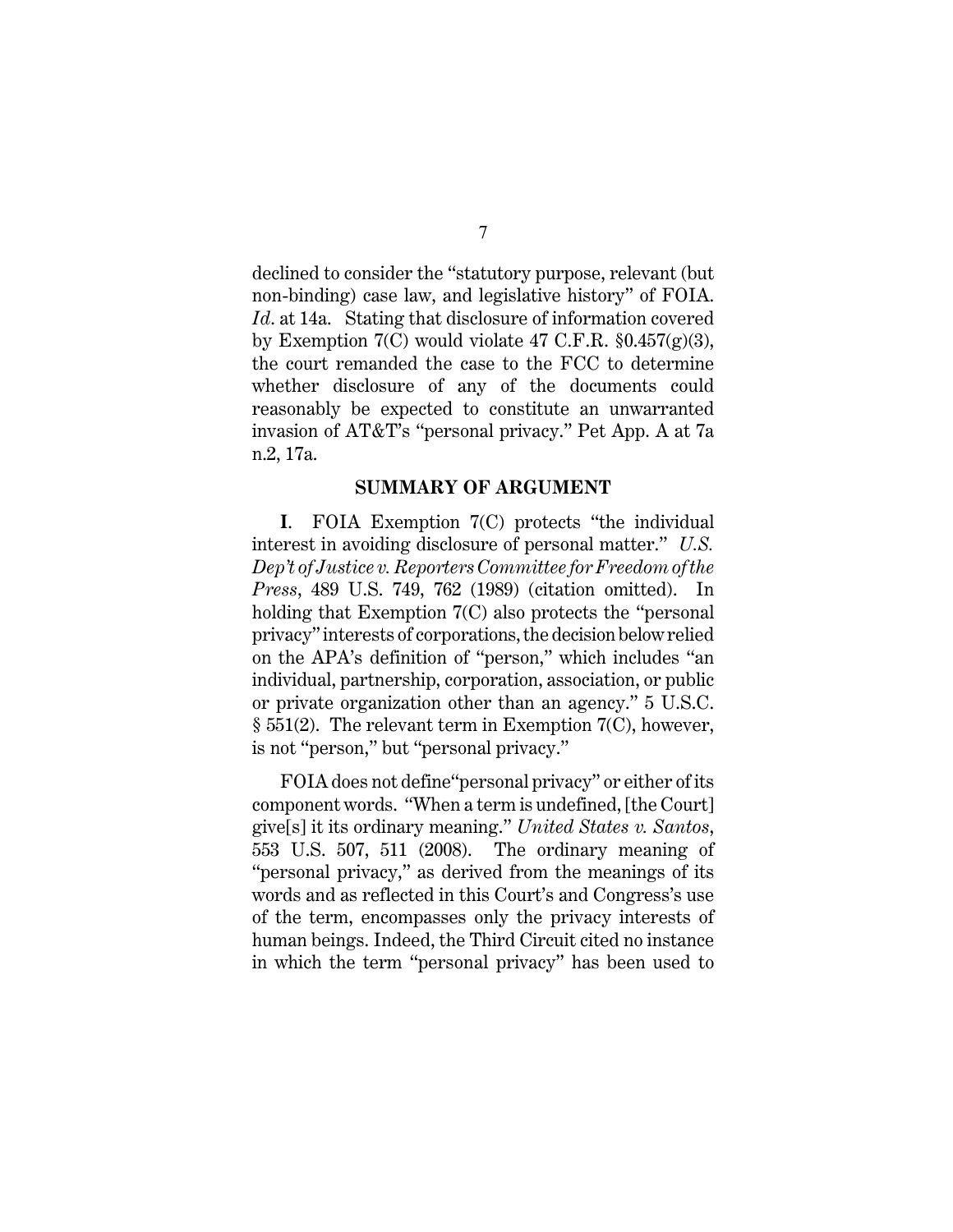describe the privacy interests of a corporation or other business enterprise.

When Congress intends to give a word a technical meaning, it does so expressly. The Third Circuit's contrary approach of incorporating the technical meaning of a defined word into undefined variants of that word would cause confusion and lead to absurd results.

**II**. FOIA's history, structure, and purpose all confirm that Exemption 7(C) protects only human privacy interests. Exemption 7(C) was intended to extend to investigative files the protections given to personnel, medical, and similar files by Exemption 6, which applies only to records relating to individuals. In contrast, corporate interests in confidentiality are protected by FOIA Exemption 4, which applies to trade secrets and confidential or privileged commercial and financial information. Moreover, the interests protected by FOIA's personal privacy exemptions are uniquely human interests that corporations do not share. Corporations and other inanimate entities cannot feel embarrassed or dishonored if their "privacy" is invaded.

Exempting agency records on the ground that they would "embarrass" corporations would undermine FOIA's goals of opening government action to the light of public scrutiny. Particularly in light of this Court's direction that FOIA's exemptions are to be narrowly construed, "personal privacy" should be interpreted to protect only individuals, not institutions.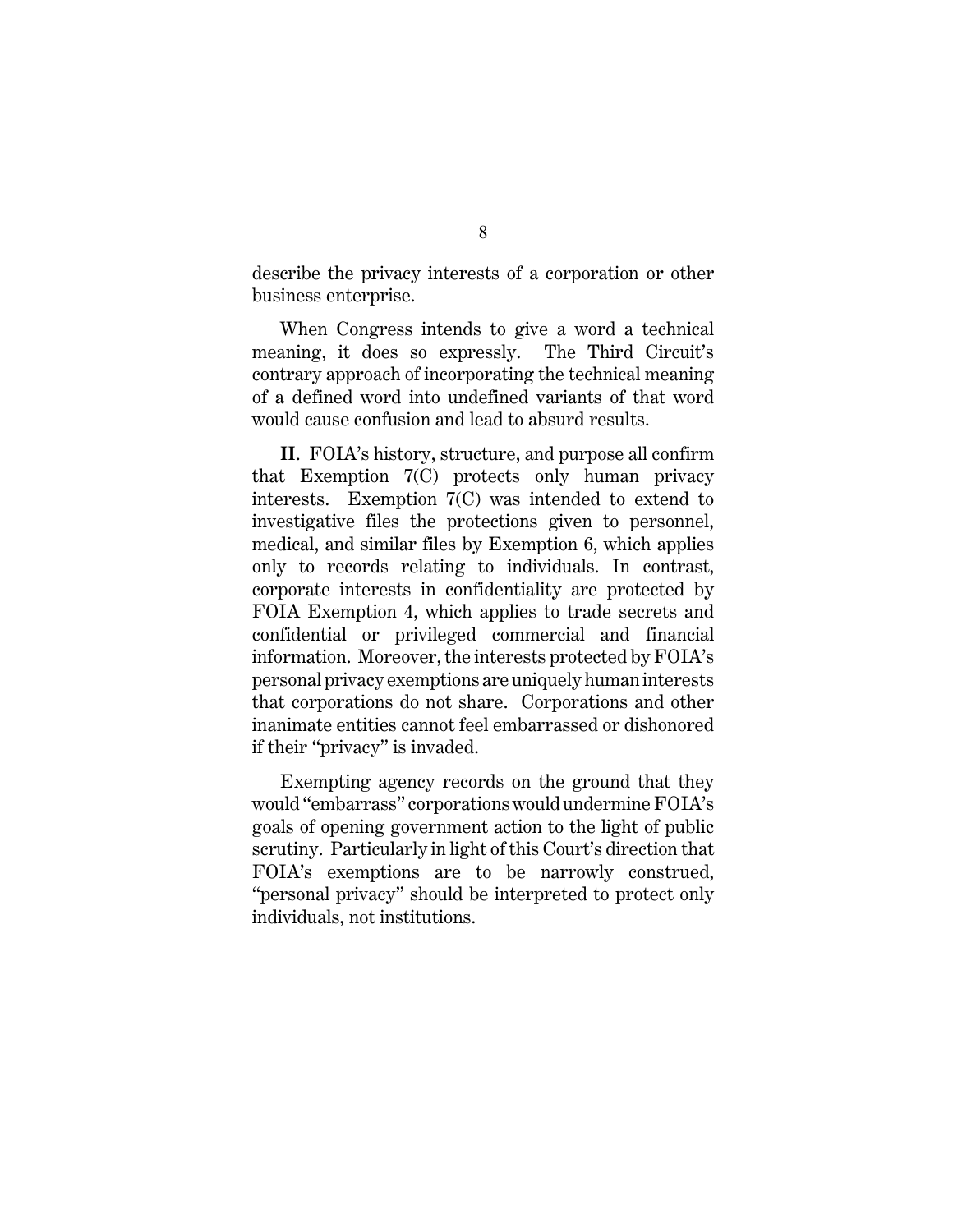#### **ARGUMENT**

#### **I. "Personal Privacy" Refers to the Privacy of Human Beings**.

#### **A. The Plain Meaning of "Personal Privacy" Is Limited to the Privacy of Individuals.**

The ordinary meaning of "personal privacy" includes only the privacy interests of human beings.

**1**. The word "privacy" generally connotes individual, rather than institutional, interests. The concept of a right to privacy is often traced back to Samuel Warren's and Louis Brandeis's seminal article on privacy, which discussed the need to protect "the privacy of the individual" and "the acts and sayings of a man in his social and domestic relations." Samuel D. Warren and Louis D. Brandeis, *The Right to Privacy*, 4 Harv. L. Rev. 193, 197, 214 (1890). The article located the right to privacy in the individual's right to an "inviolate personality." *Id*. at 205. As the right to privacy was developed in the common law, it continued to be limited to individuals. Just a few years before FOIA was enacted, Dean Prosser noted that "[i]t seems to be generally agreed that the right of privacy is one pertaining only to individuals, and that a corporation or a partnership cannot claim it as such[.]" William L. Prosser, *Privacy*, 48 Cal. L. Rev. 383, 408-09 (1960). Similarly, the Restatement (Second) of Torts limits actions for invasion of privacy (except for appropriation of one's name or likeness) to the invasion of privacy of an individual, noting that a "corporation, partnership or unincorporated association has no personal right of privacy." Restatement (Second) of Torts § 652I, Comment c (1977). Congress's decision to use the word "privacy" in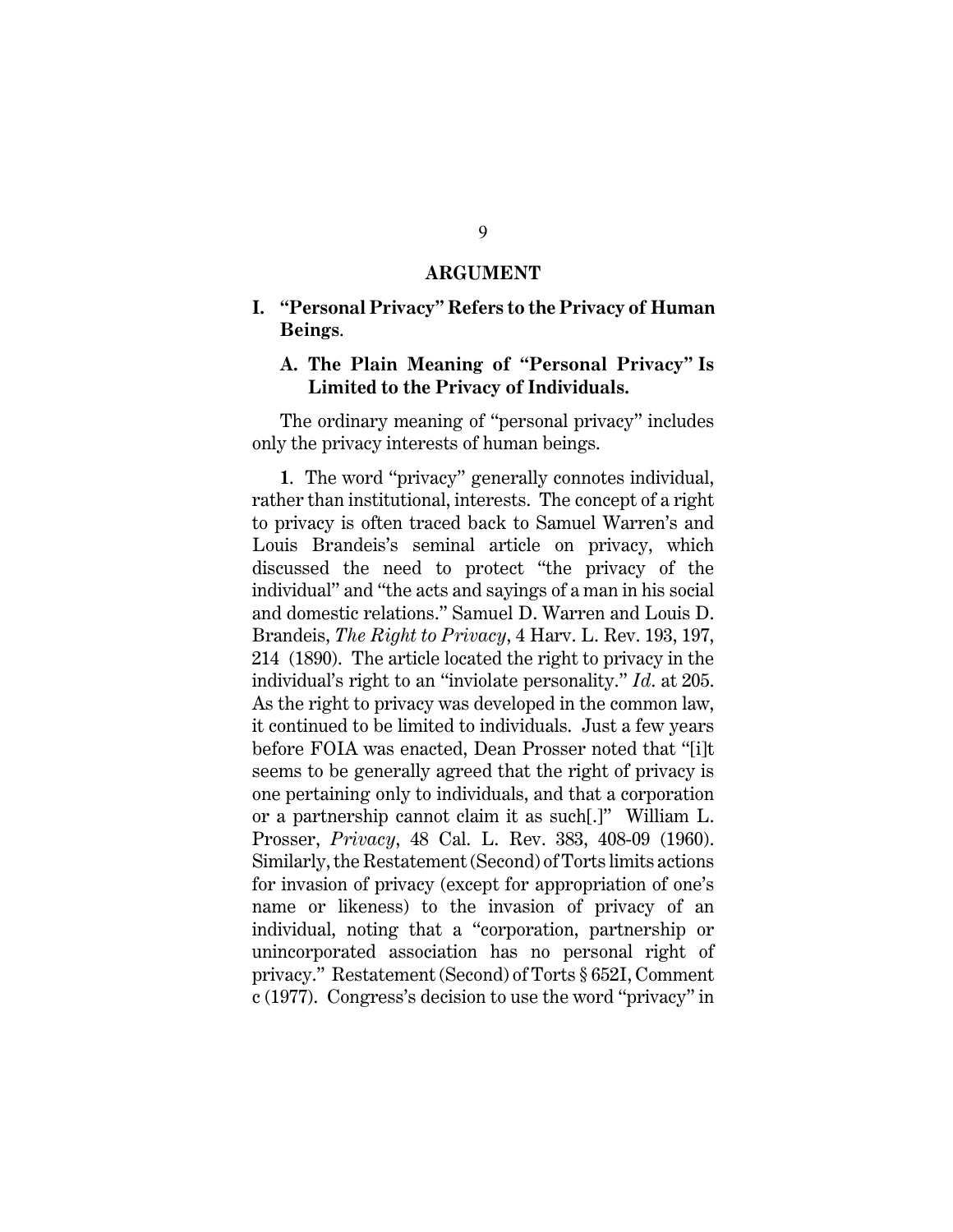Exemption 7(C) should be read against this background in which privacy has generally been associated with individual, as opposed to institutional, interests. *Cf. Nat'l Archives and Records Admin. v. Favish*, 541 U.S. 157, 166 (2004) ("We can assume Congress legislated against this background of law, scholarship, and history when it enacted FOIA and when it amended Exemption 7(C) to extend its terms.").<sup>3</sup>

To be sure, as AT&T has noted, this Court has used the term "privacy" in describing corporations' Fourth Amendment right to be free from unreasonable searches and seizures. *See, e.g.*, *G.M. Leasing Corp. v. United States*, 429 U.S. 338, 354 (1977). Even in that context, however, it has emphasized that "corporations can claim no equality with individuals in the enjoyment of a right to privacy." *United States v. Morton Salt Co.*, 338 U.S. 632, 652 (1950).

*See also Reporters Comm*., 489 U.S. at 763 & n.16 (in <sup>3</sup> discussing the personal privacy protections of Exemption 7(C), looking to the "common law and the literal understandings of privacy" and citing "A. Breckenridge, The Right to Privacy 1 (1970) ('Privacy, in my view, is the rightful claim of the individual to determine the extent to which he wishes to share of himself with others. . . . It is also the individual's right to control dissemination of information about himself'); A. Westin, Privacy and Freedom 7 (1967) ('Privacy is the claim of individuals . . . to determine for themselves when, how, and to what extent information about them is communicated to others'); Project, Government Information and the Rights of Citizens, 73 Mich. L. Rev. 971, 1225 (1974-1975) ('[T]he right of privacy is the right to control the flow of information concerning the details of one's individuality')").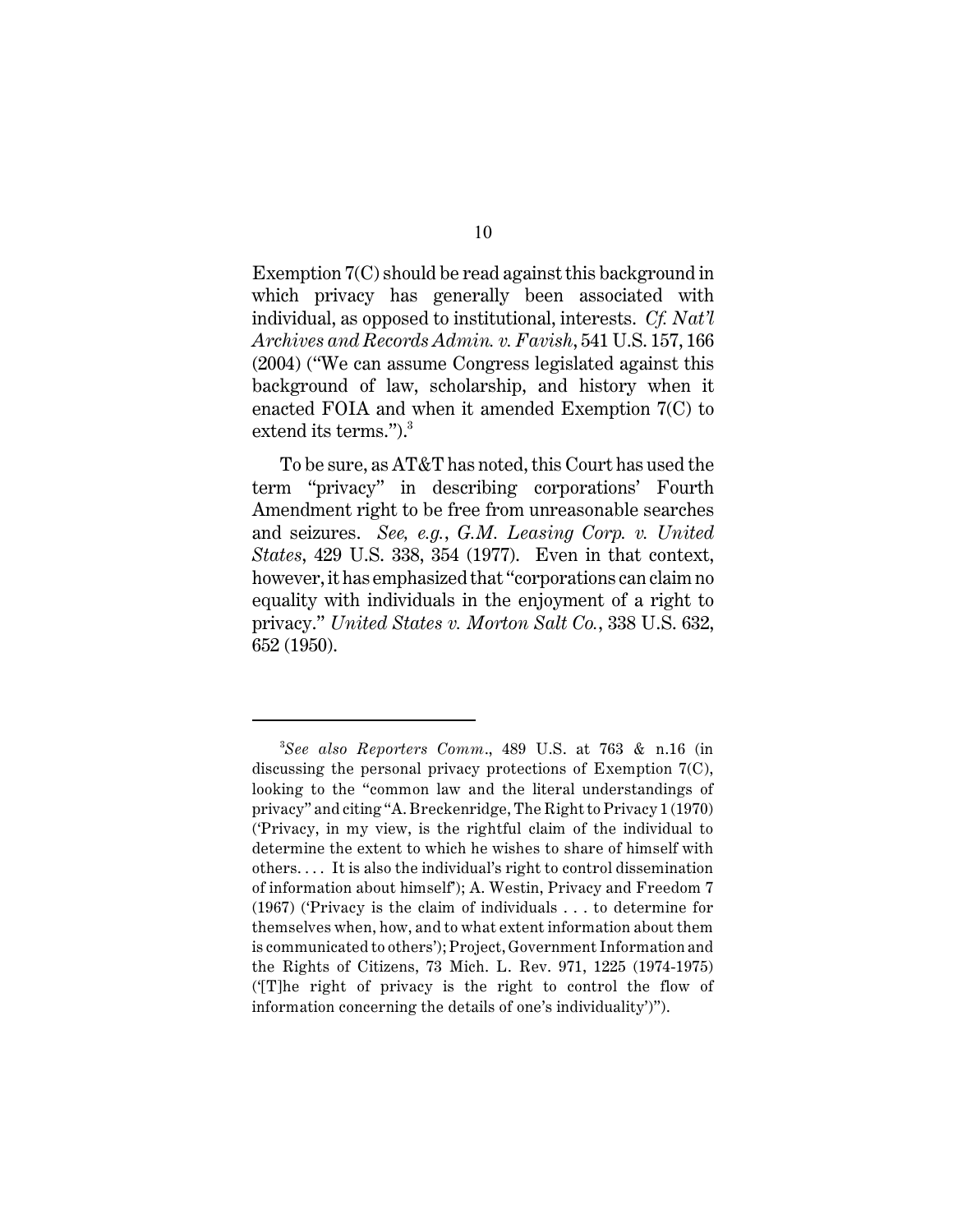Moreover, to the extent there is any ambiguity about the meaning of "privacy" standing alone, the modifier "personal" in Exemption 7(C) removes that ambiguity. Congress did not protect all privacy interests in Exemption 7(C); it protected only those of a "personal" nature. And only human beings have "personal privacy" interests.

"Personal" means "[o]f, pertaining to, concerning or affecting the individual person or self (as opposed, variously, to other persons, the general community, etc., or to one's office, rank, or other attributes)." 11 *Oxford English Dictionary* 599 (2d ed. 1989) (also defining personal as "individual; private; one's own"); *see also* 7 Oxford English Dictionary 726 (1st ed. 1933) (same). The word is associated with "the qualities of human beings," often even with particularly intimate aspects of human life. *See, e.g*, *Black's Law Dictionary* 1029 (5th ed. 1979) (defining personal as "[a]ppertaining to the person; belonging to an individual; limited to the person; having the nature or partaking of the qualities of human beings, or of movable property"); *Black's Law Dictionary* 1300-01 (4th ed. 1951) (same); *Webster's Third New International Dictionary* 1686 (1976) (defining "personal" as "of or relating to a particular person: affecting one individual or each of many individuals[;] . . . relating to the person or body[;] . . . relating to an individual, his character, conduct, motives, or private affairs[;] . . . relating to or characteristic of human beings as distinct from things[;] . . . rational and self-conscious"); *Webster's Third New*

*International Dictionary* 1686 (1961) (same). Thus, the word "personal" connects the words it modifies to particularly human interests.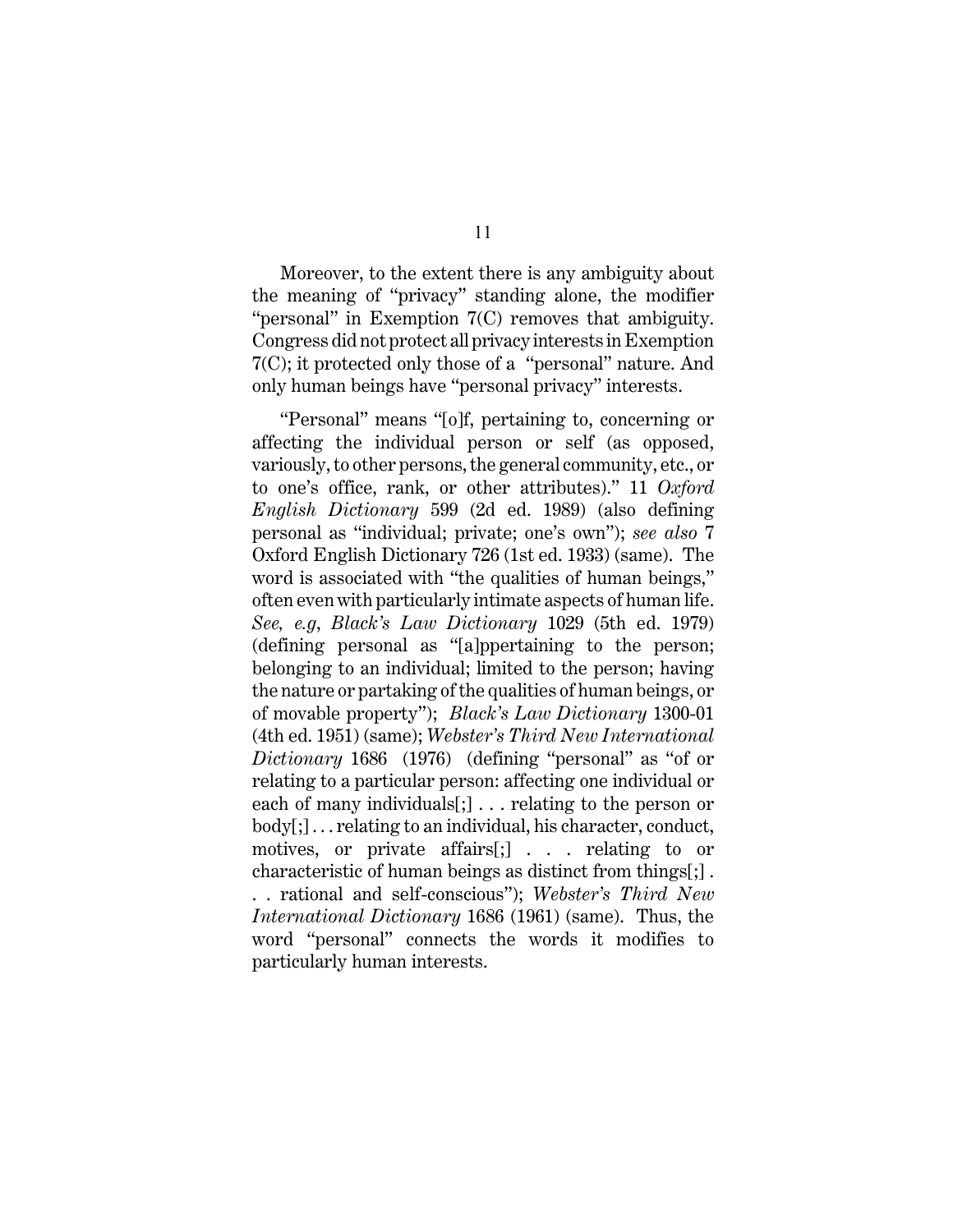Noting that many dictionaries use the word "person" in defining "personal," AT&T has argued that because "person" is defined in the APA to include corporations, "personal" must include corporate rights. *See* Cert. Opp. 22 (citing *Webster's Third New International Dictionary* 1686 (2002); *Webster's New International Dictionary* 1828 (2d ed. 1950)). But when dictionaries use the word "person" in the definition of "personal," they are referring to the ordinary meaning of "person," not to its definition in the APA. And it is beyond dispute that "person" "[i]n general usage, [is] a human being." *Black's Law Dictionary* 1028 (5th ed. 1979).

Simply put, "one cannot say that a corporation has a 'personal privacy.'" Kenneth Culp Davis, *Administrative Law Treatise* (1970 Supp.) § 3A.12. The adjective "personal" unambiguously limits the privacy rights protected by Exemption 7(C) to those of individuals.

**2**. Both Congress's and this Court's uses of the term "personal privacy" confirm that the term refers to the privacy rights of individuals. Although no statute uses the term "personal privacy" expressly to include the interests of artificial entities, Congress has frequently used "personal privacy" in contexts that are expressly limited to humans. For example, the Privacy Act addresses government handling of records maintained on individuals and defines "individual" to mean a United States citizen or an alien lawfully admitted for permanent residence. 5 U.S.C.  $\S$  552a(a)(2). The preface to the Privacy Act uses the term "personal privacy" to refer to the interests protected: "The purpose of this Act is to provide certain safeguards for an individual against an invasion of personal privacy[.]" *Privacy Act of 1974*, Pub.L. No. 93-579, § 2(B),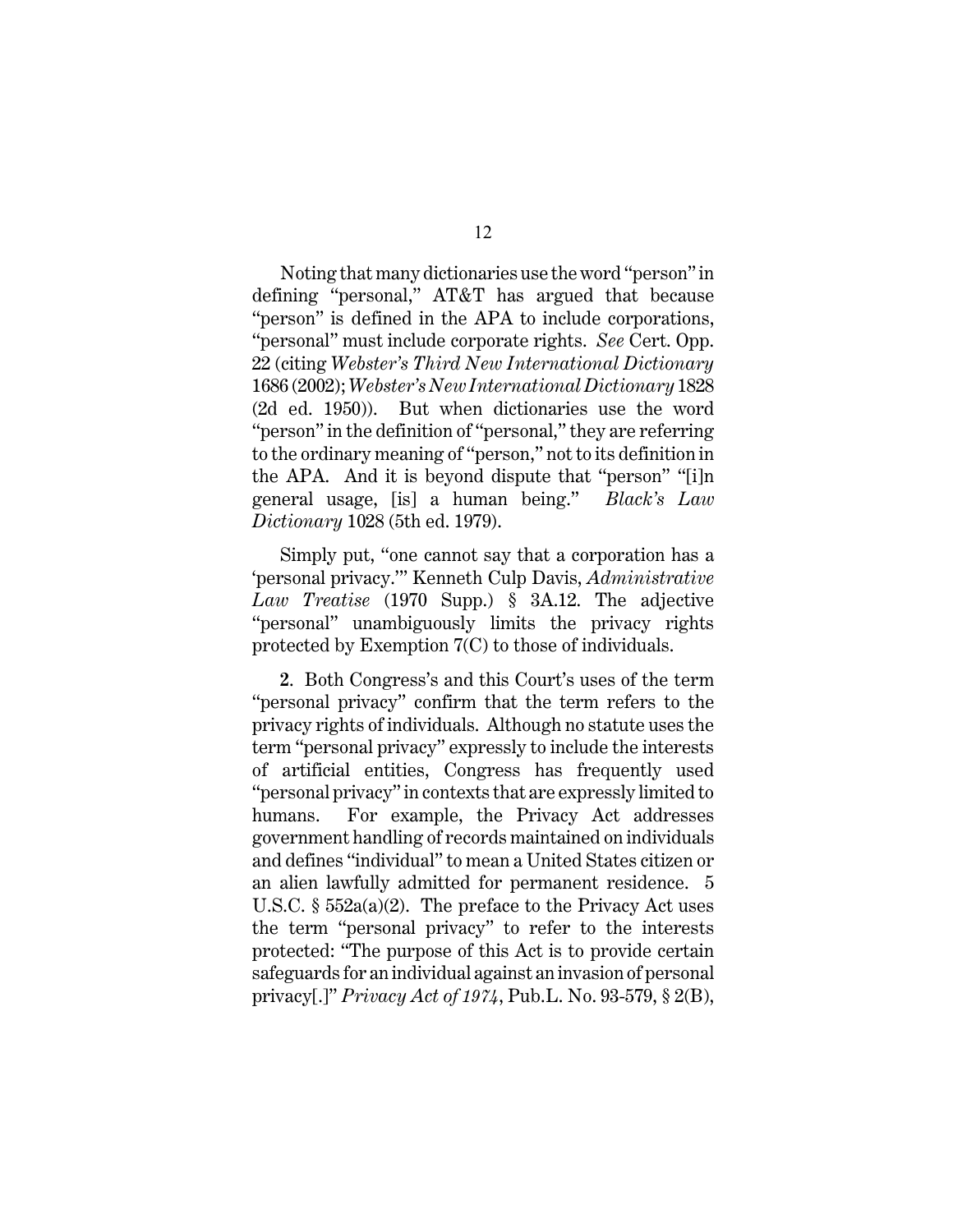88 Stat. 1896. Thus, the Act plainly uses "personal privacy" to refer solely to human interests. *See also, e.g.*, 38 U.S.C. § 5705(b)(2) ("The name of and other identifying information regarding any individual patient or employee of the Department, or any other individual associated with the Department . . . shall be deleted from any record or document before any disclosure . . . if disclosure of such name and identifying information would constitute a clearly unwarranted invasion of personal privacy.").

Similarly, this Court has never used the term "personal privacy" to refer to the interests of a corporation. Rather, like Congress, the Court has used the term interchangeably with "individual privacy" and to refer to the interests of the "individual." *See, e.g.*, *The Florida Star v. B.J.F.,* 491 U.S. 524, 541 (1989) (noting that there might be a "zone of personal privacy within which the State may protect the individual from intrusion by the press"). And the Court has used the term to apply to uniquely human interests in human dignity, individual autonomy, and physical security. *See, e.g.*, *Carey v. Population Servs. Int'l*, 431 U.S. 678, 684-85 (1977) (explaining that the right of "personal privacy" includes the right to make personal decisions relating to marriage, procreation and child rearing (citing *Whalen v. Roe*, 429 U.S. 589, 599-600 (1977))).

The Court's use of the term "personal privacy" in FOIA cases is no exception. In these cases as well, the Court has used "personal" and "personal privacy" interchangeably with "individual" and "individual privacy" to refer to the interests of "individuals." *See, e.g.*, *Reporters Comm.*, 489 U.S. at 755 n.7 (paraphrasing "clearly unwarranted invasion of personal privacy" to mean that which "might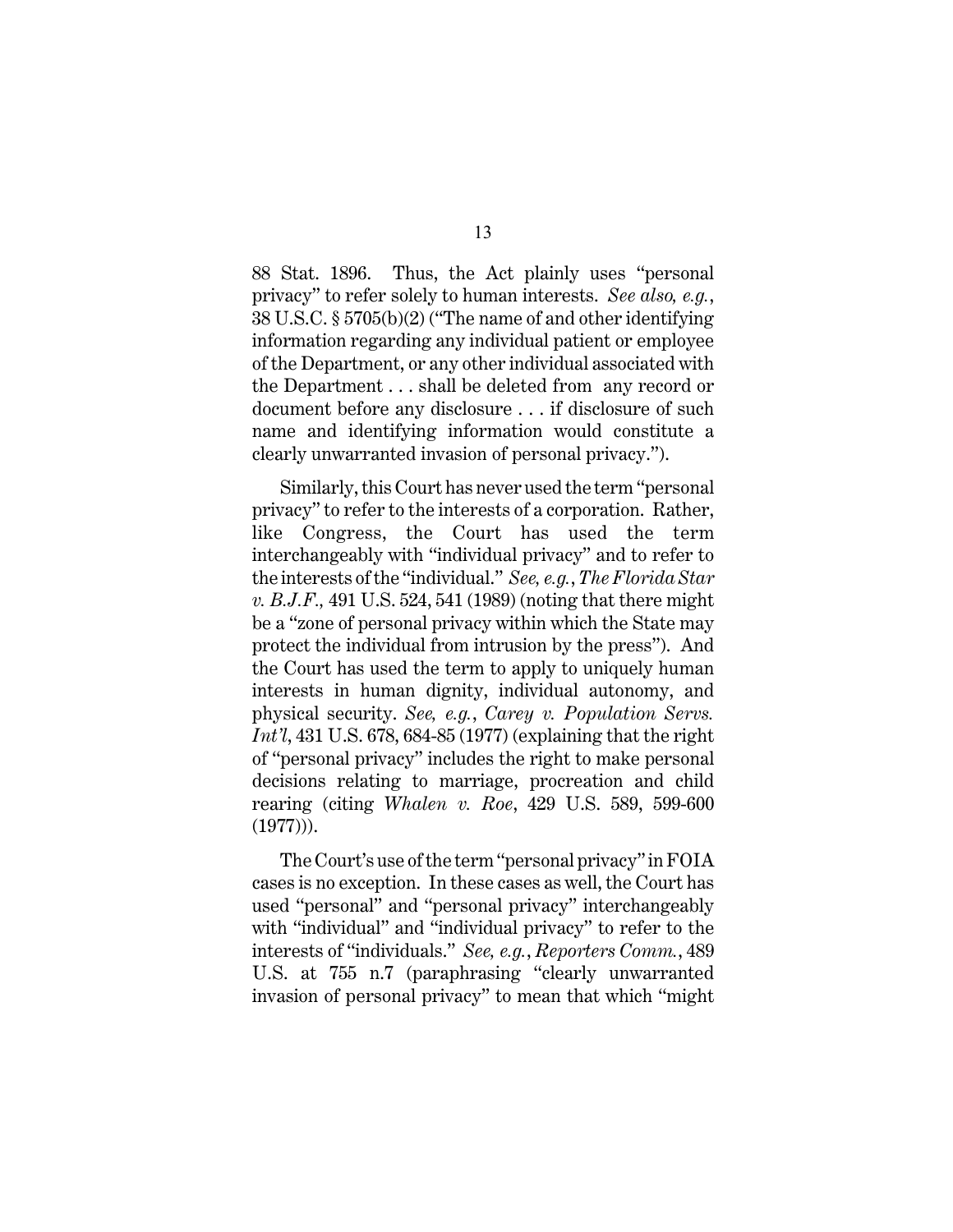otherwise offend an individual's privacy"); *U.S. Dep't of State v. Ray*, 502 U.S. 164, 174 (1991) ("Congress thus recognized that the policy ofinforming the public about the operation of its Government can be adequately served in some cases without unnecessarily compromising individual interests in privacy."); *Rose*, 425 U.S. at 372 ("[In Exemption 6], Congress sought to construct an exemption that would require a balancing of the individual's right of privacy against the preservation of the basic purpose of the Freedom of Information Act[.]"). And the Court has used the term to protect interests unique to human beings. *See, e.g., Favish*, 541 U.S. at 166 (holding that family members have a protectible personal privacy interest in death scene photographs, the release of which would impact their "peace of mind and tranquility").

In short, the phrase "personal privacy" refers to uniquely human interests. As this Court has recognized in the context of the privilege against compulsory selfincrimination, "[s]ince the privilege . . . is a purely personal one, it cannot be utilized by or on behalf of any organization, such as a corporation." *United States v. White*, 322 U.S. 694, 699 (1944). Corporate documents "embody no element of personal privacy." *Id.* at 700.

#### **B. The APA's Definition of "Person" Does Not Alter the Meaning of "Personal Privacy."**

The Third Circuit did not dispute that the ordinary, common-sense meaning of "personal privacy" includes only human privacy interests. Nonetheless, it held that "FOIA's text unambiguously indicates that a corporation may have a 'personal privacy' interest within the meaning of Exemption 7(C)." Pet. App. A at 13a. This is so,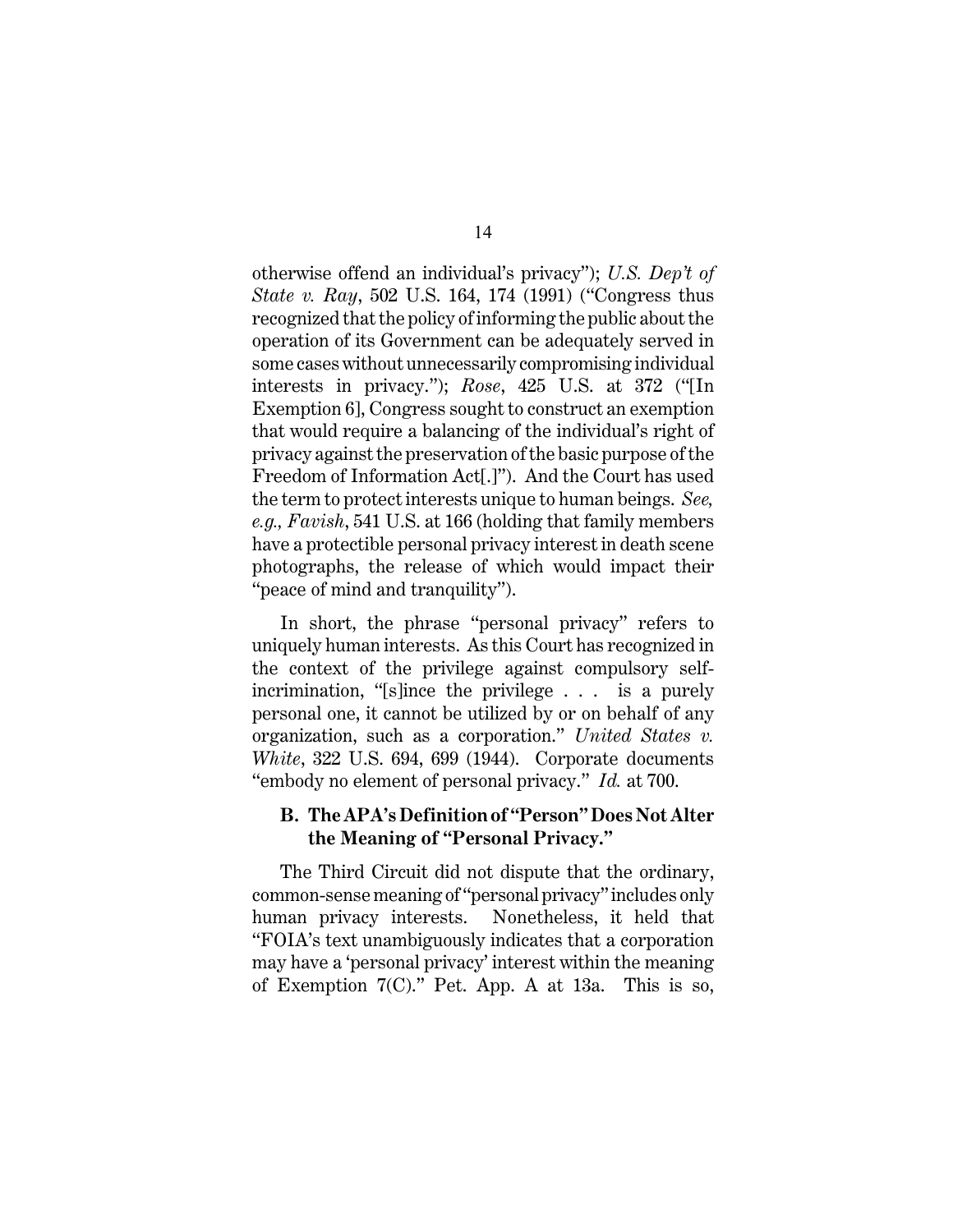according to the court of appeals, because the word "person" is defined in the APA, which includes FOIA, to include a corporation (along with any other partnership, association, or public or private organization other than a federal agency). 5 U.S.C.  $\S$  551(2). Exemption 7(C), however, does not use the word "person." It uses the term "personal privacy." And although they are related, "personal" and "person" are not the same word. *See* Davis, *Administrative Law Treatise* § 3A.22 ("The definition of 'person' seems to me irrelevant because the exemption does not use that term.").

By interpreting "personal privacy" to include corporate interests, the Third Circuit disregarded the "seemingly obvious rule" that "[u]nless Congress explicitly states otherwise, '[courts must] construe a statutory term in accordance with its ordinary or natural meaning.'" *Barnhart v. Peabody Coal Co.*, 537 U.S. 149, 184 (2003) (Thomas, J., dissenting) (quoting *FDIC v. Meyer*, 510 U.S. 471, 476 (1994)); *see also, e.g.*, *Hamilton v. Lanning*, 130 S. Ct. 2464, 2471 (2010) ("'When terms used in a statute are undefined, we give them their ordinary meaning.'" (quoting *Asgrow Seed Co. v. Winterboer*, 513 U.S. 179, 187 (1995))); 2A N. Singer & J. Singer, *Sutherland on Statutory Construction* § 46:1 (7th ed. 2007) ("In the absence of a specific indication to the contrary, words used in the statute will be given their common, ordinary and accepted meaning[.]"). Here, Congress did not expressly define "personal privacy" or either of its component words. Accordingly, "personal privacy" should have been given its ordinary, natural meaning, which is limited to the privacy rights of individuals.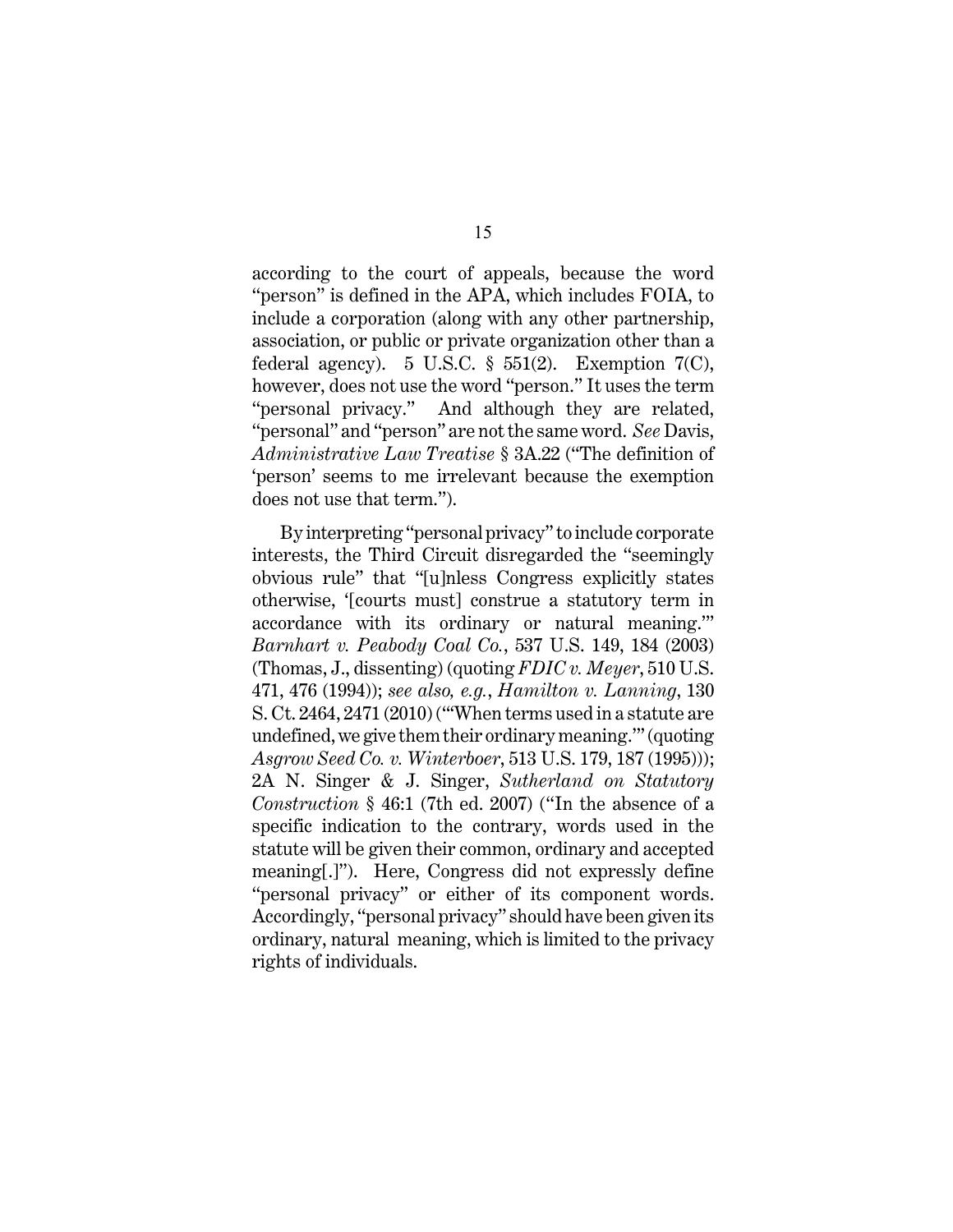The well-established rule that words are to be given their ordinary meaning unless they are expressly defined otherwise reduces opportunities for misunderstandings between Congress and the courts by making it absolutely clear when a court should ignore the ordinary meaning of a statutory term: that is, when Congress has expressly given that term a different meaning. Indeed, when Congress has intended to give a variant of a defined term the same technical meaning as the defined term, it has done so expressly. *See, e.g.*, 29 U.S.C. § 203(k) (defining "sale" and "sell"); 8 U.S.C.  $\S$  1101(a)(13)(A) (defining "admission" and "admitted"); 39 U.S.C. § 3201(3), (4) (defining "franked mail" by reference to the defined term "frank"); 7 U.S.C. § 6202(3), (4) (defining "handler" by reference to the defined term "handle"); 15U.S.C. § 375(5), (6) (defining "delivery seller" by reference to the defined term "delivery sale"). Moreover, "Congress has often used [the] drafting technique [of] repeating a discretely defined word . . . when it intends to incorporate the definition of a particular word into the definition of a compound expression." *Burgess v. United States*, 553 U.S. 124, 130- 31 (2008) (citing 15 U.S.C. § 1672(a)-(b) (defining "earnings" and then defining "disposable earnings" as "that part of the earnings" meeting certain criteria); 18 U.S.C.  $\S$  1956(c)(3)-(4) (defining "transaction" and then defining "financial transaction" as "a transaction which" meets certain criteria);  $\S 1961(1)$ ,  $(5)(2000 \text{ ed.}$  and Supp. V) (defining "racketeering activity" and then defining "pattern of racketeering activity" to require "at least two acts of racketeering activity")).

In contrast, the Third Circuit's approach of giving words the technical meaning assigned to related, but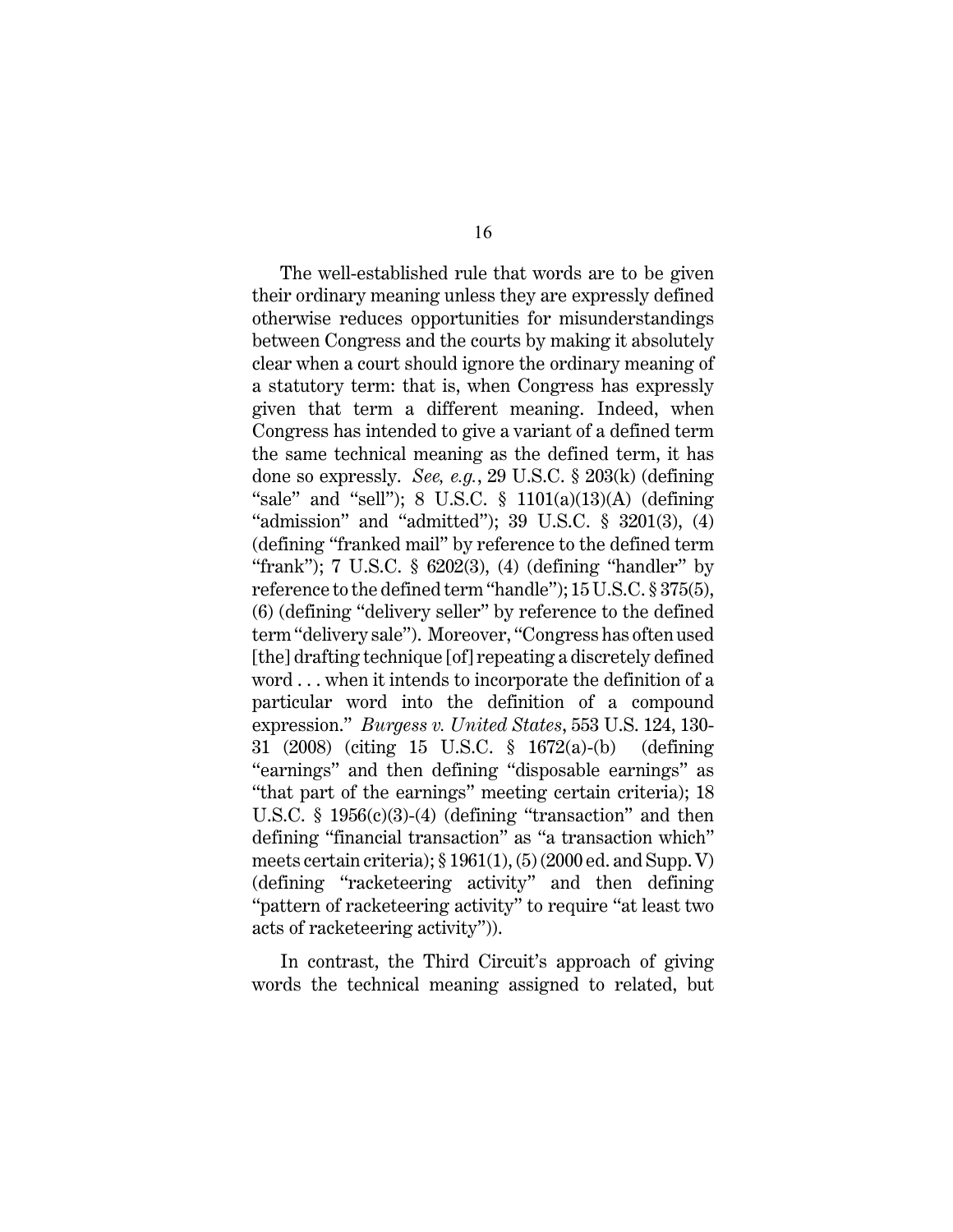different, words would create uncertainty over how similar in spelling, origin, and usage words must be for Congress's definition of one word to constitute a definition of another. The lack of a clear line is apparent even in the decision below. Both "personnel" and "personal" share a common root—"person." Following the Third Circuit's approach, "personnel" should be defined according to the APA's definition of "person," such that "personnel files," as used in Exemption 6, should include files on all entities within the scope of the APA's definition of person. Even the Third Circuit agreed, however, that "only individuals (and not corporations) may be the subjects" of "personnel and medical files." Pet App. A at 13a. The court provided no explanation for adopting the ordinary meaning of "personnel," but rejecting the ordinary meaning of "personal privacy."

The Third Circuit's rationale for holding that "personal" includes "corporate," and therefore that "personal privacy" includes "corporate privacy," was that "it would be very odd indeed for an adjectival form of a defined term *not* to refer back to that defined term." Pet. App. A at 11a (emphasis in original). On the contrary, it is the Third Circuit's rule that would often lead to "very odd," indeed even absurd, results. The word "person" is defined over 150 times in the U.S. Code, sometimes to include corporations, associations, and governmental entities, and sometimes not. The word "personal" is used hundreds, if not thousands of time, in statutes that define "person" to include corporations or organizations. These uses include, among many others, personal employees, 8 U.S.C. § 1101(a)(15)(A)(iii), personal safety, *id*. § 1101(a)(27)(G), personal interview, *id*. § 1186a(c)(1)(B), personal service,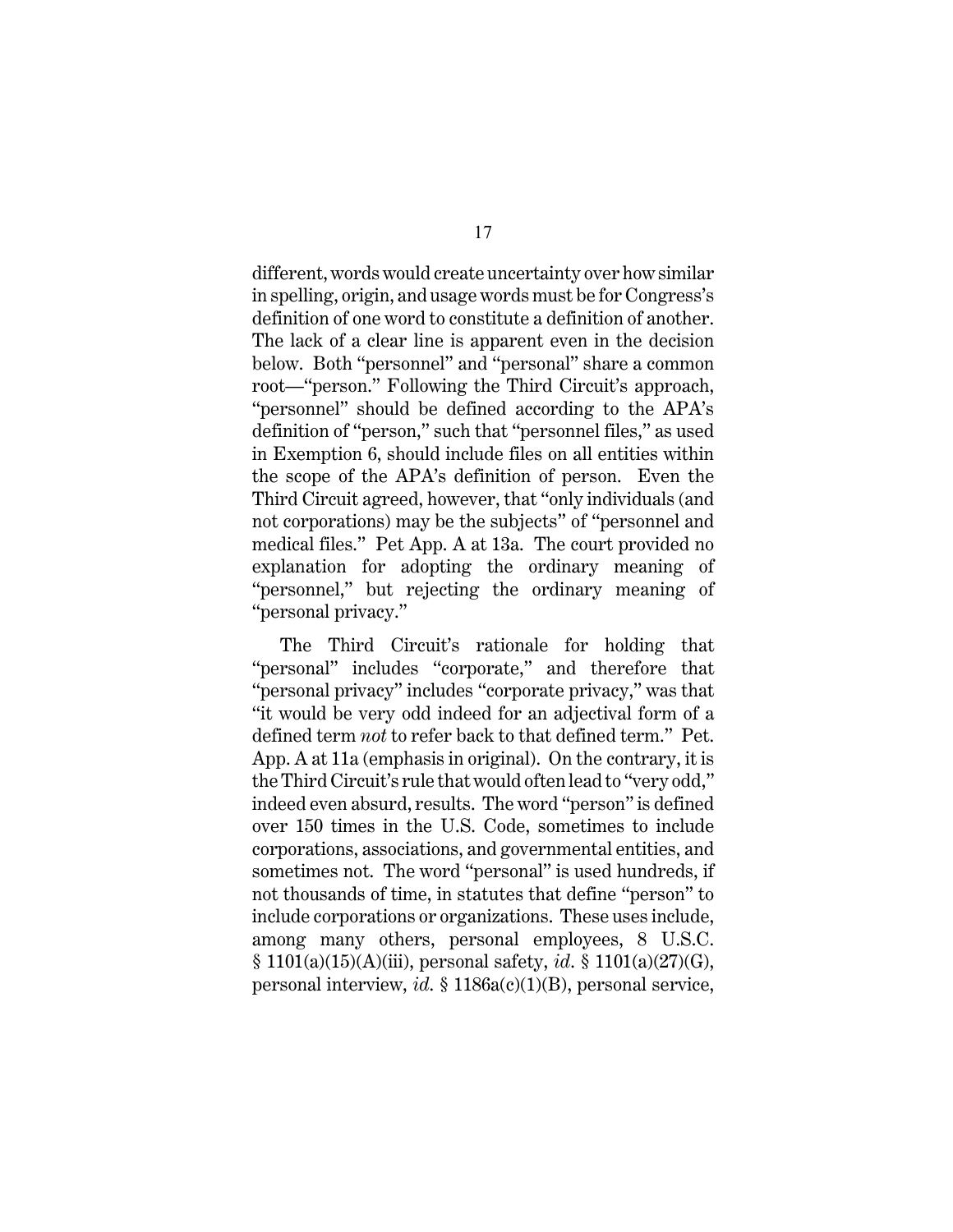*id*. § 1229(a)(1), personal care, *id*. § 1231(f), personal possession, *id.* § 1304(e), personal property, *id*. § 1353, personal contact information, *id*. § 1375a(d)(1), personal injury, 15 U.S.C. § 1193(a), personal responsibility contract, 42 U.S.C.  $\S$  603(a)(5)(C)(iii)(III), personal identifiers, *id*. § 653(j)(5), personal and emotional support, *id*. § 677(4), personal medical records, *id*. § 1320a-4(c), personal effects, *id*. § 1382b(a)(2)(A), personal funds, *id*. § 1395i-3(c)(1)(B), personal comfort items, *id*. § 1395y(a)(6), and personal hygiene,  $id$ . § 1396b(q)(4)(B)(ii).

Interpreting "personal" according to a statutory definition of the term "person" would be harmless, albeit ridiculous, with respect to many of these provisions. In other cases, however, such an interpretation would clearly undermine congressional intent. For example, person is defined as including corporations or organizations in many statutory provisions that refer to "personal injury." *See, e.g.*, 8 U.S.C. § 1101(b)(3); 15 U.S.C. § 1261(e); 33 U.S.C. § 1321(a)(7). Under the Third Circuit's analysis, "personal injury" in these sections would include injury to corporations or organizations. It is extremely unlikely, however, that when Congress defined a "serious criminal offense" in 8 U.S.C. § 1101(h)(3) to include reckless driving that "involves personal injury to another," it intended to include reckless driving that injures an organization. Or that, in defining a "hazardous substance" in 15 U.S.C.  $§ 1261(f)(1)(A)$  to include a substance that, along with other criteria, "may cause substantial personal injury or substantial illness" as a result of its forseeable use, it intended to include substances that may injure corporations. Or that, in allowing a person to be liable for damages for "personal injury or wrongful death" that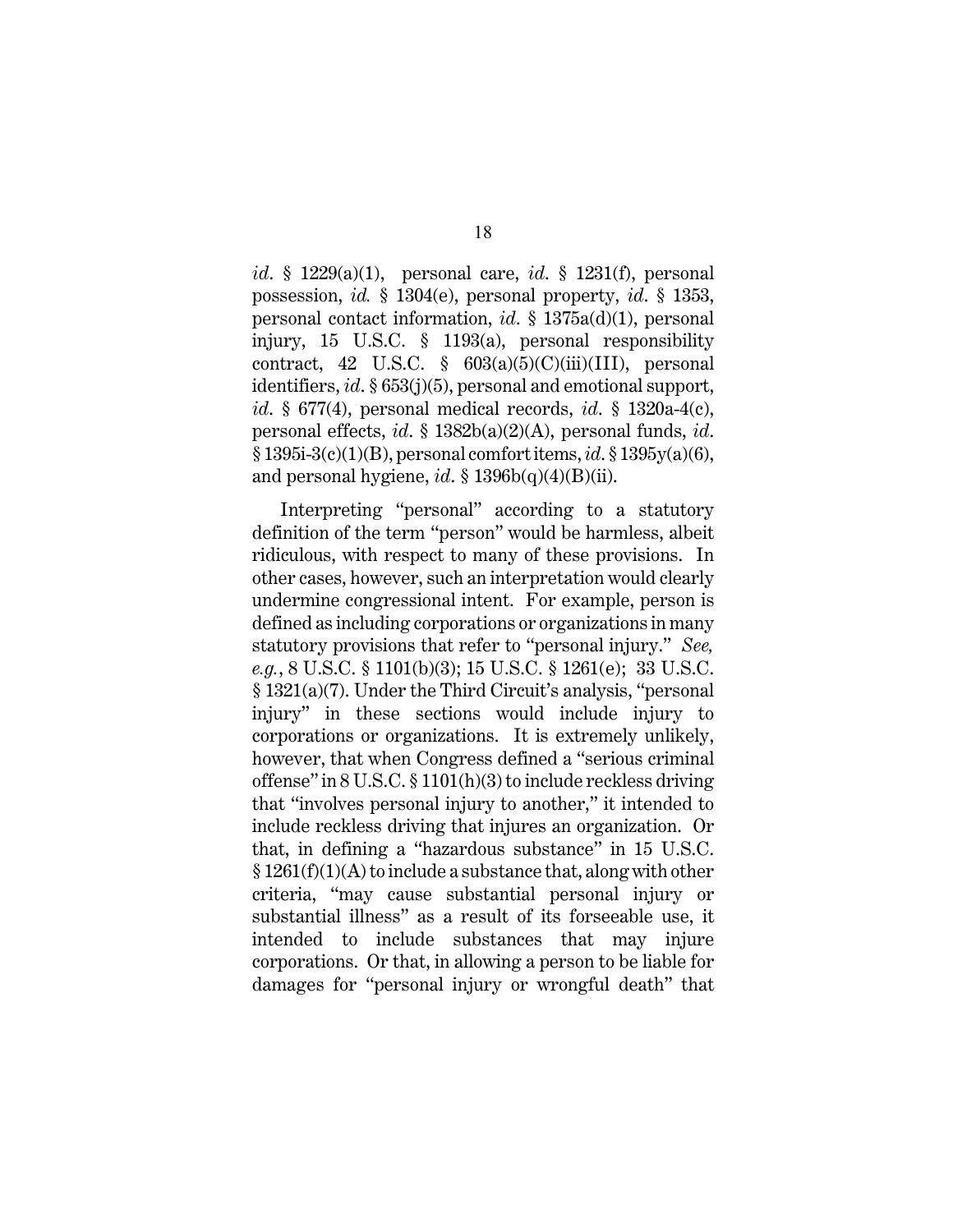results from certain actions relating to oil discharges in 33 U.S.C. § 1321(c)(4)(B)(iii), Congress intended "personal injury" to refer to all injuries to individuals, firms, corporations, associations, and partnerships.

Similarly, the term "personal property" has the accepted legal meaning of "[a]ny movable or intangible thing that is subject to ownership and not classified as real property." *Black's Law Dictionary* 1337 (9th ed. 2009). Several statutes that define "person" also refer to "personal property." *See, e.g.*, 8 U.S.C. §§ 1101(b)(3) (defining "person"), 1353 (referring to "personal property"), 1375c(b)(2)(C) (same); 42 U.S.C. §§ 1301(a)(3) (defining "person");  $411(a)(1)$  (referring to "personal property"),  $416(h)(1)(a)(ii)$  (same),  $666(4)(A)$  (same), 1396p(b)(4)(A), (B) (same); 42 U.S.C. § 6903(15) (defining "person"); 6903(16) (referring to "personal property"). Under the Third Circuit's rule that the definition of "personal" is tied to the statutory definition of "person," the term "personal property" in each of these statutes would mean all the property belonging to any "person," which would include real property. Such a reading runs counter to the accepted meaning of "personal property" and would render statutory language superfluous in the many instances in which a provision references both real and personal property. *See, e.g.*, 42 U.S.C. § 666(4)(A), *id*. § 1396p(4)(A), *id*. § 6903(16).

As the definition of "person" in the APA demonstrates, Congress knew how to define words to include corporations or corporate interests when it wanted to do so. Congress did not do so with respect to "personal" or "personal privacy." This Court need not break new ground to reject the Third Circuit's rule of statutory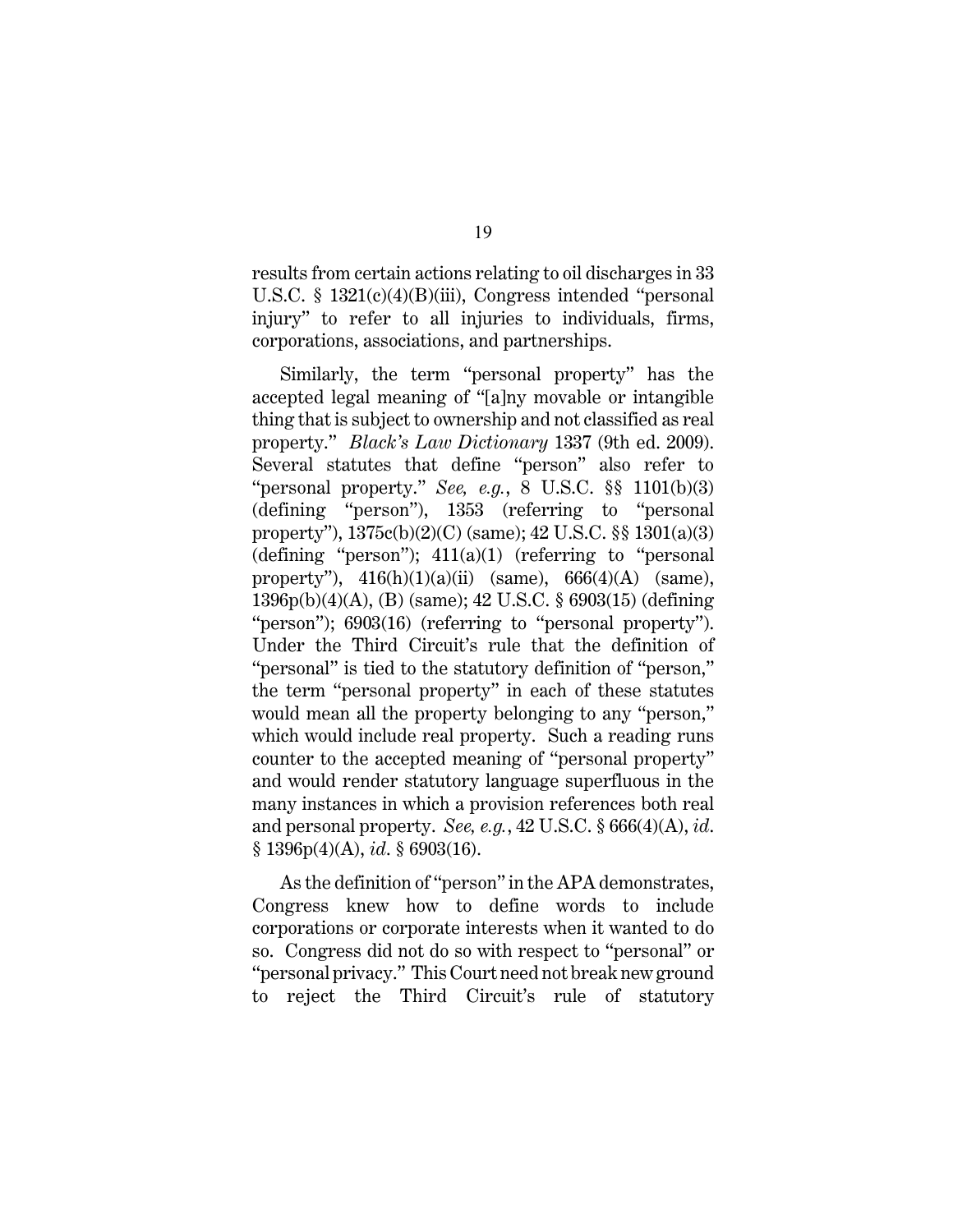interpretation. It need only apply the longstanding rule that unless expressly defined otherwise, "words will be interpreted as taking their ordinary, contemporary, common meaning." *Perrin v. United States*, 444 U.S. 37, 42 (1979).

## **II. In FOIA, "Personal Privacy" Carries Its Ordinary Meaning, Referring Solely to Human Interests.**

FOIA's legislative history, the role of Exemption 7(C) in the context of the statute as a whole, and the purposes of both Exemption 7(C) and FOIA overall all confirm that "personal privacy" in Exemption 7(C) carries its ordinary, natural meaning.

## **A. Exemption 6 and FOIA's Legislative History Demonstrate that Congress Intended "Personal Privacy" to Refer Solely to the Privacy of Individuals.**

As explained above, the plain meaning of "personal privacy" is limited to the privacy of individuals. To the extent any doubt remains about the meaning of the term in Exemption 7(C), however, FOIA's legislative history confirms that "personal privacy" in 7(C) refers solely to the privacy of human beings.

**1**. FOIA's legislative history demonstrates that Congress intended Exemption 7(C) to incorporate the privacy interests addressed in Exemption 6, which are limited to individual privacy interests.<sup>4</sup>

<sup>&</sup>lt;sup>4</sup>This Court has often looked to legislative history in interpreting FOIA. *See, e.g.*, *FBI v. Abramson*, 456 U.S. 615, (continued...)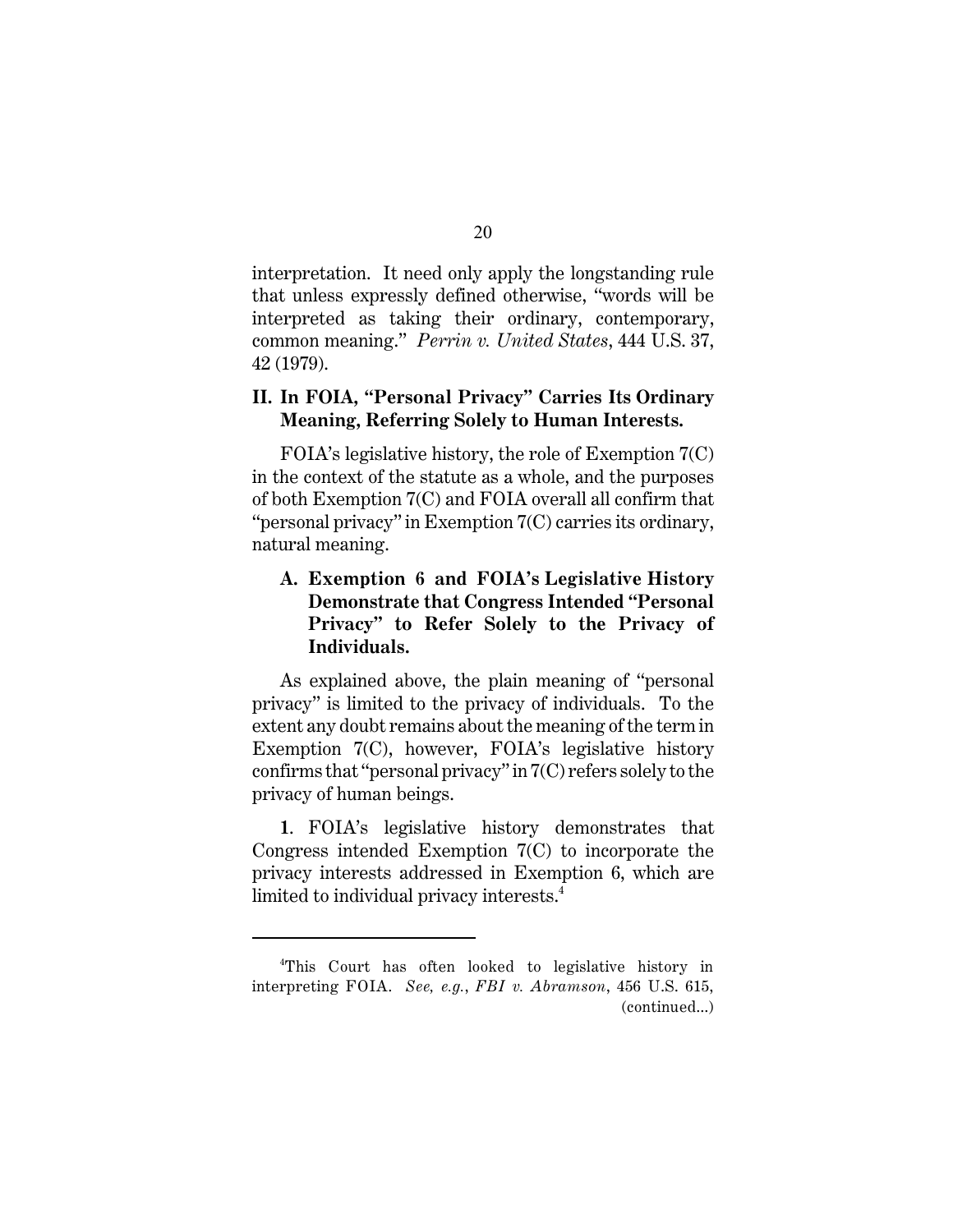When FOIA was enacted in 1966, the only exemption to mention personal privacy was Exemption 6, which protects from mandatory disclosure "personnel and medical files and similar files the disclosure of which would constitute a clearly unwarranted invasion of personal privacy." 5 U.S.C. § 552(b)(6). The legislative history of Exemption 6 makes clear that, in crafting an exemption that protects "personal privacy," Congress was concerned about *individuals*' privacy interests. The House Report states that the exemption was "intended to cover detailed Government records on an individual which can be identified as applying to that individual." H.R. Rep. No. 1497, at 11; *see also Wash. Post*, 456 U.S. at 599 ("The House Report explains that the exemption . . . seeks to protect individuals."). Likewise, the Senate Report provides that "[t]he phrase 'clearly unwarranted invasion of personal privacy' enunciates a policy that will involve a balancing of interests between the protection of an individual's private affairs from unnecessary public scrutiny, and the preservation of the public's right to governmental information." S. Rep. No. 813, at 9. And in discussing the types of records that the exemption would protect, both the House and Senate Reports mention the Veterans' Administration, the Department of Health, Education, and Welfare, and the Selective Service—agencies whose files "contain[] intimate details about millions of citizens." H.R. Rep. No. 1497, at 11.

 $4$ (...continued)

<sup>626-31 (1982) ;</sup> *NLRB v. Robbins Tire & Rubber* Co., 437 U.S. at 224-36; *U.S. Dep't of State v. Wash. Post Co.*, 456 U.S. 595, 599-602 (1982) ; *Rose*, 425 U.S. at 360-82.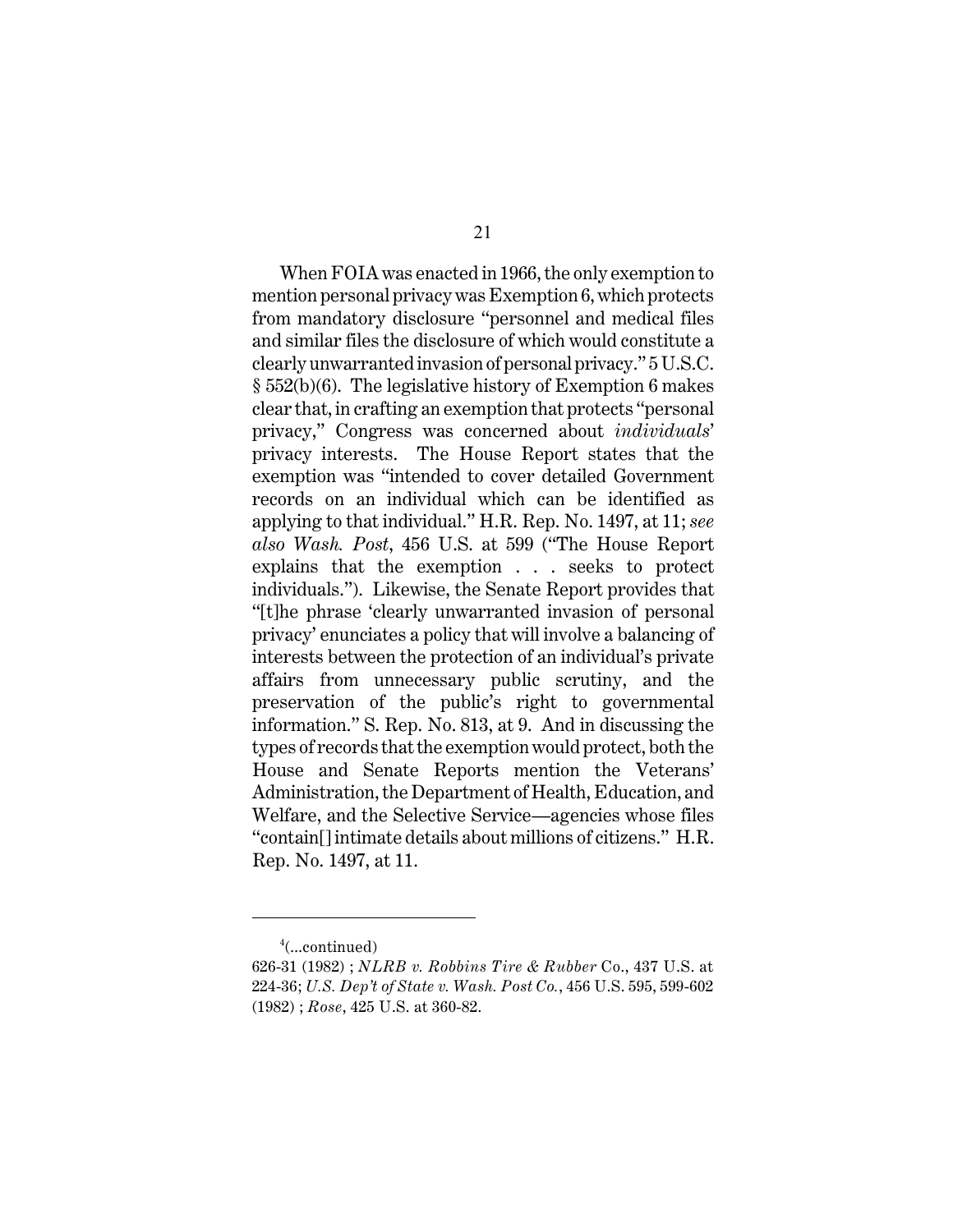Thus, in enacting Exemption 6, "Congress sought to construct an exemption that would require a balancing of the *individual*'s right of privacy against the preservation of the basic purpose of [FOIA].'" *Rose*, 425 U.S. at 372 (emphasis added). Accordingly, "the text of the exemption requires the Court to balance 'the individual's right of privacy' against the basic policy of opening 'agency action to the light of public scrutiny.'" *Ray*, 502 U.S. at 175 (quoting *Rose*, 425 U.S. at 372).

The Third Circuit stated that if Exemption 6 protects only individual privacy, it is because of Exemption 6's threshold limitation to "personnel and medical files and similar files," not because of its reference to "personal privacy." Pet App. A at 13a. Both the House and Senate Reports, however, tie Exemption 6's focus on the individual to the "clearly unwarranted invasion of personal privacy" language. As the House Report explains, "[t]he limitation of a 'clearly unwarranted invasion of personal privacy' . . . exclud[es] those kinds of files the disclosure of which might harm the individual." H.R. Rep. No. 1497, at 11; *see also* S. Rep. No. 813, at 9 ("The phrase 'clearly unwarranted invasion of personal privacy' enunciates a policy that will involve a balancing of interests between the protection of an individual's private affairs from unnecessary public scrutiny, and the public's right to governmental information."). This Court has read Exemption 6 in a similar fashion. *See Rose*, 425 U.S. at 372 (noting that the "device adopted to achieve that balance" "of the individual's right of privacy against the preservation of the basic purpose of the Freedom of Information Act" "was the limited exemption, where privacy was threatened, for 'clearly unwarranted' invasions of personal privacy"); *id.* at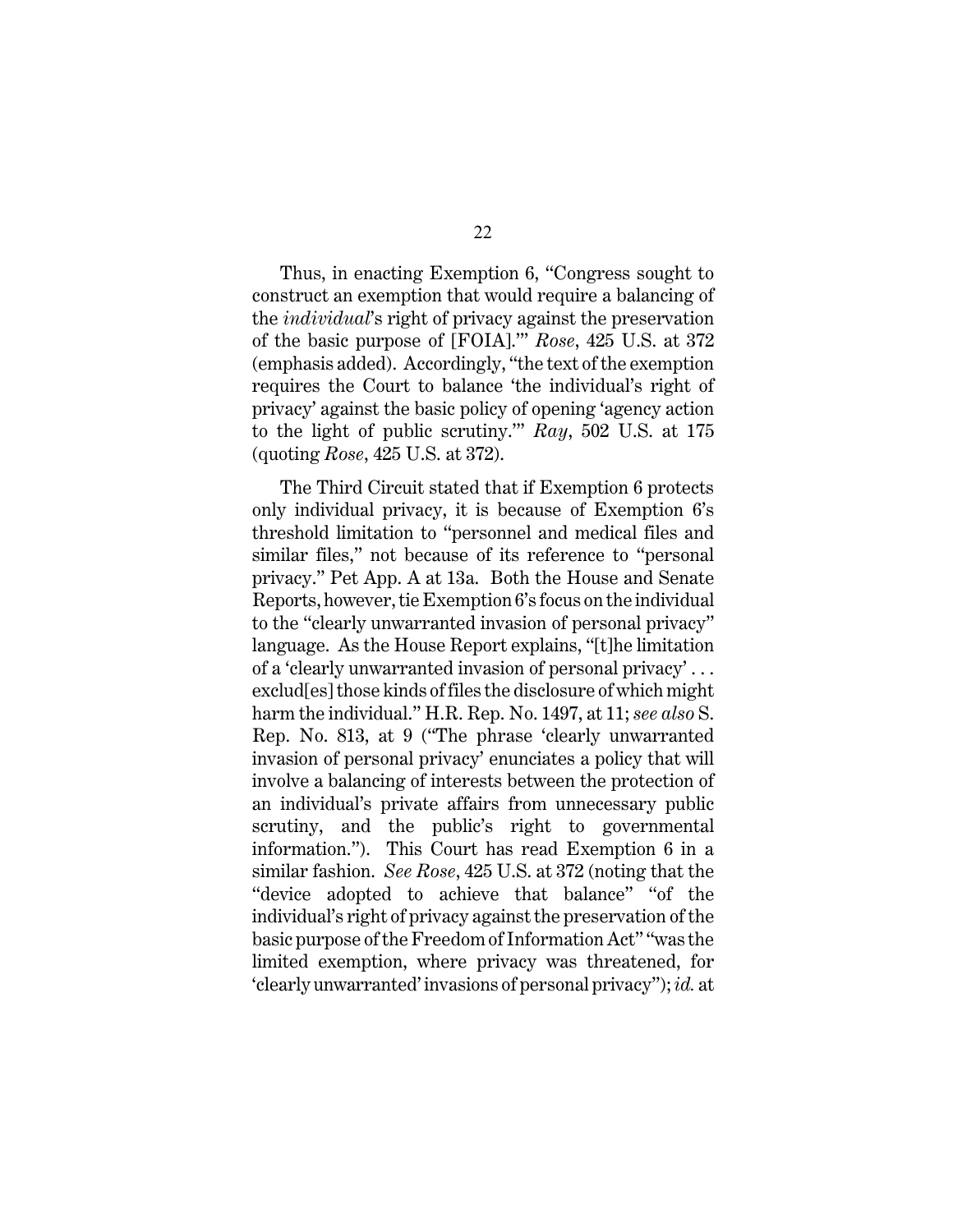384-85 (Burger, J., dissenting) (noting Congress's "definition of a 'clearly unwarranted invasion of personal privacy' as equated with 'protect(ing) an individual's private affairs from unnecessary public scrutiny'" (emphasis removed) (quoting S. Rep. No. 813, at 9)).

In any event, particularly given the threshold language—which this Court has interpreted to include all "information which applies to a particular individual," because "[t]he exemption [was] intended to cover detailed Government records on an individual which can be identified as applying to that individual," *Wash. Post*, 456 U.S. at 602 (quoting H.R. Rep. No. 1497, at 11)—it is beyond question that Exemption 6 was intended to protect the privacy of human beings only. And cases from the years between FOIA's enactment and the enactment of Exemption 7(C) in 1974 equated the term "personal privacy" in Exemption 6 with "individual privacy." *See, e.g.*, *Getman v. NLRB*, 450 F.2d 670, 674, 675 (D.C. Cir. 1971) (explaining that "Exemption (6) requires a court reviewing the matter de novo to balance the right of privacy of affected individuals against the right of the public to be informed," and that "the real thrust of Exemption (6) is to guard against unnecessary disclosure of files . . . which would contain 'intimate details' of a 'highly personal' nature") (citations omitted); *Wine Hobby USA, Inc. v. U.S. Internal Revenue Serv.*, 502 F.2d 133, 136 (3d Cir. 1974) (agreeing that "'Exemption (6) necessarily requires the court to balance a public interest purpose for disclosure of personal information against the potential invasion of individual privacy'" (quoting *Getman*, 450 F.2d at 677 n.24)).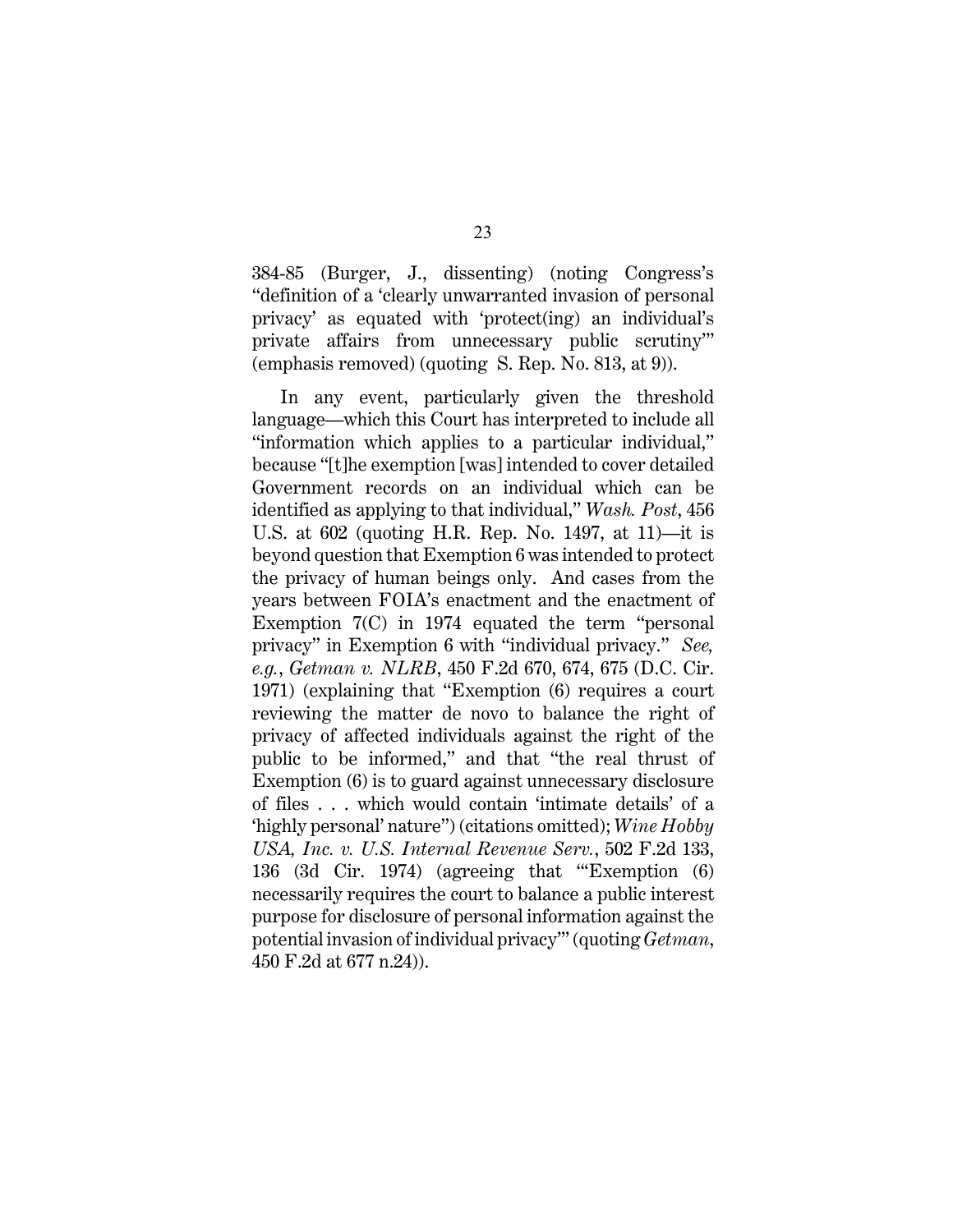In 1974, in response to D.C. Circuit cases that had broadly interpreted Exemption 7, Congress amended the exemption to remove from its scope investigatory records the disclosure of which would not cause any harm. *See FBI v. Abramson*, 456 U.S. at 621-22 (explaining that the exemption "underwent a major revision in 1974" because some courts had interpreted the prior version as "permitt[ing] the unlimited withholding of files merely by classifying them as investigatory files compiled for law enforcement purposes"). At that time, Congress imported Exemption 6's "unwarranted invasion of personal privacy" language into Exemption 7(C).

In incorporating Exemption 6's language, Congress sought to extend Exemption 6's protections for individual privacy into the context of investigative records. As Senator Hart explained in introducing the amendment to Exemption 7 on the Senate floor, "the protection for personal privacy  $\lceil \text{in } 7(\text{C}) \rceil$ ... is a part of the sixth exemption in the present law." 120 Cong. Rec. 17033 (May 30, 1974) (Statement of Sen. Hart). "By adding the protective language here, we simply make clear that the protections in the sixth exemption for personal privacy also apply to disclosure under the seventh exemption." *Id*.; *see also id.* at 17040 (memorandum letter from Sen. Hart) (explaining in a letter on the amendments to Exemption 7 that whether "disclosure is an unwarranted invasion of personal privacy . . . is a determination courts make all the time; indeed the sixth exemption in the Act presently involves just such a task"). Accordingly, this Court has looked to its case law on Exemption 6 in interpreting Exemption 7(C). *See Reporters Comm.*, 489 U.S. at 768 (explaining that although *Department of Air Force v. Rose*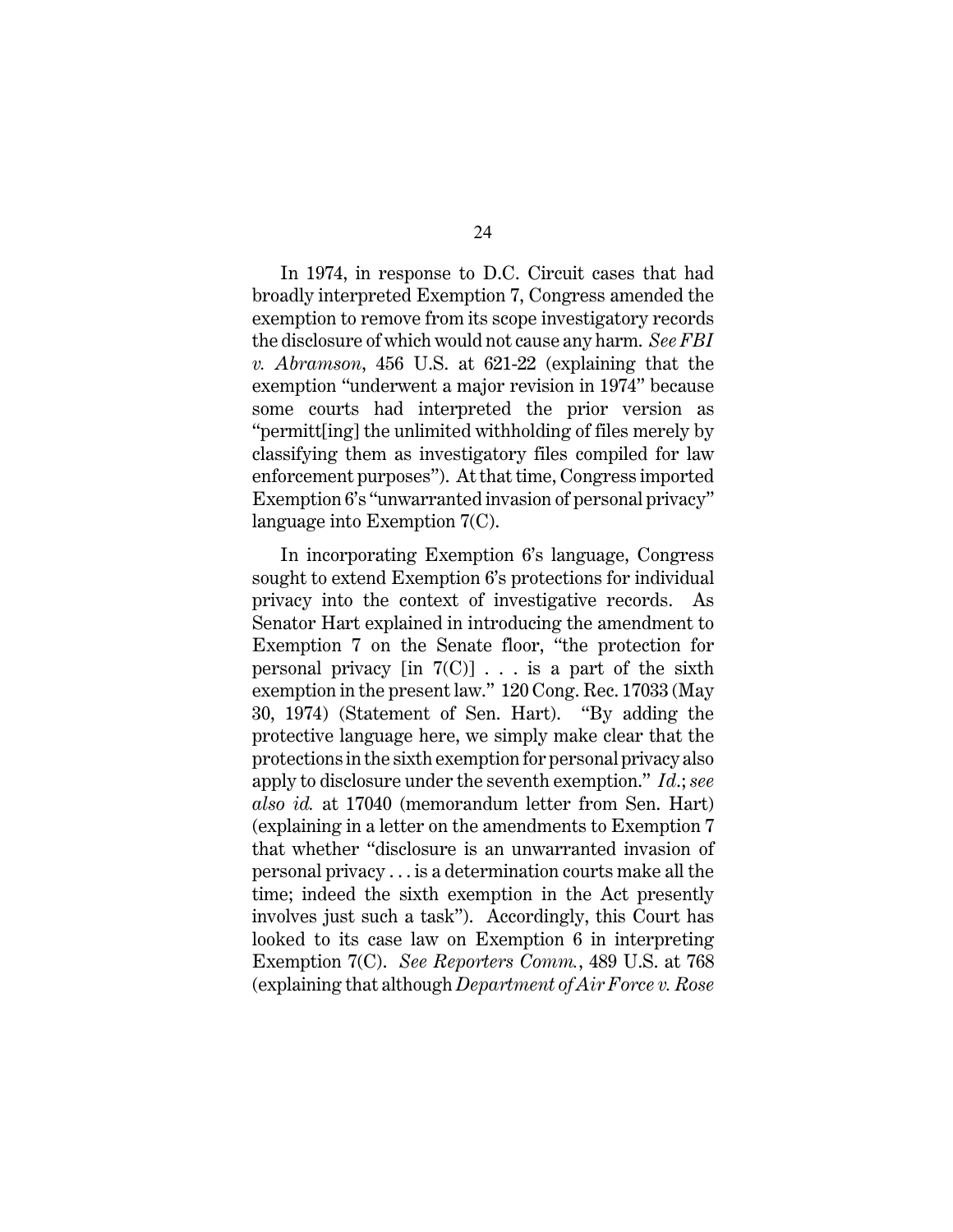dealt with Exemption 6, "much of our discussion in *Rose* is applicable here"); *see also, e.g.*, *IBP, Inc. v. Alvarez*, 546 U.S. 21, 34 (2005) ("[I]dentical words used in different parts of the same statute are generally presumed to have the same meaning.").

As originally proposed, Exemption 7(C), like Exemption 6, would have required a "clearly unwarranted" invasion of personal privacy to justify withholding records. President Ford, however, expressed concern "that an individual's right to privacy would not be appropriately protected by requiring the disclosure of information contained in an investigatory file about him unless the invasion of individual privacy is *clearly unwarranted*." Letter from Gerald R. Ford to Edward M. Kennedy, Aug. 20, 1974, *reprinted at* 120 Cong. Rec. 34162-34163 (Oct. 7, 1974) (emphasis in original); *see also id*. ("I believe now is the time to preclude the Freedom of Information Act from disclosing information harmful to the privacy of individuals."). In response to President Ford's concern for the "privacy of individuals," the conference committee on the amendments removed the word "clearly" from Exemption 7(C). Letter from Edward S. Kennedy and William S. Moorhead to Gerald R. Ford, Sept. 23, 1974, *reprinted at* 120 Cong. Rec. 34163-34164 (Oct. 7, 1974). Thus, Exemption 7(C) is more protective of the "personal privacy" interests it covers than is Exemption 6. If Exemption 7(C) were interpreted to protect corporate interests, corporations would be given broader protections during the consideration of whether to release law enforcement records than individuals are given during the consideration of whether to release their medical files.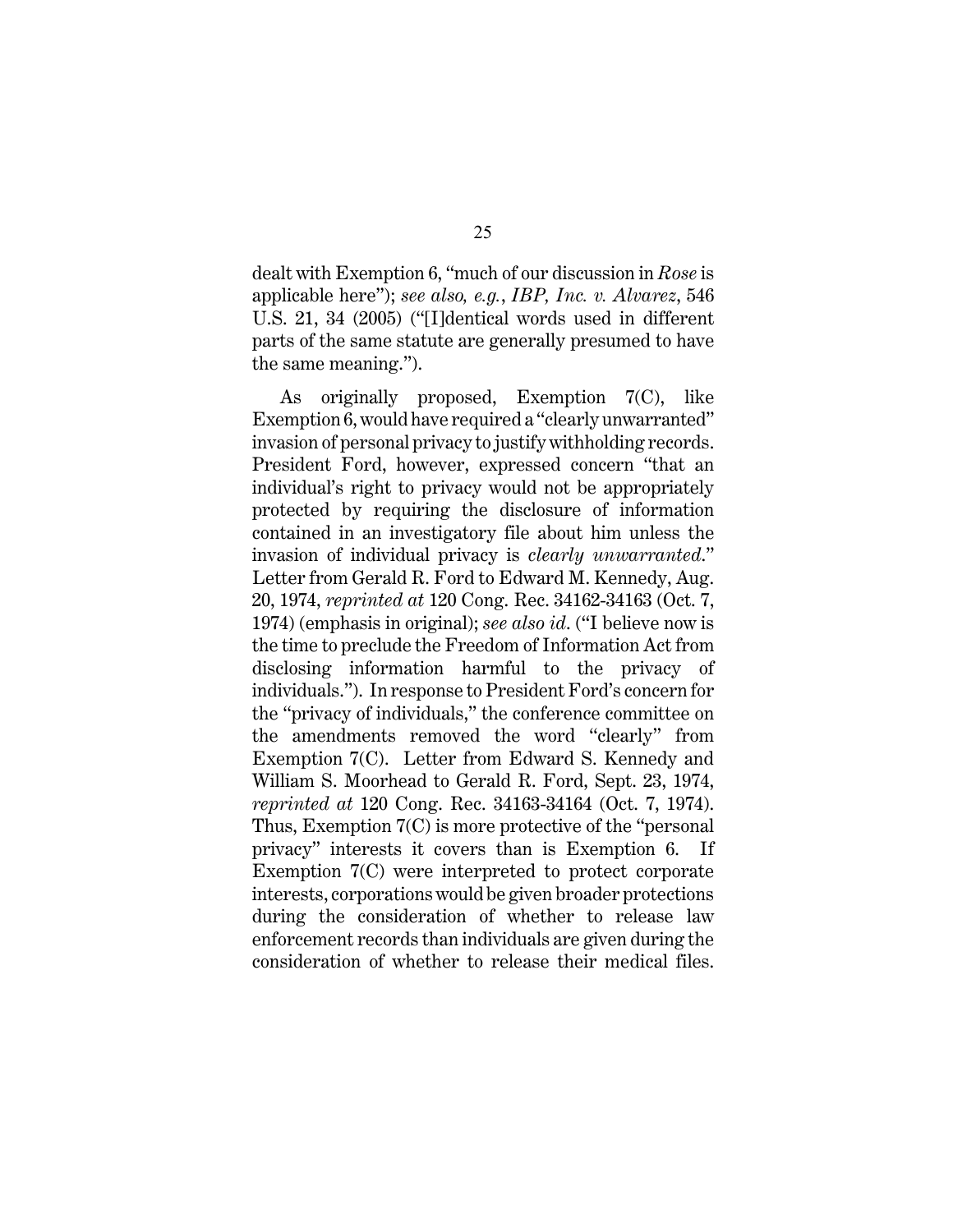That can hardly be what Congress intended in responding to President Ford's concerns about individual privacy.

**2**. The examples that members of Congress used to explain the need to amend Exemption 7 demonstrate that the amendment was intended to ensure that investigatory records concerning whether companies complied with legal requirements would be publicly available, not to protect companies from embarrassment or reputational harm due to the release of such records. In introducing the amendment on the Senate floor, Senator Hart explained that he and the 14 other original co-sponsors of the amendment were introducing it out of concern that "under the interpretation by the courts in recent cases" "such information as meat inspection reports, civil rights compliance information, and medicare nursing home reports will be considered exempt under the seventh exemption." 120 Cong. Rec. 17033 (May 30, 1974) (Statement of Sen. Hart); *see also* 120 Cong. Rec. 36878 (Nov. 21, 1974) (Statement of Sen. Bayh) (noting loophole in law enforcement exemption that "came to be interpreted as including such things as meat inspection reports, reports concerning safety in factories, correspondence between the National Highway Traffic Safety Administration and the automobile manufacturers concerning safety defects, and reports on safety and medical care in nursing homes receiving federal funds").

Similarly, Representative Reid explained on the House floor that "one can easily see the need for plugging the loophole in the old law," "[w]hen one considers that in the past the law enforcement exemption has been construed by agencies to preclude access to meat inspection reports, OSHA safety reports, airline safety analyses and reports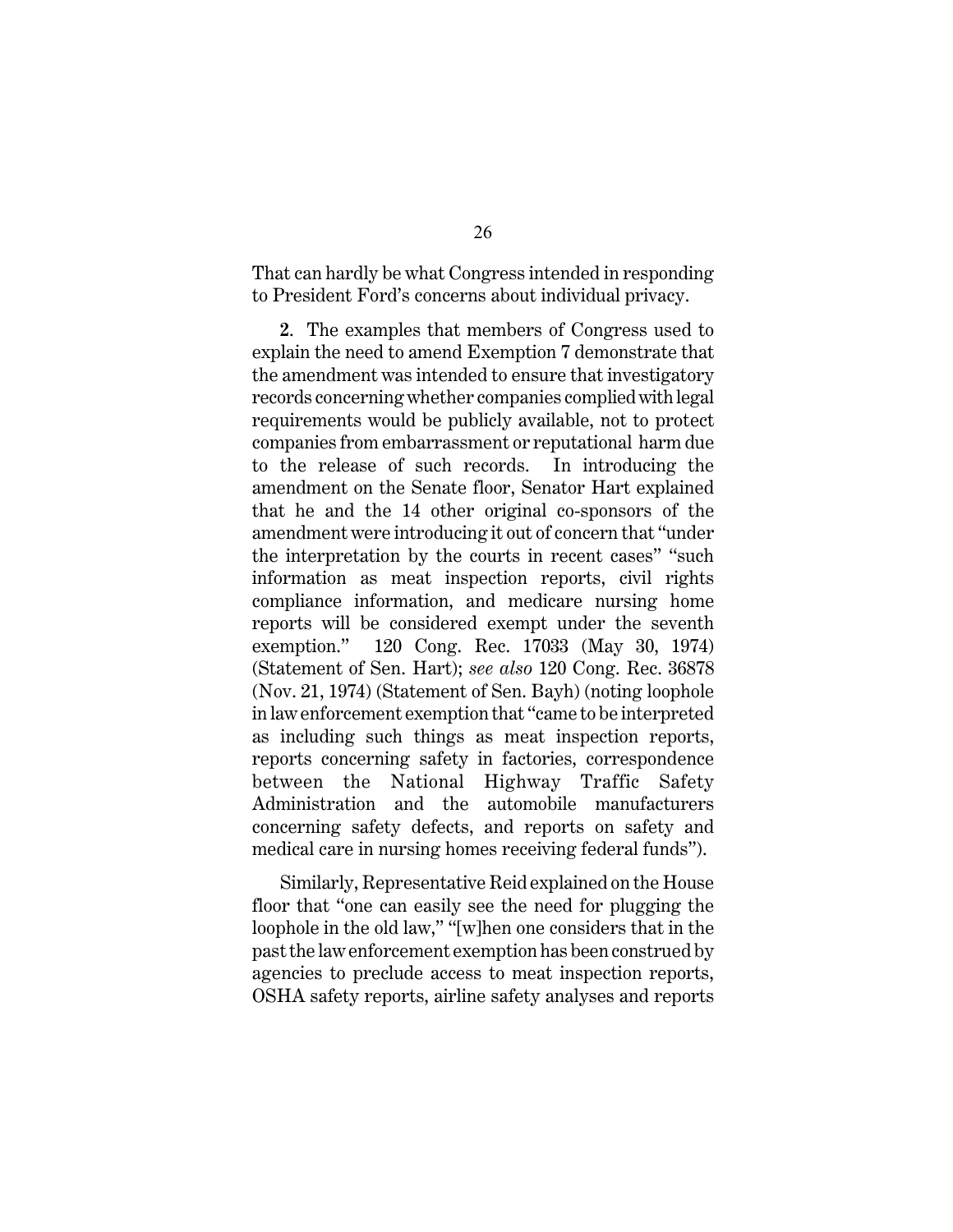on medical care in federally supported nursing homes." 120 Cong. Rec. 36626 (Nov. 20, 1974). Indeed, one of the cases that the 1974 amendments was specifically intended to overturn, *Ditlow v. Brinegar*, 494 F.2d 1073 (D.C. Cir. 1974), denied access to correspondence concerning "safety defect investigations" between automobile manufacturers and the agency that regulated them because they were contained in investigatory files compiled for law enforcement purposes. *Id.* at 1074; *see FBI v. Abramson*, 456 U.S. at 627 & n.11 (explaining that the amendments to Exemption 7 were in reaction to a line of D.C. Circuit cases including *Ditlow*). Interpreting Exemption 7(C) to protect corporate interests would defeat Congress's purpose of providing public access to records concerning investigations into corporate compliance with the law.

**3**. In addition to mentioning "personal privacy" in Exemptions 6 and 7(C), FOIA includes language about personal privacy in Section 552(a)(2). That section provides that "[t]o the extent required to prevent a clearly unwarranted invasion of personal privacy, an agency may delete identifying details when it makes available or publishes an opinion, statement of policy, interpretation, staff manual, instruction, or [records likely to be requested again]."  $5 \text{ U.S.C.}$   $\S 552(a)(2)$ . The legislative history of that provision, like that of Exemption 6, shows that Congress's focus was on individuals, not corporations. *See* H.R. Rep. No. 1497, at 8 (explaining that the provision "solves the conflict between the requirement for public access . . . and the need to protect individual privacy," by "permit[ting] an agency to delete personal identifications from its public records 'to prevent a clearly unwarranted invasion of personal privacy'"); S. Rep. No. 813, at 7 (noting that the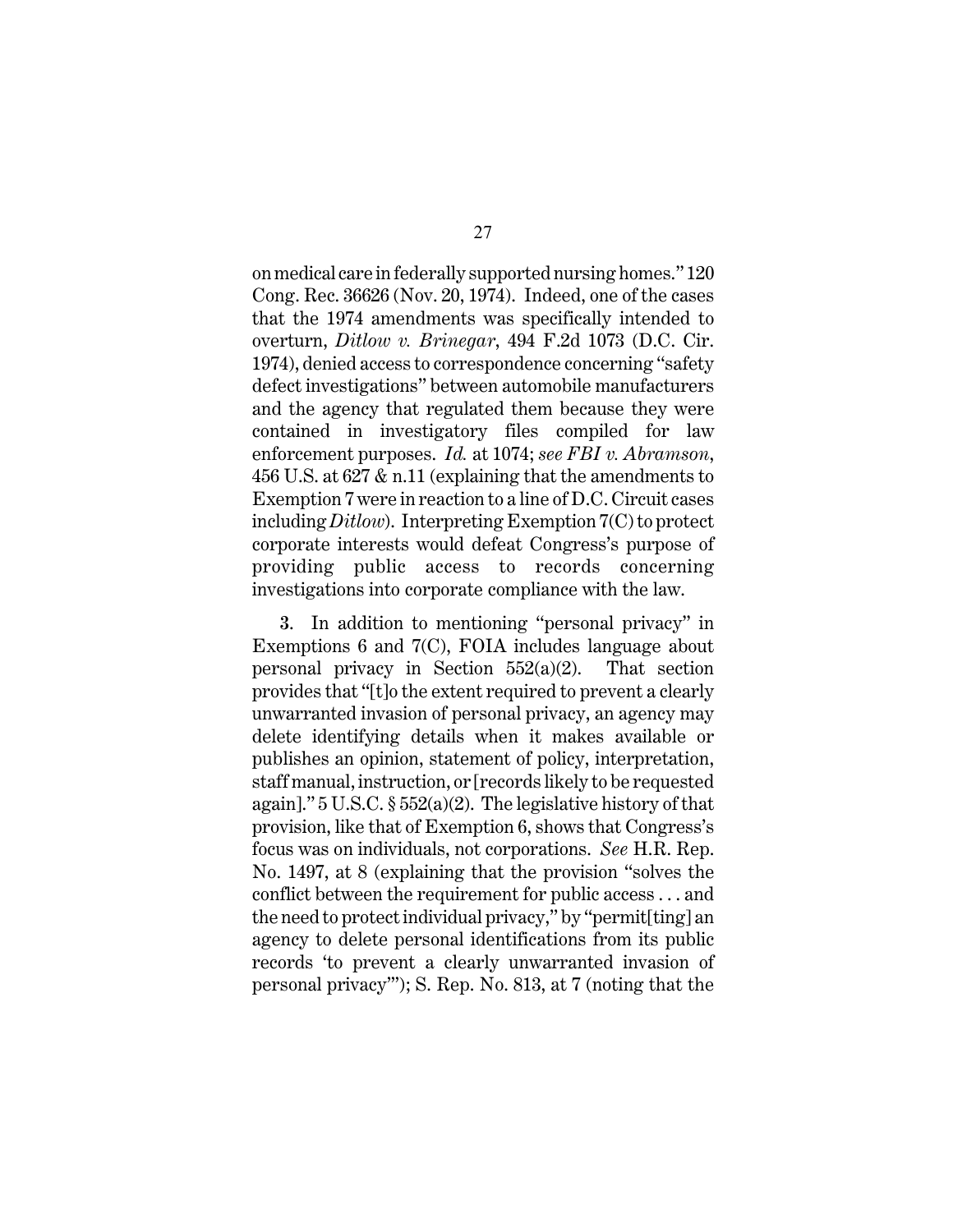provision "balance[s] the public's right to know with the private citizen's right to be secure in his personal affairs"). And this Court has likewise interpreted that provision to protect *individual* privacy. *See Reporters Comm.*, 489 U.S. at 756 n.7 (explaining, in case on scope of Exemption 7(C), that "Congress employed similar language earlier in the statute to authorize an agency to delete identifying details that might otherwise offend an individual's privacy").

As part of the debate over another aspect of the 1974 amendments, Senator Dole entered into the record the full opinion in *Washington Research Project v. Department of Health, Education, and Welfare*, 366 F. Supp. 929 (D.D.C. 1973), *aff 'd in part on other grounds*, 504 F.2d 238 (D.C. Cir. 1974), in which the court explained that Section 552(a)(2)'s "personal privacy" language does not apply to corporate interests. Citing the "personal privacy" language, the court stated that "the defendants may only delete that minimum amount of information necessary to conceal the identity of those individuals whose privacy is threatened." *Id*. at 937. "Nor may the identity of an institutional applicant be concealed," the court continued, "because the right of privacy envisioned in the Act is personal and cannot be claimed by a corporation or association." *Id*. at 937-38 (citing K. Davis, *The Information Act: A Preliminary Analysis*, 34 U. Chi. L. Rev. 761, 781, 799 (1967)).

**4**. In 1986, Congress further amended Exemption 7(C) to make it even more protective of the privacy interests it covers. *See* Freedom of Information Reform Act, Pub. L. No. 99-570, § 1802, 100 Stat. 3207 (1986). Whereas the exemption originally applied to records the release of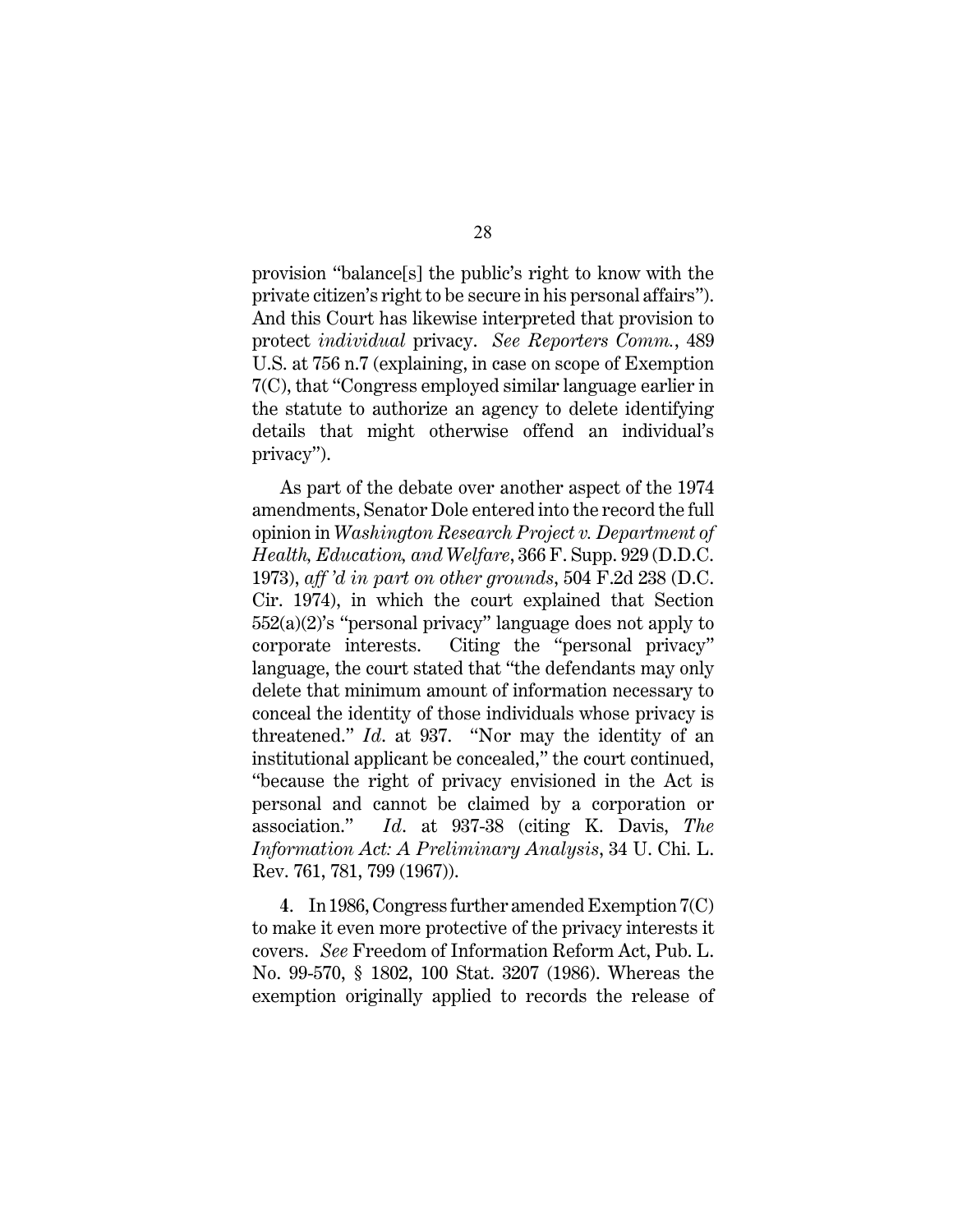which would "constitute an unwarranted invasion of personal privacy," it now applies to records the release of which "could reasonably be expected to constitute an unwarranted invasion of personal privacy." 5 U.S.C. § 552(b)(7)(C). In addition, Congress amended Exemption 7's threshold language, changing "investigatory records compiled for law enforcement purposes" to "records or information compiled for law enforcement purposes." *Id*. When the language was amended in 1986, Exemption 7(C) was already understood to cover only individual interests. *See, e.g.,* U.S. Dep't of Justice, *FOIA Update*, Vol. III, No. 4, at 5 (May 1982) ("It is well settled that the FOIA's privacy exemptions provide personal privacy protection and cannot be invoked to protect the interests of a corporation or association.")*;* U.S. Dep't of Justice, *Attorney General's Memorandum on the 1974 Amendments to the Freedom of Information Act* 9 (February 1975) ("The phrase 'personal privacy' pertains to the privacy interests of individuals. [It] does not seem applicable to corporations or other entities."); *cf. Cohen v. EPA*, 575 F. Supp. 425, 429 (D.D.C. 1983) ("[Exemption 7(C)'s] privacy exemption does not apply to information regarding professional or business activities."). Nonetheless, Congress maintained Exemption 7(C)'s "unwarranted invasion of personal privacy" language, even as it amended other parts of the Exemption.

#### **B. Exemption 4 Supports Reading Exemption 7(C) to Apply Only to Individuals.**

Reading Exemption 7(C) in the context of FOIA's other exemptions further supports interpreting "personal privacy" in Exemption 7(C) to apply only to the privacy of human beings. FOIA Exemption 4 exempts from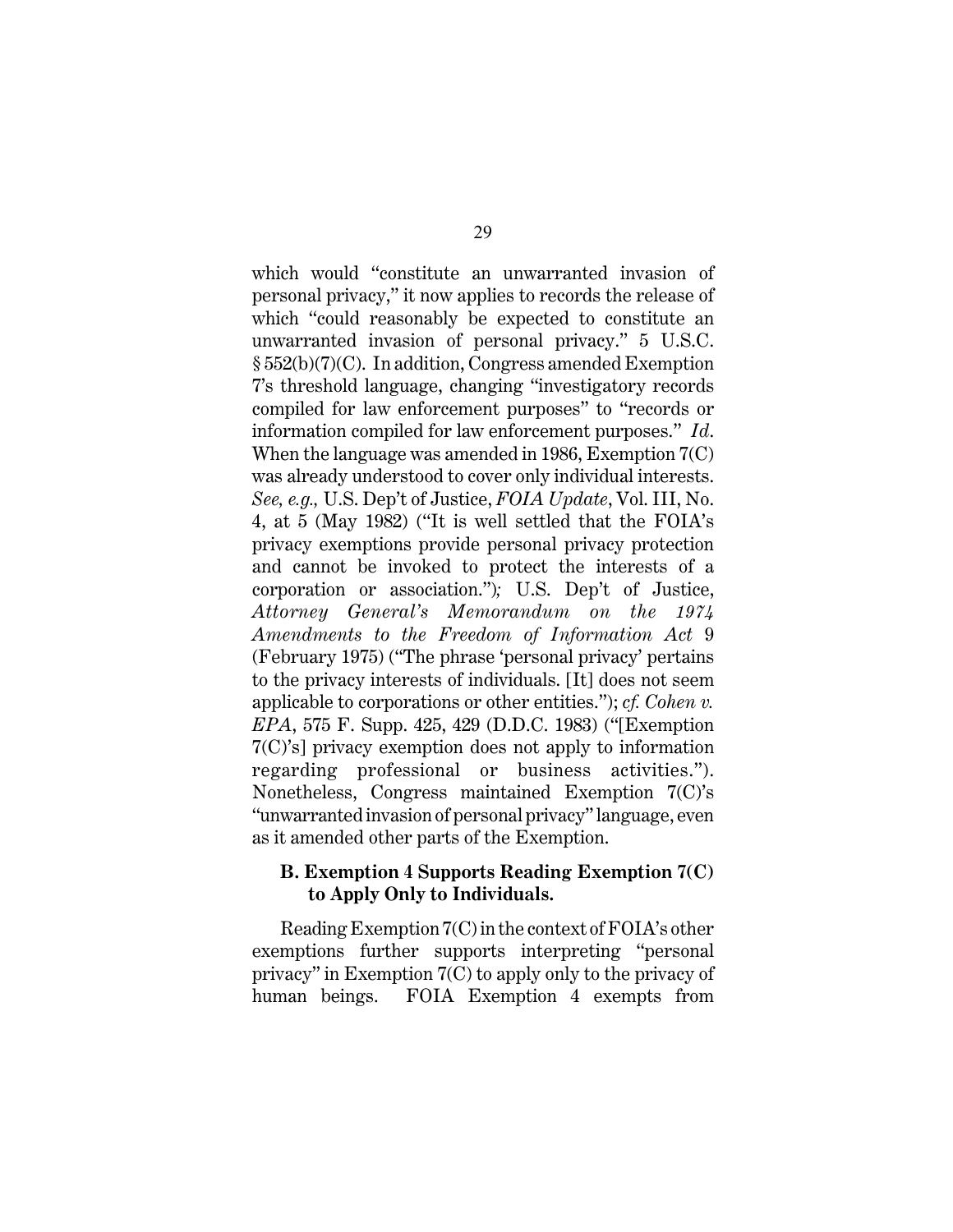disclosure "trade secrets and commercial or financial information obtained from a person and privileged or confidential." 5 U.S.C. § 552(b)(4). This provision, which unquestionably applies to corporations because it uses the defined term "person," provides the protection that Congress considered appropriate for corporate confidentiality interests, which are inherently "commercial" rather than "personal." And, indeed, the FCC invoked Exemption 4 in withholding certain AT&T documents. Pet. App. B at 21a.

Exemption 4 reflects Congress's careful balance of business confidentiality and public disclosure. The exemption protects "persons who submit financial or commercial data to government agencies from the competitive disadvantages which would result from its publication." *Nat'l Parks & Conservation Ass'n v. Morton*, 498 F.2d 765, 767-68 (D.C. Cir. 1974). But the harm against which Exemption 4 protects is only that which "flow[s] from the affirmative use of proprietary information *by competitors*," not any harm that might arise from bad publicity. *Public Citizen Health Research Grp. v. FDA*, 704 F.2d 1280, 1291 n. 30 (D.C. Cir. 1983) (citation omitted) (emphasis in original). The exemption does not shield companies from "mere embarrassment in the marketplace or reputational injury." *United Techs. Corp. v. U.S. Dep't of Defense*, 601 F.3d 557, 564 (D.C. Cir. 2010).

Viewed together, it is clear that Exemption 4 is the means through which FOIA protects business interests, while Exemptions 6 and  $7^{\circ}$  are the means through which FOIA protects individual interests. This Court should not upset the balance Congress struck between business confidentiality and the need for public disclosure by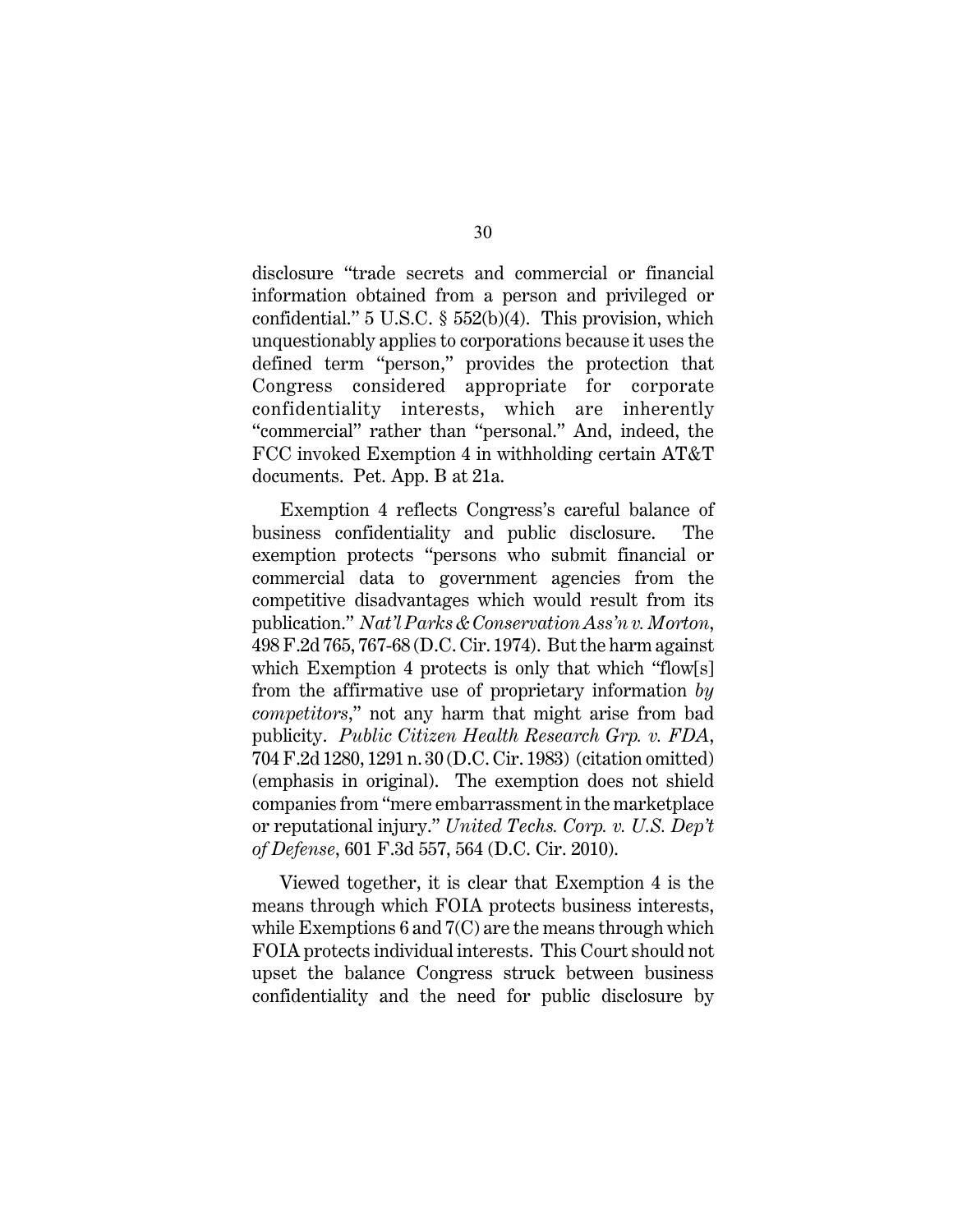shoehorning protection for corporate interests into the exemptions used to protect individual interests.

#### **C. Expanding the Scope of Exemption 7(C) Would Undermine FOIA's Purposes and Would Not Further the Purposes of Exemption 7(C).**

**1**. Interpreting "personal privacy" to include corporate interests would not promote the interests protected by Exemption 7(C). In describing the interests protected by FOIA's personal privacy exemptions, this Court has focused on interests unique to human beings. In *Rose*, the Court considered the dishonor associated with being identified in honor-code hearing summaries. 425 U.S. 352. In *Ray*, the Court expressed concern that releasing identifying information from interviews with Haitians who had illegally entered the United States and been involuntarily returned to Haiti would make public "highly personal information regarding marital and employment status, children, living conditions and attempts to enter the United States," and might subject the interviewees and their families to "embarrassment" and "the danger of mistreatment." 502 U.S. at 175, 176 & n.12. In *Reporters Committee*, the Court emphasized individuals' right to control personal information about themselves, a right rooted in human dignity and autonomy. 489 U.S. at 762-63. In *United States Department of Defense v. Federal Labor Relations Authority*, the Court discussed the special privacy of the home and how "people simply do not want to be disturbed at home by work-related matters." 510 U.S. 487, 501 (1994). And in *Favish*, the Court protected family members' personal privacy interests in a relative's death scene photographs, the release of which would disturb their "peace of mind and tranquility." 541 U.S. at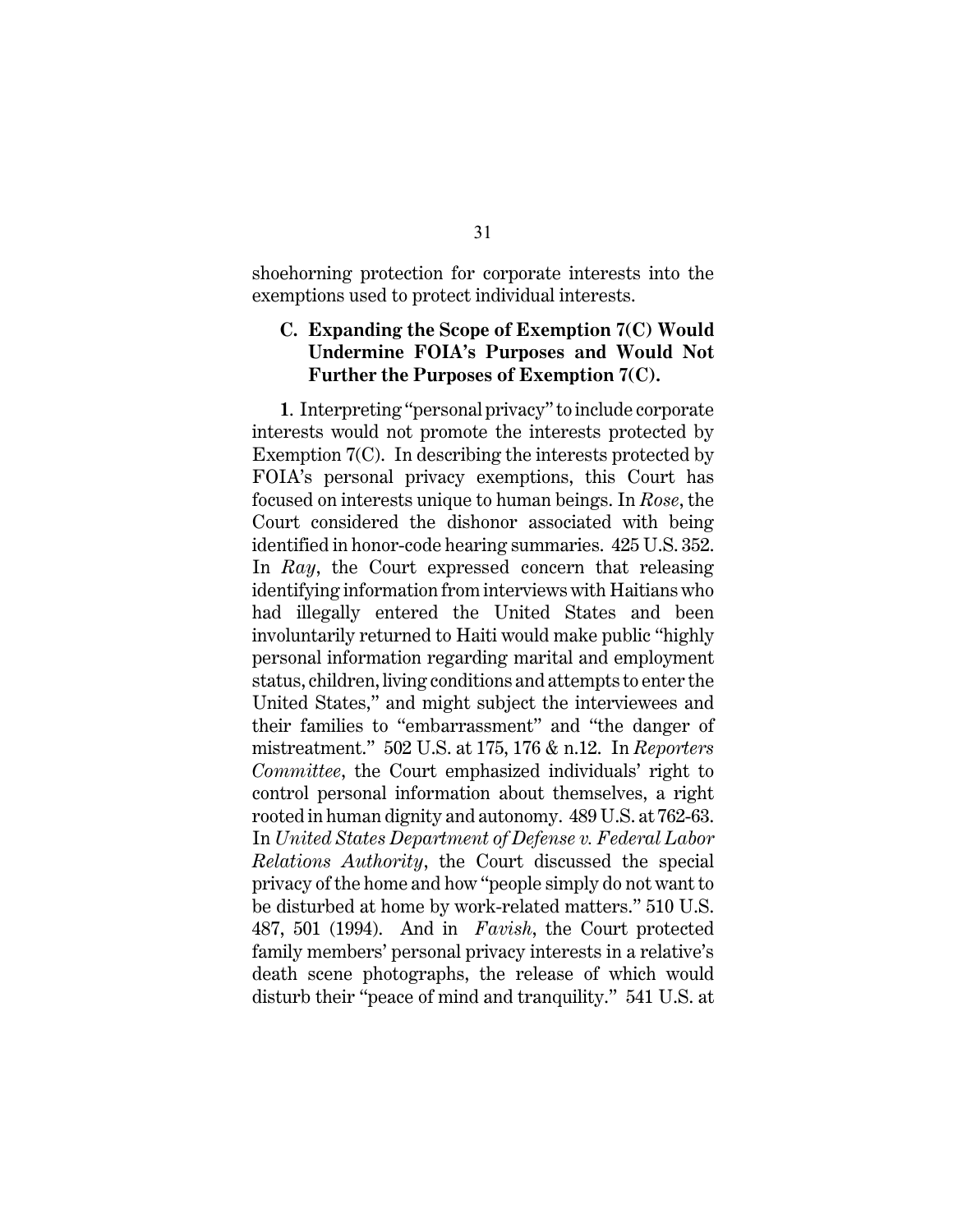166, 170. The personal privacy interests this Court has held protected by FOIA are not shared by corporations.

In support of its conclusion that corporations have "personal privacy" interests, the Third Circuit stated that "[c]orporations, like human beings, face public embarrassment, harassment, and stigma" because of their involvement in law enforcement investigations, and that "a corporation . . . has a strong interest in protecting its reputation." Pet. App. A at 14a. Corporations, however, are incapable of feeling "embarrassed," "harassed," or "stigmatized" due to their involvement in law enforcement investigations, because corporations do not feel at all. The court of appeals also noted that "a corporation . . . has a strong interest in protecting its reputation."*Id*. at 15a. It analogized that interest to "'intimate' details" of human life, "including 'marital status, legitimacy of children, identity of fathers of children, medical condition, welfare payments, alcoholic consumption, family fights, and reputation." *Id*. at 15a (quoting *Wash. Post Co. v. U.S. Dep't of Justice*, 863 F.2d 96, 100 (D.C. Cir. 1988)). But a corporation's interest in protecting its reputation is far different from the interests this Court has protected under Exemptions 6 and 7(C). Corporations do not seek to protect their reputations out of embarrassment or fears of dishonor or threats to their physical safety (none of which they are capable of feeling), but out of interest in their bottom lines.

The Third Circuit also concluded that according corporations personal privacy rights would serve Exemption 7(C)'s "purpose of providing broad protection to entities involved in law enforcement investigations in order to encourage cooperation with federal regulators."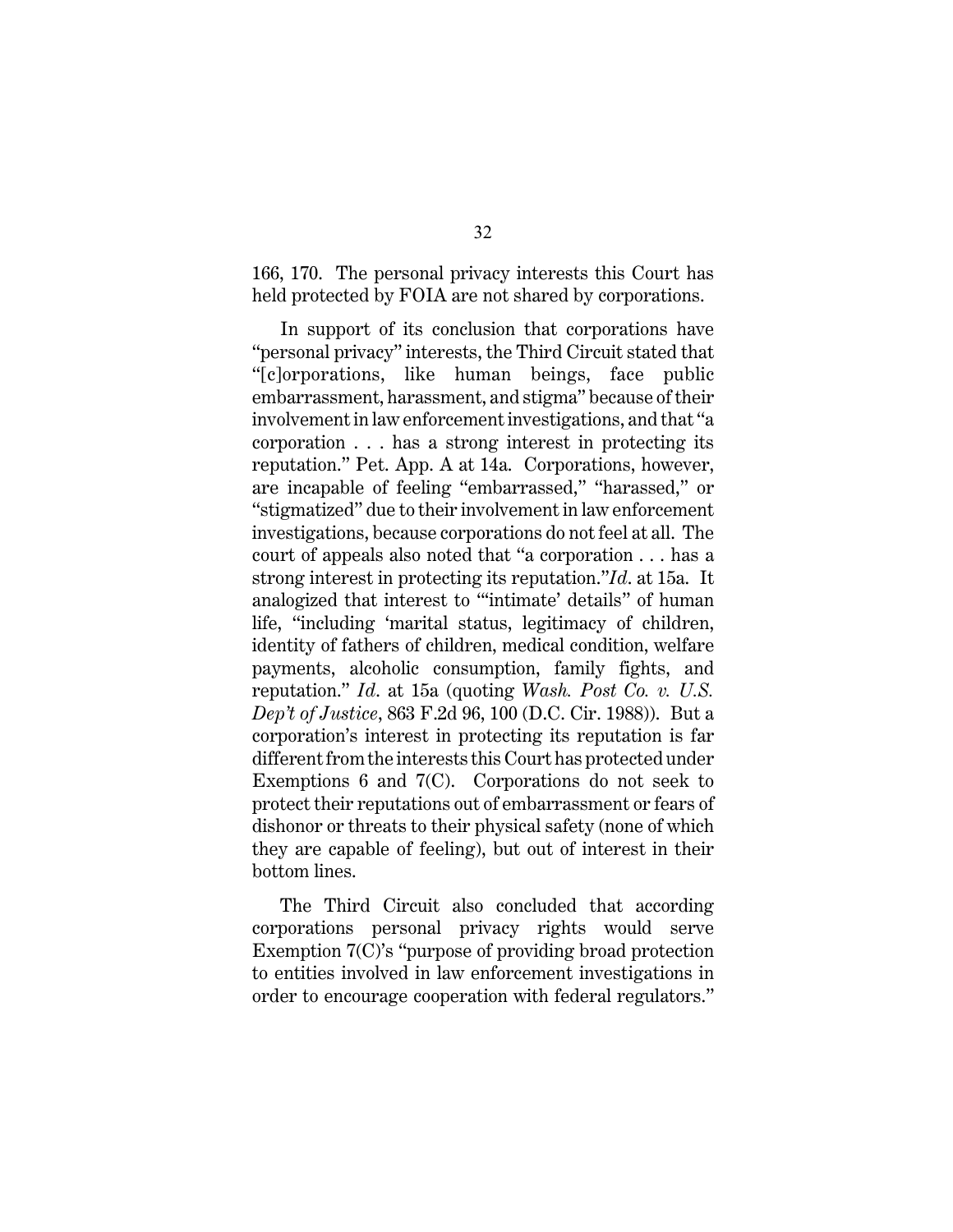Pet. App. A at 14a. The 1974 amendment to Exemption 7, however, demonstrates that Congress did not intend to exempt from disclosure all records in law enforcement files in order to give broad protection to investigated entities. Furthermore, Exemption 7 has other subparagraphs designed to ensure cooperation by sources Congress feared might not otherwise cooperate. *See, e.g*, 5 U.S.C. § 552(b)(7)(D) (exempting law enforcement records that "could reasonably be expected to disclose the identity of a confidential source, including a State, local, or foreign agency or authority or any private institution which furnished information on a confidential basis"); *see also FBI v. Abramson*, 456 U.S. at 630 (indicating that Exemption 7's other subparagraphs, rather than 7(C), "compensate for the potential disruption in the flow of information to law enforcement agencies by individuals who might be deterred from speaking because of the prospect of disclosure").

Moreover, from the time of Exemption 7(C)'s enactment until the decision below, "personal privacy" was widely and consistently interpreted to include only individual human interests, but the FCC was able to obtain the records at issue in this case. And, notably, the government—the petitioner here—does not agree that an expanded interpretation of Exemption 7(C) is needed to assist its law enforcement efforts.

**2**. Interpreting "personal privacy" to include corporate interests would undermine FOIA and its government accountability goals. In enacting FOIA, Congress sought "to open agency action to the light of public scrutiny." *Rose*, 425 U.S. at 372 (citation omitted). The purpose of FOIA is "to ensure an informed citizenry, vital to the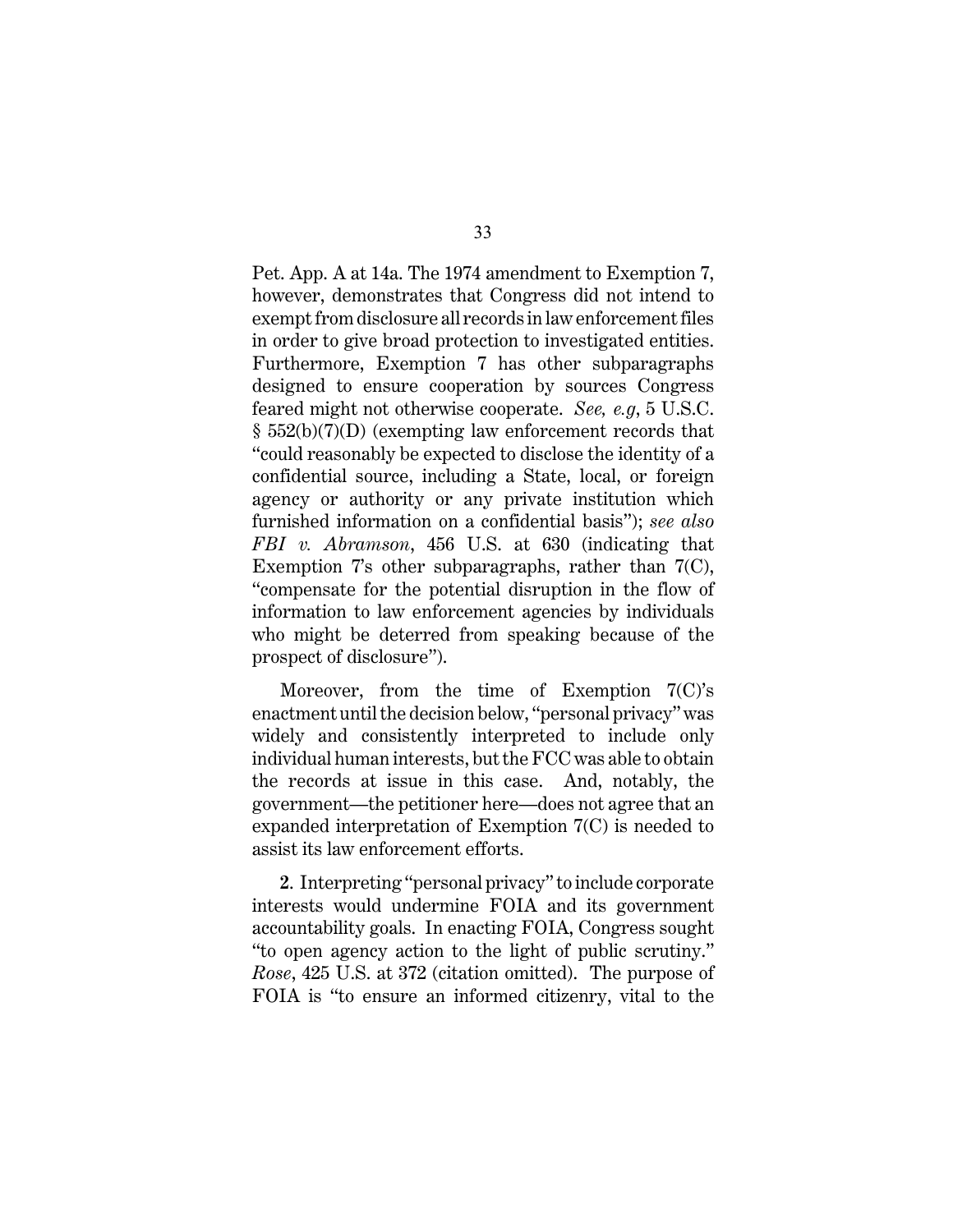functioning of a democratic society, needed to check against corruption and to hold the governors accountable to the governed." *NLRB v. Robbins Tire & Rubber Co.*, 437 U.S. at 242. Adopting the lower courts interpretation of "personal privacy," however, would remove a wide swath of records that are directly related to this goal, and that have historically been released, from the "light of public scrutiny."

Records relating to agency investigations of suspected corporate wrongdoing go directly to the heart of FOIA's accountability goals. They shed light on how the agency interacts with members of the industry it regulates, how it responds to wrongdoing by regulated entities, and whether it treats regulated corporations equally and fairly. Under the court of appeals' definition of "personal privacy," however, these records may be exempt from disclosure whenever they would "embarrass" a company. The examples Senator Hart provided when he introduced the amendment that added Exemption 7(C) to FOIA demonstrate the problem. Senator Hart explained that he was introducing the amendment out of "fear that such information as meat inspection reports, civil rights compliance information, and medicare nursing home reports will be considered exempt under the seventh exemption." 120 Cong. Rec. 17033 (May 30, 1974) (Statement of Sen. Hart). If corporations have protected "personal privacy" interests under Exemption 7(C), however, unsanitary meat processing plants, companies that discriminate, and abusive or fraudulent nursing homes will all be able to claim that releasing records about their wrongdoing would "embarrass" them and invade their personal privacy. The public thereby would be denied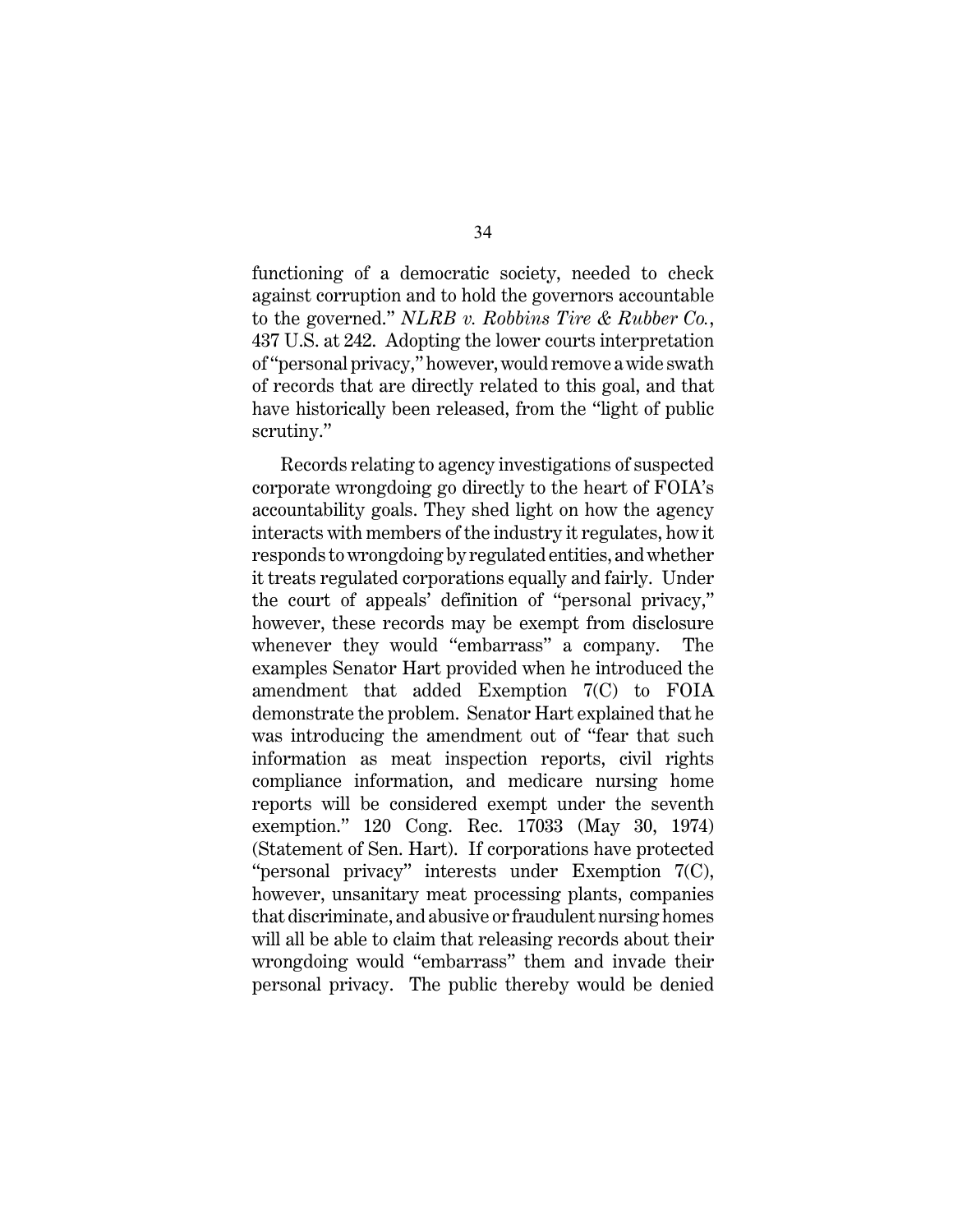information both about those practices themselves and about how the government responded to them.

For information to be exempt under Exemption 7(C), the privacy interest must outweigh the public interest, and not all law enforcement records involving corporations will be exempt under that balancing. However, once a personal privacy interest is asserted under the exemption, it can be difficult to defeat. This Court has stated that, for an invasion of privacy not to be unwarranted, "the citizen must show that the public interest sought to be advanced is a significant one" and that the requested "information is likely to advance that interest." *Favish*, 541 U.S. at 172. And lower courts have sometimes articulated extremely narrow notions of what can be included on the public interest side of the balancing test. In *SafeCard Services, Inc. v. SEC*, 926 F.2d 1197, 1206 (D.C. Cir. 1991), for example, the D.C. Circuit stated that, to overcome a privacy interest in names and addresses of individuals under Exemption 7(C), a requester must present "compelling evidence" that the agency is engaged in illegal activity. Were such a rule applied to the identities of regulated corporations, the public would not be able to obtain records about government investigations into corporate wrongdoing unless the requester *already* had compelling evidence of agency wrongdoing. Removing the ability to determine whether agencies fairly investigate the industries they regulate is not what Congress had in mind when it amended Exemption 7 specifically to clarify that investigative files are not automatically exempt from disclosure.

The records at issue in this case illustrate the importance of access to investigative records to holding the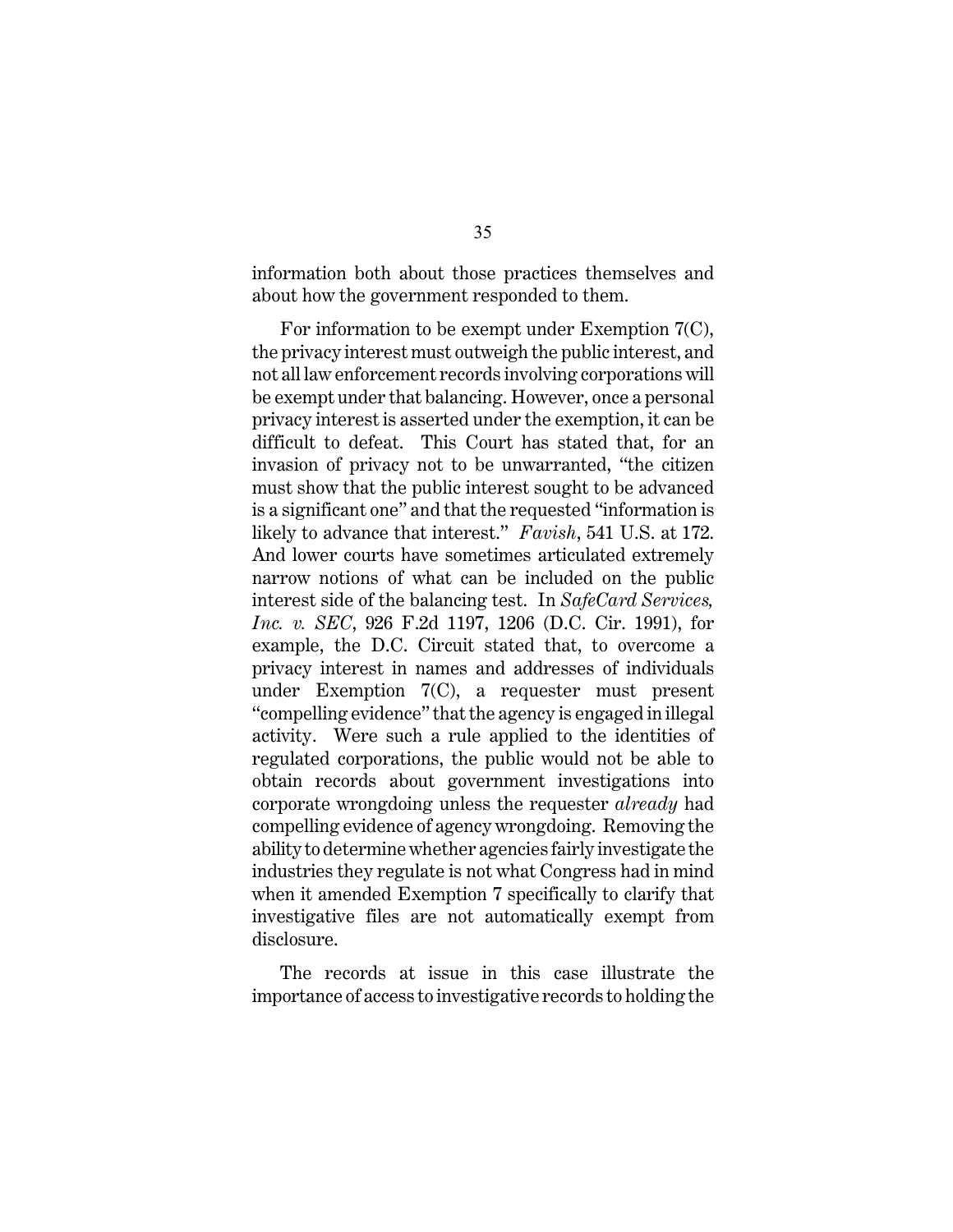agency accountable in the performance of its regulatory duties. For many years, the FCC Inspector General has reported that the E-Rate program, which distributes up to \$2.25 billion per year, 47 C.F.R. § 54.507(a), has been a target for waste, fraud and abuse.<sup>5</sup> The  $\text{FCC's}$ management of the E-Rate fund has likewise been subject to criticism by both the Government Accountability Office and Congress.<sup>6</sup> AT&T has been sued for violations of the False Claims Act in connection with its billing and receipt of E-Rate Funds, paying more than \$8.2 million to settle charges in Indiana and \$1.4 million to settle charges in Missouri.<sup>7</sup> Although the FCC has debarred other vendors from participation in the  $E-Rate$  program,<sup>8</sup> the FCC

<sup>7</sup>See FCC Office of Inspector General Semiannual Report to Congress, October 1, 2008 through March 31, 2009 at 57; FCC Office of Inspector General Semiannual Report to Congress, October 1, 2009 through March 31, 2010 at 30.

 ${}^8$ The FCC's rules require the FCC to debar or suspend an individual or corporation found civilly or criminally liable for, *inter* (continued...)

*See, e.g.*, FCC Office of Inspector General Semiannual Report 5 to Congress, October 1, 2009 through March 31, 2010 at 23 ("The E-Rate Program has been a prime target for fraud[.]"), available at http://www.fcc.gov/oig/oigreportssemiannual.html.

*See, e.g.*, U.S. Government Accountability Office, *Concerns* <sup>6</sup> *Regarding the Structure and FCC's Management of the E-Rate Program*, Statement of Mark L. Goldstein, Director, Physical Infrastructure Issues, GAO-05-439T (Mar. 16, 2005); U.S. Congress, House, Committee on Energy and Commerce, *Waste, Fraud, and Abuse Concerns in the E-Rate Program*, 109th Cong., 1st Sess., Committee Print 109-E (2005).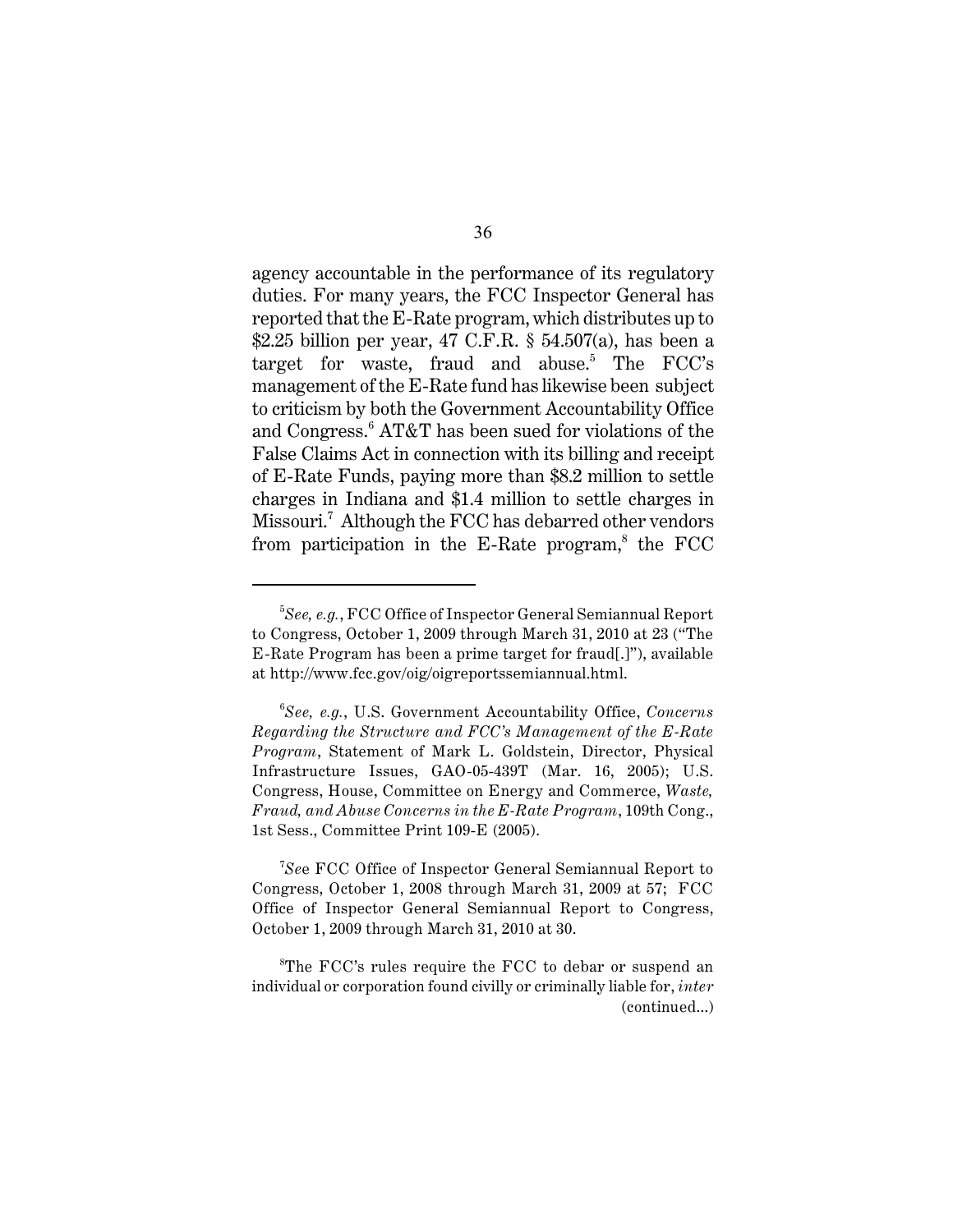Enforcement Bureau terminated its investigation into AT&T with a Consent Decree. Interpreting the "personal privacy" language of Exemption 7(C) to protect the Enforcement Bureau file from disclosure would shield from public view important information about how the FCC has managed and operated the E-Rate program.

This Court has noted that "Congress gave special consideration to the language in Exemption 7(C)." *Favish*, 541 U.S. at 166. The plain meaning of "personal privacy," FOIA's legislative history, Exemption 4, and the purposes of FOIA and its personal privacy exemptions all demonstrate that "personal privacy" in Exemption 7(C) refers only to the privacy interests of human beings.This Court should not upset the balance Congress chose between protecting individual privacy and opening investigative records to public scrutiny by extending Exemption 7(C)'s "personal privacy" protections to corporations.

 $\delta$ (...continued)

*alia*, making false claims related to activities associated with the E-Rate program. 47 C.F.R. § 54.8.